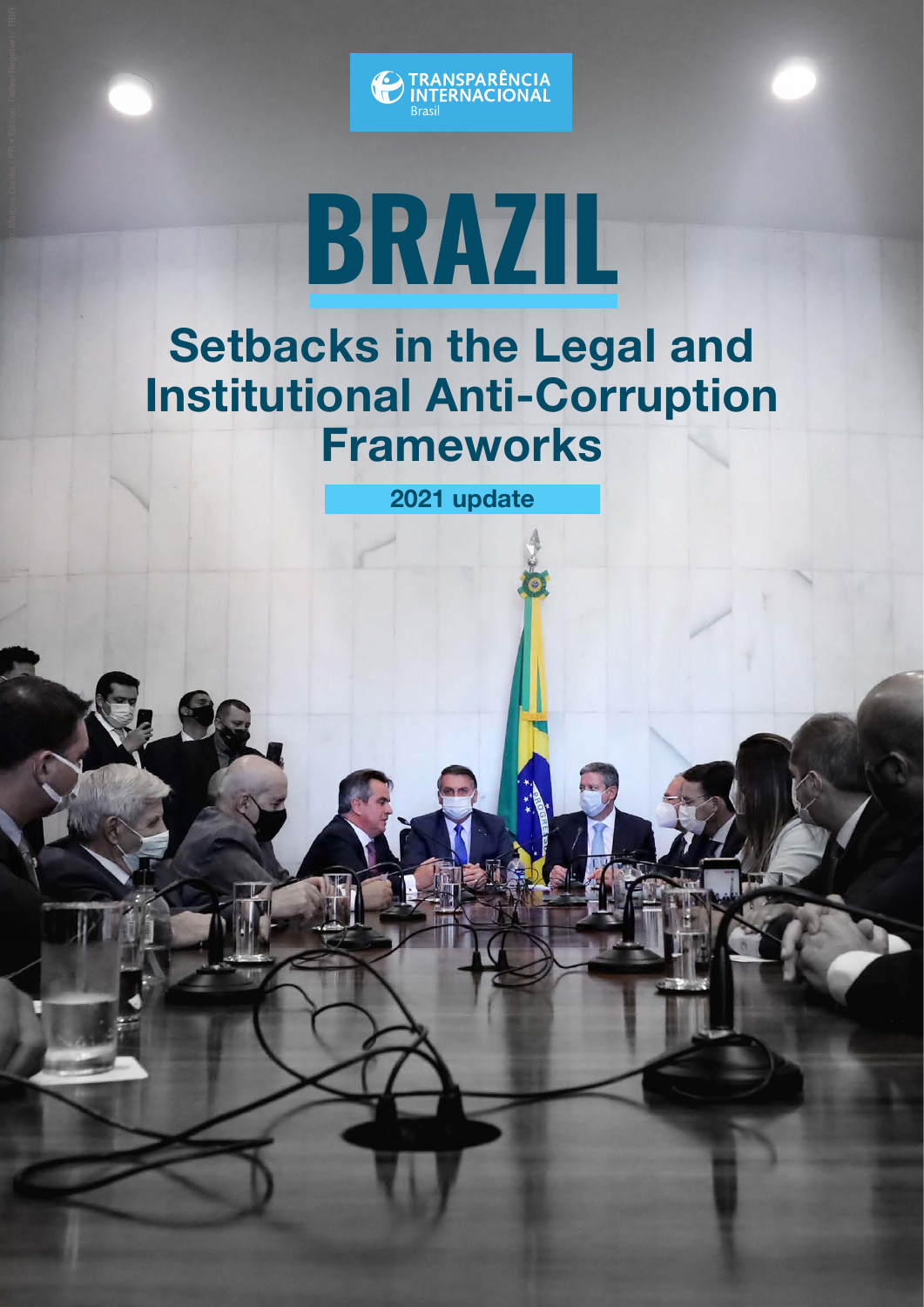<span id="page-1-0"></span>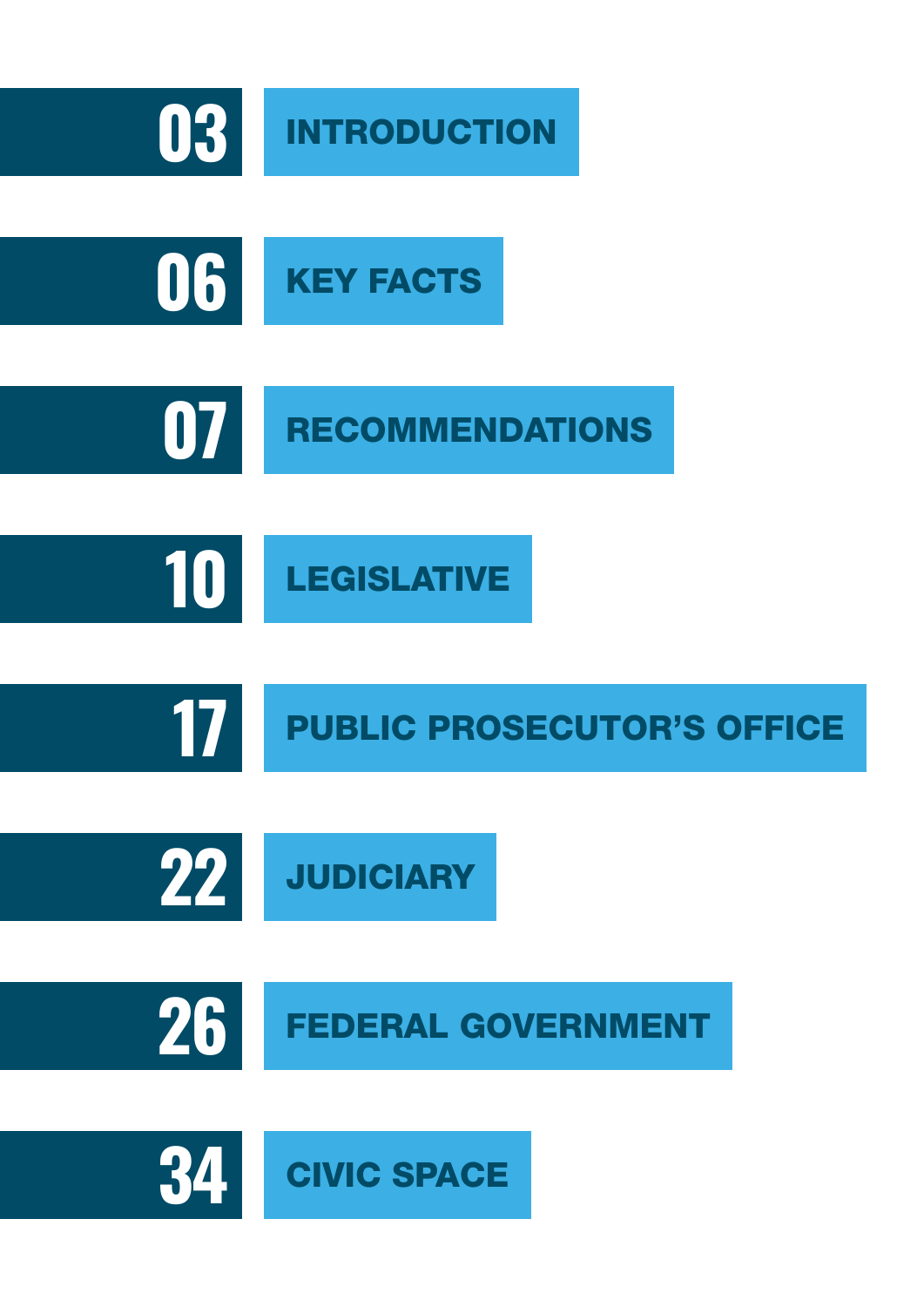### <span id="page-2-0"></span>**[INTRODUCTION](#page-1-0)**

In January 2022, the Brazilian government announced having received a formal invitation from the Organisation for Economic Co-operation and Development (OECD) to start accession proceedings to the so-called "rich nations club". Although the path to accession will involve a long process of adjustment to the country's practices and regulations, there is concern that the invitation comes at a moment of continuous dismantling of structures put in place, over the past years, to fight corruption, promote human rights, preserve the environment, and ultimately protect the country's democracy. This has translated into restrictions to transparency mechanisms, loss of independence and increased political interference in crucial institutions, neutralization of the country's checks and balances system and shrinking civic space.

In the past year, Federal Government and National Congress were responsible for unprecedented setbacks to transparency and controls of the federal budget allocation. Through procedural distortions, they created a so-called "secret budget", a system for distributing an exorbitant amount of public resources (R\$ 16.86 billion or US\$ 3.04 billion set for 2021's budget) among parliamentarians who support the government in critical votes, in an opaque and unofficial way, infringing laws and the Brazilian Federal Constitution.

The mechanism is of interest of parliamentarians who seek to control and direct funds to their electoral bases, to strengthen their candidature for re-election in 2022 or for irrigating corruption schemes. It also serves President Jair Bolsonaro's government, which needs to amass support for its legislative agendas and, mainly, to shield itself against more than 100 impeachment requests and the Parliamentary Commission of Inquiry which investigated the government's role in the Covid-19 pandemic and called for the indictment of the president for nine crimes. They all profit at the expense of the Brazilian population, which suffered in the pandemic with over 650,000

deaths, a 3.9% drop in the GDP<sup>1</sup> in 2020, over 10 million unemployed and a record increase<sup>2</sup> in social inequality.

Besides Mr. Bolsonaro, the other key figure, and biggest "secret budget" beneficiary, is representative Arthur Lira, elected President of the Chamber of Deputies in 2021. A veteran politician, convicted twice for administrative improbity, Mr. Lira amassed extraordinary power through exercising centralized control of the "secret budget" and its discretionary allocation among parliamentarians. Mr. Lira has leverage over the president by having the prerogative to open dormant impeachment requests. Armed with this power, Mr. Lira adopted an authoritarian posture in the presidency of the Chamber of Deputies, unprecedented since the country's redemocratization in the 1980s. This represented a drastic reduction in transparency and participation, and systematic disregard for due process in the Chamber. With his legislative "blitzkrieg", Mr. Lira has passed reforms that loosen laws related to fighting corruption and protecting the environment – including regulation that fosters coal energy production and land-grabbing, and undermines the environmental licensing process.

President Bolsonaro's control over Parliament, through this partnership with Mr. Lira in the "secret budget" scheme, adds to an already consolidated control over the Public Prosecutor's Office. The Prosecutor's Office incumbent, Mr. Augusto Aras, was recently reappointed to a further two-years term by the president, upheld without difficulty following a Senate hearing, after Mr. Aras proved his  $\alpha$  docility<sup>3</sup> with the political class in his first two years in office.

Mr. Bolsonaro thus firmly neutralized the two main pillars, both political and legal, of the system of checks and balances that limit power and ensure accountability for the Presidency of the Republic. This architecture of impunity<sup>4</sup> expands through political interference<sup>5</sup> over control institutions. The process of state capture, vastly documented and denounced by Transparency

<sup>1</sup> https://valor.globo.com/brasil/noticia/2021/12/02/pib-de-2020-foi-revisado-para-queda-de-39percent-mostra-ibge.ghtml

<sup>2</sup> https://g1.globo.com/economia/noticia/2021/06/14/desigualdade-social-renova-recorde-historico-no-1o-trimestre-aponta-estudo.ghtml

<sup>3</sup> https://www.jota.info/opiniao-e-analise/colunas/sem-precedentes/por-que-a-politica-e-o-supremo-preferem-augusto-aras-na-pgr-27082021

<sup>4</sup> The expression "architecture of disaccountability" is inspired by the research "Legal architecture of disaccountability: the Attorney-General's Office and the Public Prosecutor's Office in lawsuits against the Jair Bolsonaro government in the Supreme Court", by Eloísa Machado, professor at FGV Direito SP, and Luiza Pavan Ferraro, a researcher at the same institution, who demonstrated, with data on actions and omissions by Mr. Augusto Aras, the systematic alignment of the PGR with the current government. The study is described in this report in the section dealing with setbacks regarding the PGR's independence

<sup>5</sup> https://oglobo.globo.com/politica/da-pf-ao-iphan-interferencias-em-serie-de-bolsonaro-em-orgaos-publicos-geram-reacoes-1-25326176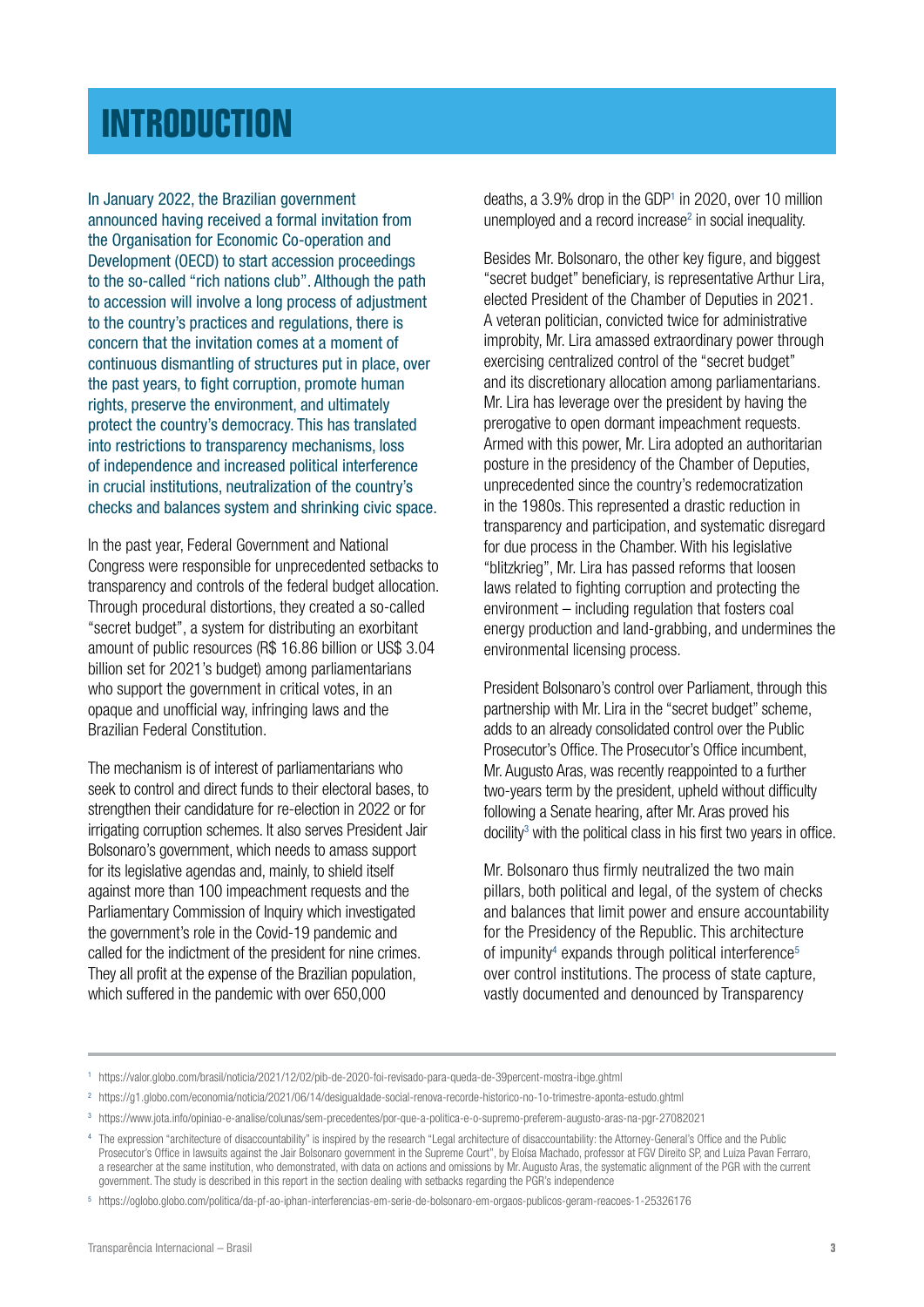International since 2019<sup>6</sup>, has already surpassed the aim of shielding allies and reached a much more dangerous level of persecuting adversaries – as shown by increasingly frequent episodes of retaliation against law enforcement agents and by the accumulation of evidence regarding the setup of intelligence and digital surveillance parallel structures<sup>7</sup>.

This intimidation and retaliation also target the press, academic circles and organized civil society. Recent episodes involve illegal surveillance<sup>8</sup>, investigations based on the National Security Law (created during Brazil's military dictatorship and recently revoked), and coordinated attacks by digital militias incited by the presidential hate speech, in addition to episodes of physical violence<sup>9</sup>. The deterioration of civic space also involves the dismantling of official spaces for participation<sup>10</sup>, systematic disregard for the Access to Information Law, and an institutionalized pattern of misinformation, through dissemination of fake news by government $11$ .

The Supreme Court has played an important role as a counterforce to the authoritarian advance of President Bolsonaro and Mr. Lira. Although criticized that its performance could be more incisive and less accommodating, the court has been one of few points of effective resistance to the dismantling of legal and institutional frameworks, and in pursuit of a degree of presidential accountability. Significantly, the Supreme Court's rulings have been triggered much more frequently by political players (parliamentarians and parties) and social players (NGOs) rather than by the Public Prosecutor's Office<sup>12</sup>, which should be the most active authority regarding constitutional oversight of the Presidency. On the contrary, Mr. Augusto Aras' omission has been subject to frequent criticism by members of the Supreme Court. Precisely because it has become a stronghold of resistance, the Supreme Court and some of its judges are among the preferred targets of fake news and the president's hateful rhetoric, supported by his digital militias. There are substantial fears that, in 2022, the escalation of conflict between different branches of powers could generate an institutional crisis of greater proportions.

Despite its resistance to authoritarianism, a controversial 2019 Supreme Court decision has produced, in 2021, serious consequences for the fight against grand corruption in Brazil. The decision stated that it is the competence of the Electoral Justice to judge common crimes (e.g. corruption, money laundering, etc.) that involve a connection with electoral crimes. After this Supreme Court decision, several cases involving very powerful individuals, sentenced by multiple judicial instances, have been entirely or partially annulled and most of them will result in impunity, as they surpass the statute of limitation. More serious, however, is the systemic impact to Brazil's capacity to investigate and prosecute grand corruption schemes (including transnational ones), as several of them are linked to illicit campaign funding and will now fall under the competence of the less resourced and specialized Electoral Justice system.

In 2022, the country will be urged to meet international anti-corruption commitments and will face consequences for non-compliance, as Brazil is expected to undergo three formal review processes: the second cycle of the review mechanism for the implementation of the UN Convention Against Corruption (UNCAC), the fourth round of mutual evaluation of the International Financial Action Task Force (FATF) and phase four of the OECD Anti-Bribery Convention monitoring process.

It has long been President Bolsonaro's aim to join the OECD, align Brazil to major economies and receive a seal of approval for the country's practices and regulations. It is essential, however, that the accession process provides for the participation of independent non-state actors in the assessment of Brazil's compliance with the standards recommended by the OECD, so that regulatory limitations and enforcement issues are thoroughly considered, thus seizing the opportunity for the effective improvement of public policies towards sustainable and inclusive development.

President Bolsonaro's sustained blows to environmental policy have already prompted international players to issue a warning<sup>13</sup> over the need to advance the fight against deforestation and climate change during the accession talks. As fraud, corruption and asset laundering

- <sup>6</sup> https://www.transparency.org/en/publications/brazil-setbacks-in-the-legal-and-institutional-anti-corruption-frameworks
- <sup>7</sup> https://noticias.uol.com.br/politica/ultimas-noticias/2021/05/19/briga-entre-militares-e-carlos-bolsonaro-racha-orgaos-de-inteligencia.htm
- <sup>8</sup> https://g1.globo.com/politica/noticia/2020/08/20/stf-forma-maioria-para-proibir-ministerio-da-justica-de-produzir-dossie-contra-antifascistas.ghtml
- <sup>9</sup> https://blogs.oglobo.globo.com/miriam-leitao/post/truculencia-do-ataque-imprensa.html
- <sup>10</sup> https://g1.globo.com/jornal-nacional/noticia/2021/10/25/pesquisa-mostra-que-75percent-dos-conselhos-e-comites-nacionais-foram-extintos-ou-esvaziados-nogoverno-bolsonaro.ghtml
- <sup>11</sup> https://www.metropoles.com/brasil/youtube-ja-deletou-33-videos-de-bolsonaro-por-fake-news-sobre-covid
- <sup>12</sup> https://www1.folha.uol.com.br/poder/2021/08/pgr-e-agu-se-alinham-na-defesa-de-atos-de-bolsonaro-aponta-estudo-sobre-acoes-movidas-no-supremo.shtml
- <sup>13</sup> https://www1.folha.uol.com.br/mercado/2022/01/franca-diz-que-nao-vai-aprovar-brasil-na-ocde-sem-acoes-climaticas-concretas.shtml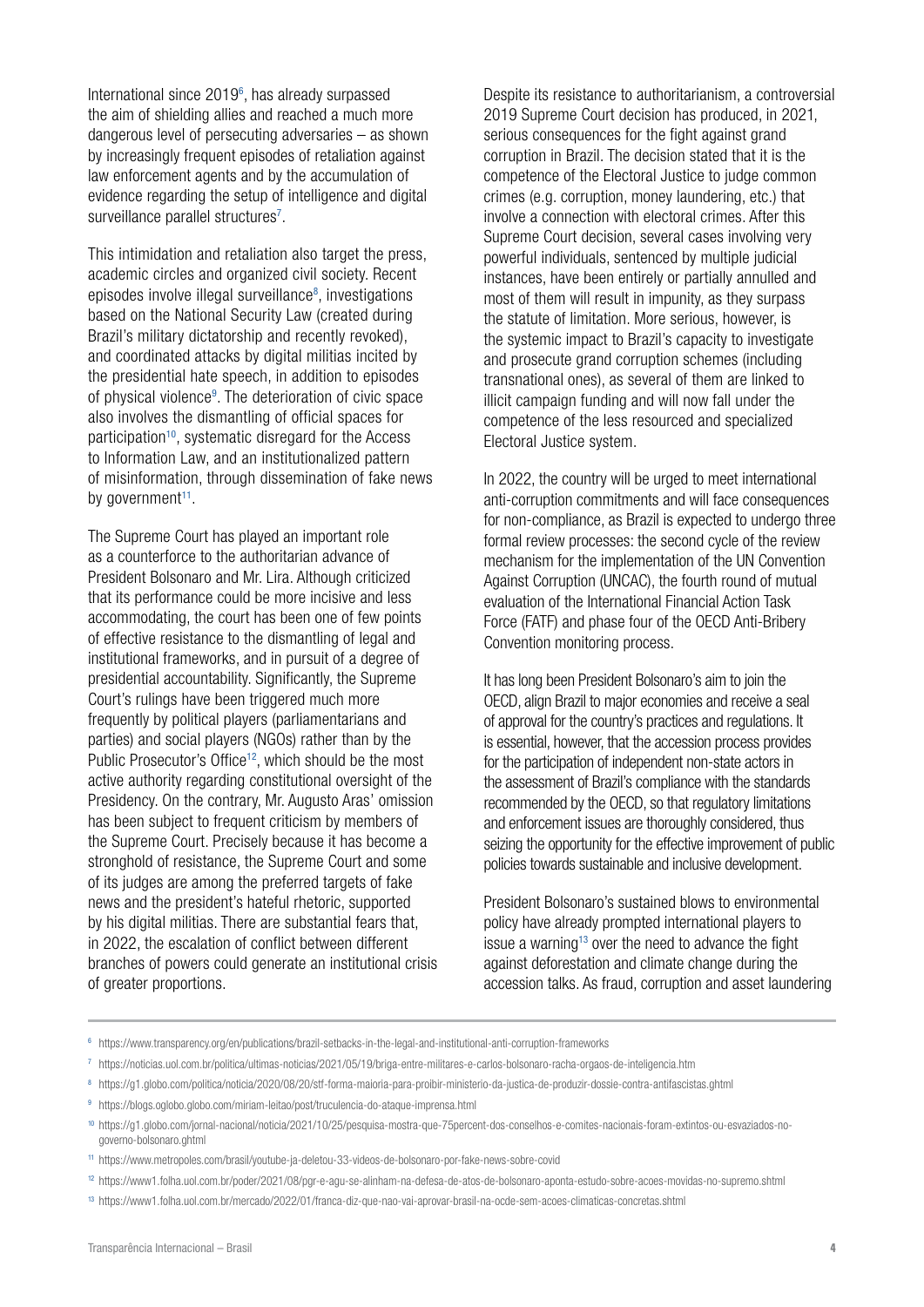form the backbone of environmental crimes, the setbacks in the anti-corruption system, as pointed out throughout this report, together with the weakening of environmental governance, create a perfect storm for environmental crimes to spread throughout the country. Far beyond the anti-corruption cause, the Brazilian democratic regime as a whole faces blunt deterioration – and 2022's general elections bring new and more serious threats. The already advanced process of capture of oversight, intelligence

and police institutions can be used to attack political opponents and, in the hypothesis of President Bolsonaro's defeat, the risks of challenges to the electoral results, and even of an institutional rupture, are quite real.

It is, therefore, vital that the international community joins efforts by Brazilian institutions and civil society to defend the rule of law and democratic governance.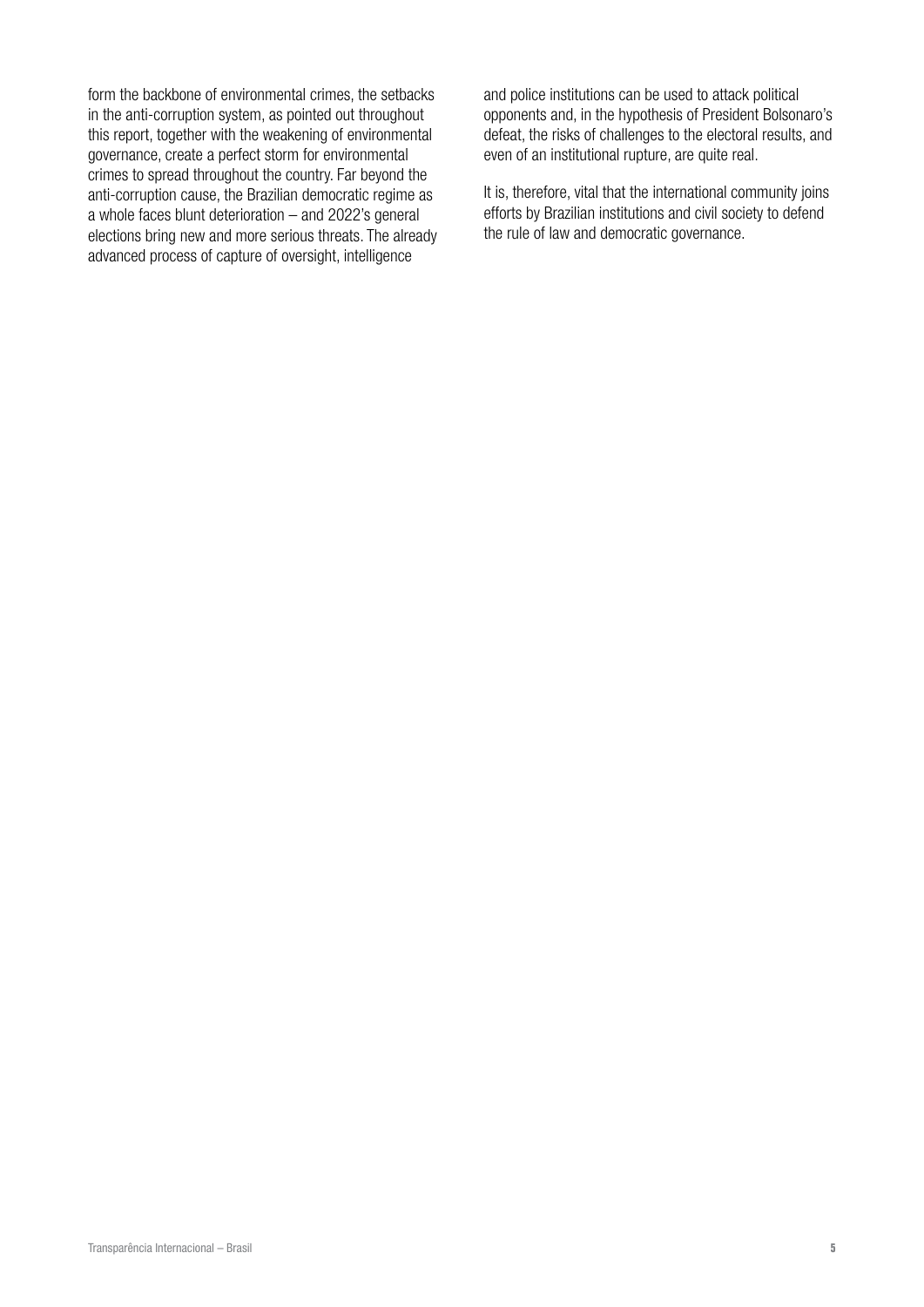### <span id="page-5-0"></span>**[KEY FACTS](#page-1-0)**

### **Legislative**

- Decrease in transparency, social participation and compliance with due legislative process under the rule of the new President of the Chamber of Deputies, Mr. Arthur Lira;
- Major setbacks to transparency and accountability for federal budget decisions, made by National Congress, related to a new form of parliamentary

### **Judiciary**

• In 2021, several corruption cases were impacted by the 2019 Supreme Court's decision recognizing the competence of the Electoral Court to prosecute and adjudicate crimes connected with electoral crimes (e.g. corruption, money laundering, etc.), producing serious consequences for the fight against grand corruption in Brazil (including transnational schemes). After this Supreme Court ruling, several cases involving very powerful individuals, that had

### **Public Prosecutor's Office**

• The Prosecutor-General was reappointed after two years in office, a period marked by widespread criticism for a lack of independence (notably inaction regarding troubling episodes of President Jair

### **Federal Government**

- Continuous threats and attacks by President Bolsonaro against democratic institutions, notably the Superior Electoral Court, the Supreme Court, and state and municipal authorities;
- Alarming revelations of negligence, corruption and crimes against humanity in the Bolsonaro government's management of the Covid-19 pandemic, leading to a request for indictment of the president and three of his sons in the final report of a Parliamentary Commission of Inquiry set up by the Federal Senate;
- Widespread dismantling of corruption control bodies, through the political capture of institutions such as the Public Prosecutor's Office, the Federal Police, the Brazilian Intelligence Agency (ABIN), the Department of Assets Recovery and International Legal Cooperation (DRCI), the Federal Revenue, the Financial Intelligence Unit (COAF) and the Administrative Council for Economic Defense (CADE);

amendment – the so-called "secret budget";

- Approval of the Administrative Improbity Law Reform, far beyond technical recommendations, paving the way for a significant increase in impunity:
- Renewal of the Prosecutor-General's mandate despite a troubling first term.

been sentenced by multiple judicial instances, were entirely or partially annulled and most of them will result in impunity, as they surpass the statute of limitation. More serious, however, is the systemic impact to the country's capacity to investigate and prosecute grand corruption schemes, as several of them are linked to illicit campaign funding and will now be under the competence of the less resourced and specialized Electoral Justice.

Bolsonaro's government response to the Covid-19 pandemic), the dismantling of operations to combat grand corruption and authoritarian action against internal and external critics.

- Dismantling of public policies and institutions responsible for the control of environmental crimes, and the resignation of the Minister of the Environment, Ricardo Salles, investigated for alleged involvement in corruption schemes related to illegal logging and international timber trafficking;
- Systematic disregard for the Access to Information Law, and strong setbacks to public transparency, notably in the allocation of federal budget resources;
- Reduction of Brazilian civic space due to systematic attacks by President Bolsonaro, his allies and digital militias against the press, academia and civil society organizations, even with evidence of the unlawful use of parallel intelligence structures and other mechanisms of state surveillance;
- Accumulated evidence on alleged crimes of corruption committed by President Bolsonaro and his family, but investigative processes are systematically obstructed by political interference.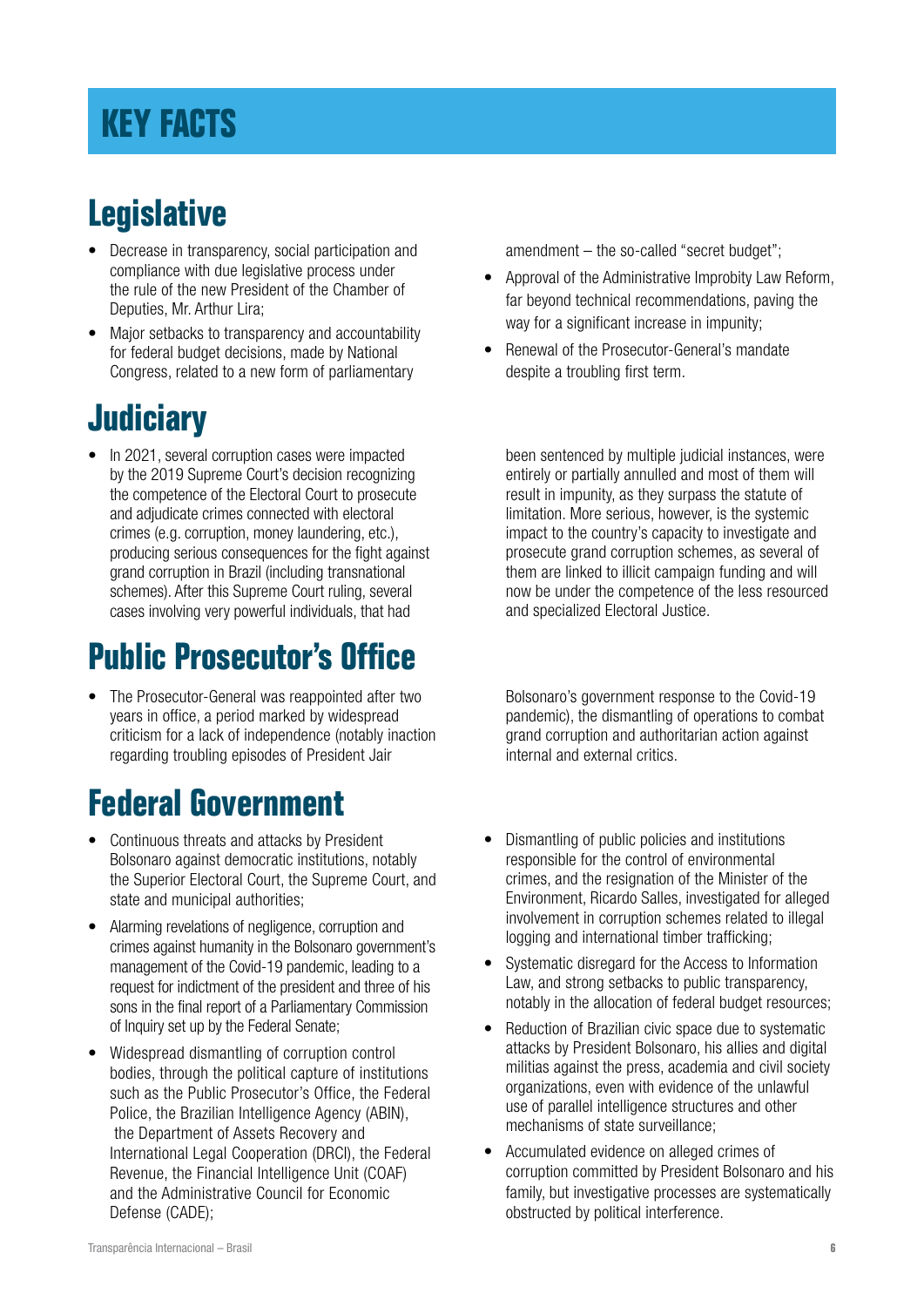### <span id="page-6-0"></span>**[RECOMMENDATIONS](#page-1-0)**

### **For international organisations:**

- The Working Group on Bribery of the Organisation for Economic Co-operation and Development (WGB-OECD) should consider the issues mentioned in this report for its Phase 4 monitoring process of Brazil and for its inputs for the country's accession roadmap to the OECD, as well as adopt stronger measures to secure compliance with the OECD Anti-Bribery Convention. The Secretary-General should consider the setbacks in Brazil's legal and institutional anti-corruption, environmental and human rights protection frameworks when drafting Brazil's accession roadmap and secure transparency and independent non-state actors' participation throughout the accession process. The Council should guarantee that Brazil not only commits itself, but effectively demonstrates the capacity and goodwill to implement, on a permanent basis, the policies and good practices recommended by the OECD, so that an eventual accession does not mean an approval to practices incompatible with its own guidelines, but an opportunity for the effective improvement of democratic governance towards sustainable and inclusive development.
- The Financial Action Task Force (FATF) should consider the issues mentioned in this report for its 4th Round of Mutual Evaluations (Joint FATF/GAFILAT Mutual Evaluation) and closely follow the threats to Brazil's Financial Intelligence Unit's (COAF) autonomy and operational capacity, the judicial decisions questioning the use of financial intelligence reports in criminal investigations and judicial procedures, the resistance from the Brazilian Bar Association (OAB) to subject the legal profession to AML/CFT legislation and international standards, the mobilization of AML tools against environmental crimes, the proposed reforms by Experts Committee established by the President of the Chamber of Deputies tasked to

### **For the Brazilian government:**

• Cease political interference and promote autonomy of control institutions, especially the Federal Police, the Federal Revenue, the Brazilian Financial Intelligence Unit (COAF), the Brazilian Intelligence Agency (ABIN), the Administrative Council of Tax Appeals (CARF), the Office of the Comptroller General (CGU) and the Administrative Council of Economic Defense (CADE), and protect them from external interference;

propose reforms to Brazil's AML law (risking to weaken its current provisions) and anti-terrorism law (risking to open space for abuses and the crimininalization of civil society organizations), as well as the legalization of gambling (recently approved by the Chamber of Deputies and waiting for deliberation and voting by the Senate).

- The International Monetary Fund should consider the facts and circumstances mentioned in this report, with particular emphasis to the revelations of the "secret budget", while preparing the next IMF Article IV Review within its framework for engaging with countries on governance and corruption issues and resist pressures to minimize the assessment of Brazil's setbacks in its anticorruption and environmental protection frameworks.
- The Implementation Review Mechanism of the United Nations Convention against Corruption (UNCAC) should consider the aforementioned setbacks in the ongoing review process of Brazil's obligations under the UNCAC framework and engage with Brazilian officials for the implementation of its recommendations.
- The Follow-Up Mechanism for the Implementation of the Inter-American Convention against Corruption (MESICIC) should consider the facts stated in this report in the review process of Brazil's obligations under the Inter-American Convention against Corruption and under the Lima Commitment and engage with Brazilian officials for the implementation of its recommendations.
- International mechanisms and organizations should take into consideration the nexus between corruption and socio-environmental issues when assessing anti-corruption policies in Brazil.
- Remove from office high-ranking officials who are under investigation for corruption and related offences;
- Ensure full budget transparency and cease the use of opaque mechanisms for political bargaining;
- Fully respect the Access to Information Law and refrain from disseminating false information, in particular regarding the Covid-19 pandemic and the 2022 elections, and from attacking democratic institutions with false claims;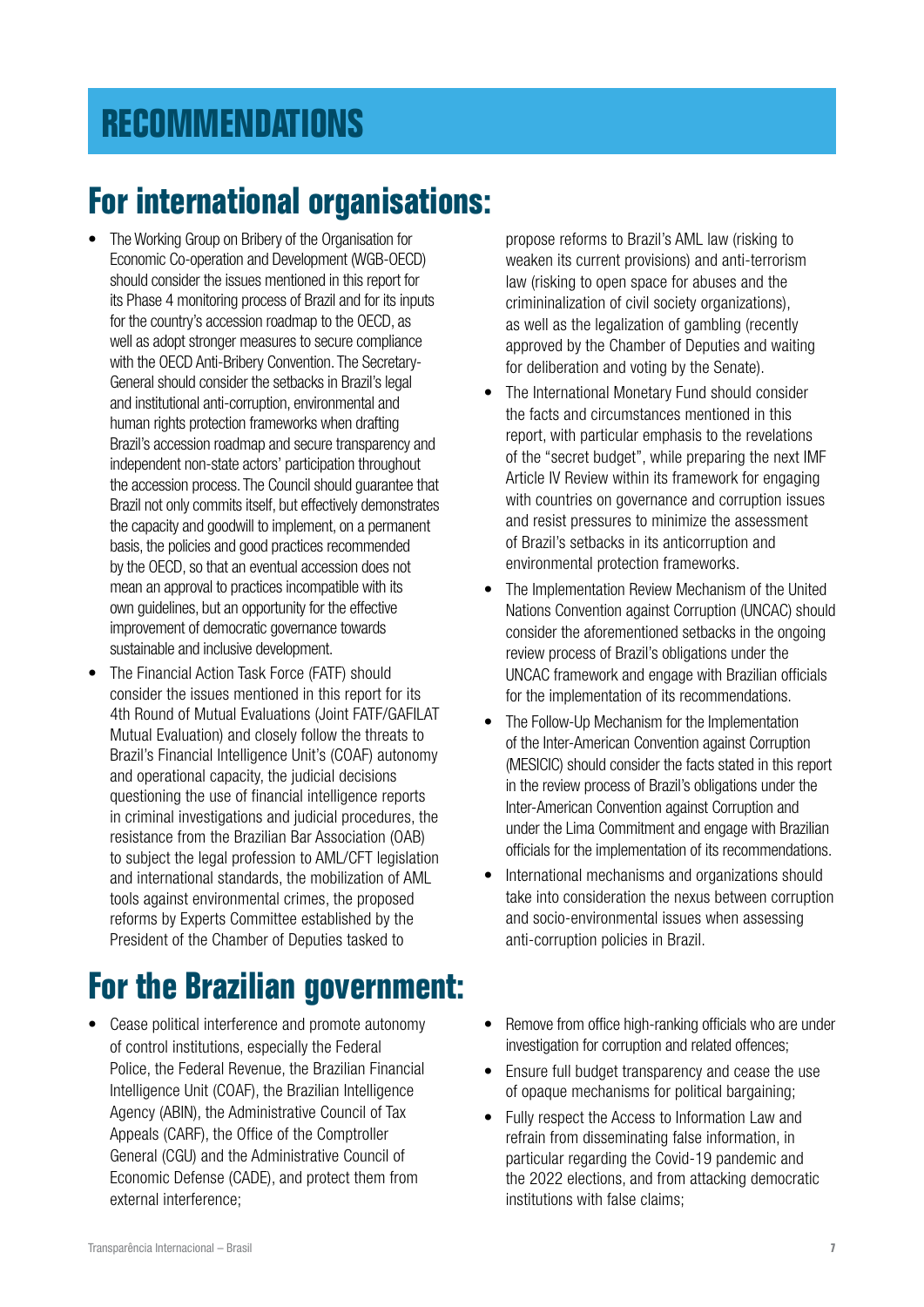- Fully secure the constitutional rights of the press and refrain from harassing journalists;
- Secure civic participation, refrain from harassing activists and establish strict transparency and accountability mechanisms for the procurement and use of surveillance tools, including the creation of a national inventory of surveillance mechanisms currently held by Brazilian authorities and the establishment of legal and institutional frameworks for its democratic control;
- Ensure the enforcement and smooth processing of fines and other administrative sanctions for environmental

### **For the National Congress:**

- Ensure that the Chamber of Deputies' new internal regulations promote transparency, participation and respect for the due legislative process;
- Significantly improve accountability in the process of validation of presidential appointments to high positions (with special scrutiny on appointments to the Public Prosecutor's Office, higher courts, the National Councils of Justice and Public Prosecutor's Office and other control agencies), as a mechanism against the process of state capture;
- Deliberate on and approve anti-corruption reforms, based on proposals by Brazilian experts and civil society groups gathered in the legislative package New Measures against Corruption;
- Deliberate on legislative reform to end the criminal jurisdiction of the Electoral Justice – which is not structured to properly handle the trial of complex

### **For the Prosecutor's Office and the Judiciary:**

- Guarantee political independence for the Public Prosecutor's Office to fulfil its constitutional role to hold power to account, acting incisively against the dismantling of legal and institutional frameworks for the protection of human rights and the environment, the attacks against democratic institutions, the spread of misinformation and, very importantly, effectively investigating and prosecuting the alleged crimes revealed by the Parliamentary Committee of Inquiry on the Bolsonaro administration's response to the COVID-19 pandemic;
- Establish a joint working model of "taskforces" as a complement to the GAECOs currently being installed at the Public Prosecutor's Office's state branches. The Public Prosecutor's Office should secure both instances with the necessary resources, mandate and governance system to adequately pursue investigations against macro criminality, safeguarding them from internal and external political interference;

offences and re-establish social participation in monitoring bodies linked to environmental policies linked to environmental policies;

- Adapt and mobilize integrity, anti-corruption and anti-money laundering instruments for the fight against environmental crimes, also involving the National Strategy Against Corruption and Money Laundering (ENCCLA);
- Preserve the resources, autonomy and expertise of environmental agencies to ensure the enforcement of environmental regulations and to hold offenders accountable.

grand corruption cases – restricting it to conflicts of electoral nature and, thus, avoiding that cases involving common crimes linked to electoral crimes be referred to the Electoral Justice;

- Ensure that reforms currently discussed to the antimoney laundering law (Lei 12.683/2012) improve its provisions for the digital age and international cooperation and avoid any setbacks in the legal text;
- Ensure that reforms currently discussed to the anti-terrorism law (Lei 13.260/2016) does not create room for abuse and the criminalization of civil society organizations;
- Reject the bill that intends to legalize gambling in Brazil, at the risk of extraordinarily increasing money laundering in the country;
- Resume the activity of the Federal Senate Ethics Committee.
- Establish a permanent structure to investigate and prosecute the environmental macro-criminality in the Amazon Region, including anti-corruption and anti-money laundering approaches;
- Strengthen legal resistance against authoritarian advances and the dismantling of legislative and institutional frameworks for the protection of rights, with special attention to threats to the 2022 electoral process;
- Ensure the expected stability of precedents set by high courts and promote the necessary reforms on tribunals bylaws to limit the reach and impact of individual or chamber decisions in disfavour of plenary deliberations;
- Ensure that the interpretation and application of the recent reforms to the Administrative Improbity Law improve legal certainty for bona fide public managers, but that it does not make room for increasing impunity for corruption;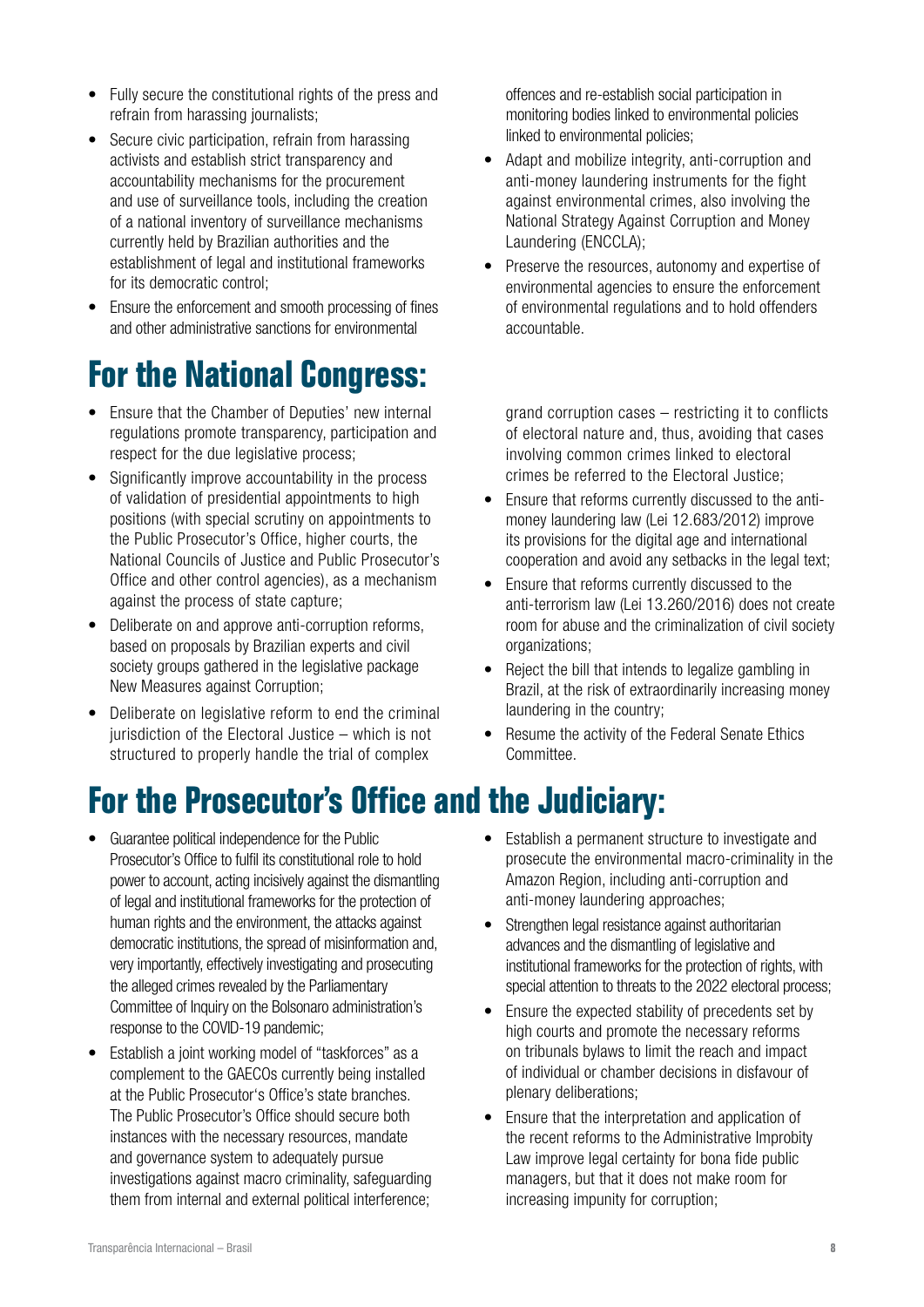- Guarantee that the annulment or procedural invalidation of leniency agreements are solely based on identified illegalities in the negotiated settlement and avoid improper interference in the competence of those legitimized to conduct such agreements, producing legal uncertainty and weakening this important instrument against grand corruption;
- Institutions and the law must be able to offer protection to law enforcement officials against acts of intimidation and retaliation, so that they are not inhibited from acting autonomously and applying the law, especially in cases involving high state officials.
- The Public Prosecutor's Office should lead the debate before the National Congress on legislative reforms that improve its own democratic control with emphasis on measures that bring the institution and its correctional system closer to the most victimized social groups. These are measures such as the expansion and qualification of the work of ombudsmen and the democratization of access to correctional bodies (including the CNMP itself) through agreements with other public bodies and human rights civil society organizations.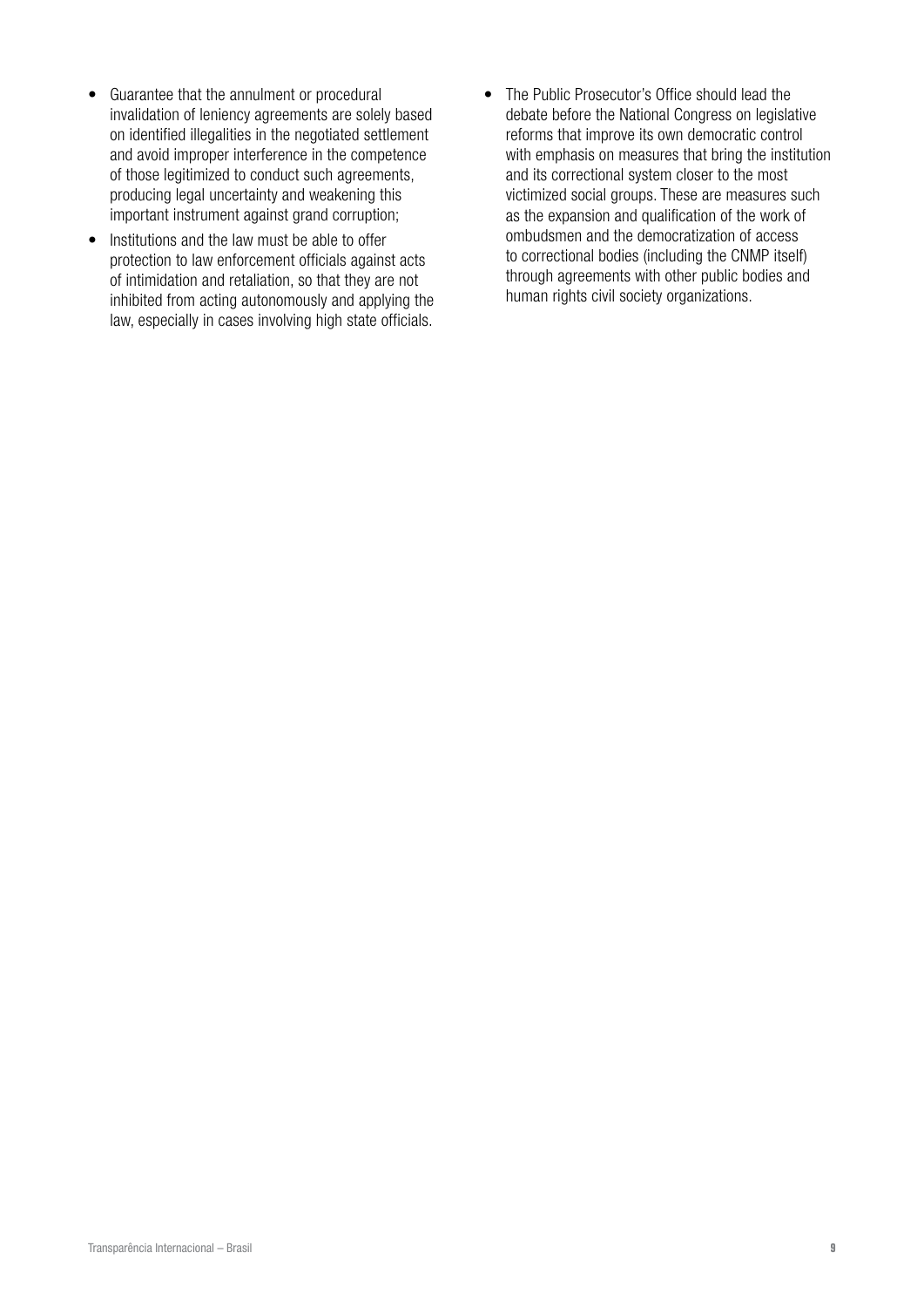### <span id="page-9-0"></span>**[LEGISLATIVE](#page-1-0)**

In 2021, there was a severe decrease in transparency and accountability in National Congress owning to disregard of legislative due process, rushed proceedings and the discretionary allocation of billions in budget amendments, made by parliamentarians in accord with federal government, with no clarity as to the money's origin or destination. These concerning developments were fostered by the political rise of the "Centrão" – an informal group in Congress composed by center-right and right-wing parties known for

offering political support in exchange for nominations and budget perks – and its alignment with the office of President Jair Bolsonaro. A prominent member of this political block, the President of the Chamber of Deputies, Mr. Arthur Lira, amassed such power since his election, in February, that he was able to brush aside internal rules and outside pressure in order to approve bills that could have long-term systemic effects on accountability and fighting corruption.

### **The "secret budget" scheme**

Despite having spent his campaign criticizing the *modus operandi* of the "Centrão", in recent months President Bolsonaro has increasingly partnered with the block and its traditional practices. During the campaign for presidency of the Chamber of Deputies, Mr. Bolsonaro's government distributed billions in funds14 to guarantee Mr. Lira's victory, a practice repeated in subsequent important votes<sup>15</sup>. As reported, in 2021, the Bolsonaro government channeled at least R\$ 9 billion<sup>16</sup> (US\$ 1.7 billion) to its political base through a new type of parliamentary amendment to the budget, created back in 2019. This has been called the "secret budget"17 due to scant information regarding how the money will be spent<sup>18</sup> by municipalities and which congressmen<sup>19</sup> allocated the amendments.

Much of this parallel budget was used for purchase of tractors and agricultural equipment at prices up to 259% above the reference value set by government<sup>20</sup>. The scheme reportedly involved the transfer of resources through "RP9 amendments", which are not distributed equitably, but according to the political will of the general rapporteur of the budget, other congressmen and the federal government. They also lack transparency mechanisms. In some cases, resource allocation is not even registered in official documents or stated on ministry websites, making accountability difficult and significantly increasing corruption risks.

The so-called "secret budget" maximized the old political practice of backstage negotiations between government and parliamentarians for the distribution of federal budget resources to municipalities controlled by political allies. This practice ignores technical recommendations and local needs, and distorts public policies, only to favor political alliances that guarantee governability in the National Congress and, in some cases, corruption schemes.

After several episodes related to funding distribution through the "secret budget" by the government, last November, Justice Rosa Weber of the Supreme Court determined the preliminary suspension of the practice<sup>21</sup>, a decision later endorsed by the Supreme Court's plenary. In her opinion, the "secret budget" lacked objective and transparent criteria. Justice Weber also determined the release of documents that substantiated the allocation of funds from the "secret budget".

National Congress reacted and quickly approved new "secret budget" rules<sup>22</sup>. The resolution imposes financial

<sup>14</sup> https://politica.estadao.com.br/noticias/geral,orcamento-secreto-de-bolsonaro-entenda-o-passo-a-passo-do-esquema,70003708734

<sup>15</sup> https://g1.globo.com/politica/noticia/2021/11/05/governo-bolsonaro-liberou-r-909-milhoes-do-orcamento-secreto-as-vesperas-da-votacao-da-pec-dos-precatorios-dizcontas-abertas.ghtml

<sup>16</sup> https://www.poder360.com.br/congresso/conheca-os-argumentos-a-favor-e-contra-as-emendas-de-relator-ao-orcamento/

<sup>17</sup> https://politica.estadao.com.br/noticias/geral,orcamento-secreto-de-bolsonaro-entenda-o-passo-a-passo-do-esquema,70003708734

<sup>18</sup> https://www.poder360.com.br/congresso/conheca-os-argumentos-a-favor-e-contra-as-emendas-de-relator-ao-orcamento/

<sup>19</sup> https://politica.estadao.com.br/noticias/geral,orcamento-secreto-de-bolsonaro-entenda-o-passo-a-passo-do-esquema,70003708734

<sup>20</sup> https://politica.estadao.com.br/noticias/geral,bolsonaro-cria-orcamento-secreto-em-troca-de-apoio-do-congresso,70003708713

<sup>21</sup> https://agenciabrasil.ebc.com.br/justica/noticia/2021-11/stf-rosa-weber-suspende-execucao-de-emendas-do-relator

<sup>22</sup> https://g1.globo.com/politica/noticia/2021/11/29/congresso-regras-orcamento-secreto.ghtml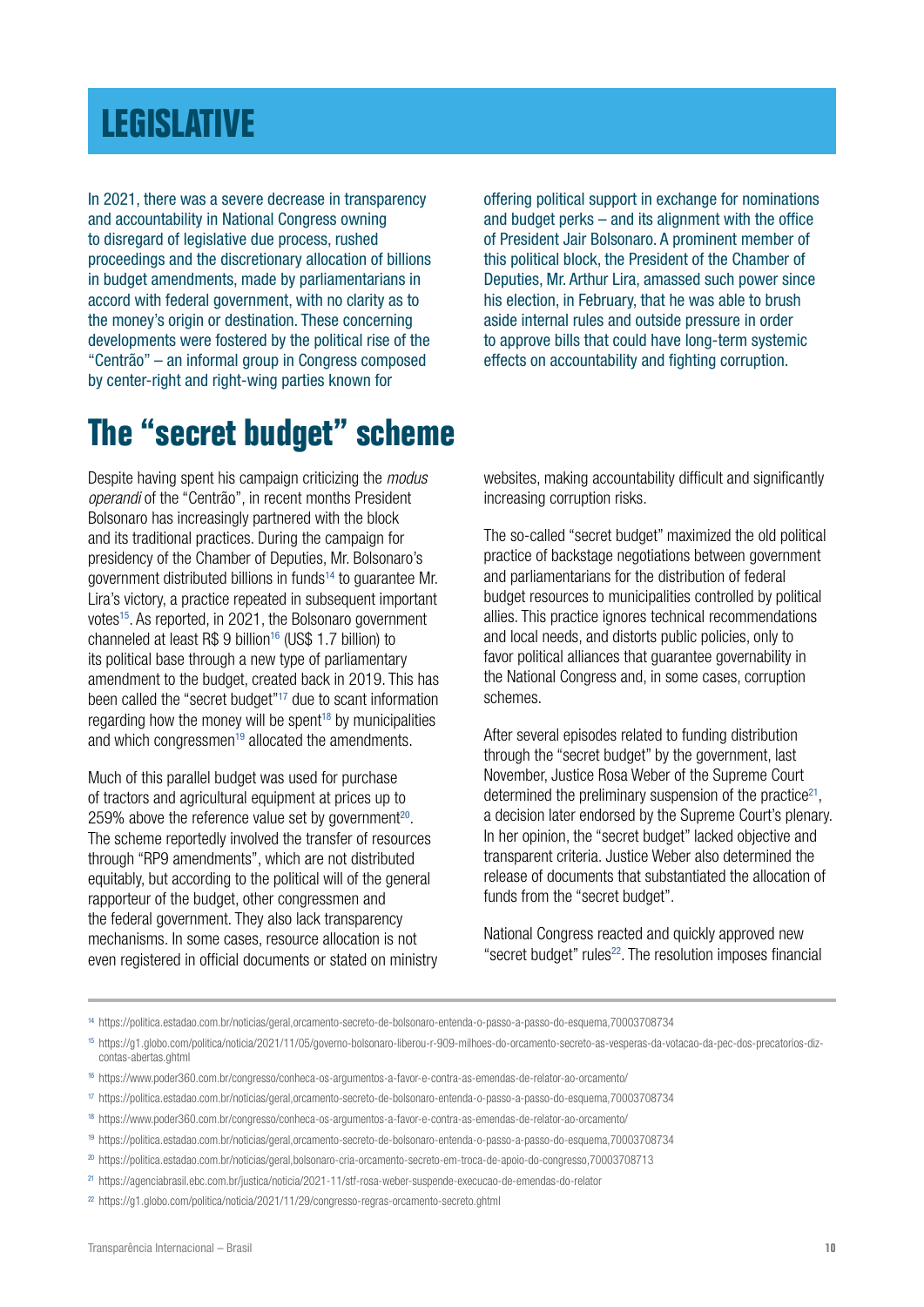limits on the rapporteur's amendments. In addition, it determines that the justifications for these amendments will be made available on the website of the Joint Committee on Budget (Comissão Mista do Orçamento). Although the measure must be recognized, it is necessary to point out that it fell short of experts' expectations, as it contained several gaps, including the absence of criteria for distributing the resources of the rapporteur's amendments. In this context, risks remain that the more than R\$ 16 billion foreseen in 2022's budget law for the rapporteur's amendments will be arbitrarily distributed to states and municipalities based on the personal and electoral interests of congressmen. Following changes approved by the National Congress, in December, Justice Weber authorized the execution<sup>23</sup> of the amendments.

In aligning himself with the "Centrão" and old political practices he once publicly criticized, President Bolsonaro's reported intention was to ensure that, with a political ally defining the National Congress' agenda, government priorities up until then barred by Mr. Rodrigo Maia, the former Chamber president, would advance. More importantly, it was expected that Mr. Lira would freeze the more than 100 impeachment requests pending against the president.

Mr. Lira is a representative from Progressistas (PP) party, a political heir to Arena, the ruling party during Brazil's dictatorship. It is also the political party with the most politicians under investigation or prosecution before the Supreme Court due to the special jurisdiction rule preventing the processing of criminal cases in lower instances of the judiciary $24$ . Mr. Lira himself faces two lawsuits for administrative improbity25. Besides that, a criminal case was rejected by the Supreme Court last February. In this case, the original indictment, by the Public Prosecutor's Office, described the payment of R\$ 1.58 million (US\$ 310,000 in today's conversion rate) in bribes by the building company Queiroz Galvão, an amount that would have been diverted from Petrobras. In 2020, however, the Prosecutor-General changed his mind and requested that the Supreme Court rejected the accusation. The Court accepted the defense's allegation that there was no evidence against Mr. Lira. Proving his efficiency and loyalty, Mr. Lira gained more and more leeway. Dependent on Mr. Lira, President Bolsonaro gave him full power over parliamentary amendments, and began to consult him regarding crucial appointments for government ministries. In this way the "Centrão" has also begun to take over main seats in government, rivaling other political allies.

Another factor explains Mr. Lira's power in the legislature – and highlights another major setback to transparency and social participation in the National Congress. In repeated episodes, Mr. Lira has implemented procedural methods<sup>26</sup> that rushed deliberation steps over crucial bills, some of them even approved without proper knowledge<sup>27</sup> of their content and implications.

### **Lack in transparency as a modus operandi**

Rushed procedures were applied to changes to the Administrative Improbity Law, a proposed Electoral Reform, income tax reforms and the tax of circulation of goods and services. Such procedural tricks were also applied for bills related to crucial environmental matters, such as land regularization, environmental licensing, and the demarcation of indigenous lands, among others.

This undue acceleration undermines transparency and accountability of the legislative agenda, and diminishes social participation in hearings, consultations, votes and deliberations.

One of Mr. Lira's strategies is to put projects on the agenda that have already been presented in the past and that still await voting. Allied representatives are then encouraged to present related substitutive proposals only hours before the vote. Since the substitutive text is tied to the old bill, it doesn't require further discussion in thematic commissions, where deeper debates with experts and members of civil society organizations traditionally take place. Through this strategy, a text that has not been presented for public debate – and is not necessarily related to the original content of the bill  $-$  is voted on in an instant. To ensure support and approval for the proposals, substitutive texts are discussed in informal messaging groups. Thus, by the time they reach voting proceedings, there is already a political consensus built without any public scrutiny.

<sup>23</sup> https://www.dw.com/pt-br/rosa-weber-libera-execu%C3%A7%C3%A3o-do-or%C3%A7amento-secreto/a-60040331

<sup>24</sup> https://g1.globo.com/politica/blog/matheus-leitao/post/2018/04/24/pp-de-ciro-nogueira-e-um-dos-mais-envolvidos-em-investigacoes-como-lava-jato-e-mensalao.ghtml

<sup>25</sup> https://www1.folha.uol.com.br/poder/2022/02/lira-usa-lei-patrocinada-por-ele-e-pede-para-arquivar-acao-que-pode-torna-lo-ficha-suja.shtml

<sup>26</sup> https://g1.globo.com/politica/noticia/2021/11/05/parlamentares-vao-ao-stf-para-questionar-rito-adotado-pro-lira-na-votacao-da-pec-dos-precatorios.ghtml

<sup>27</sup> <https://politica.estadao.com.br/noticias/geral,lira-atropela-ritos-e-poe-em-votacao-projetos-que-ate-deputados-desconhecem-texto-final,70003872070>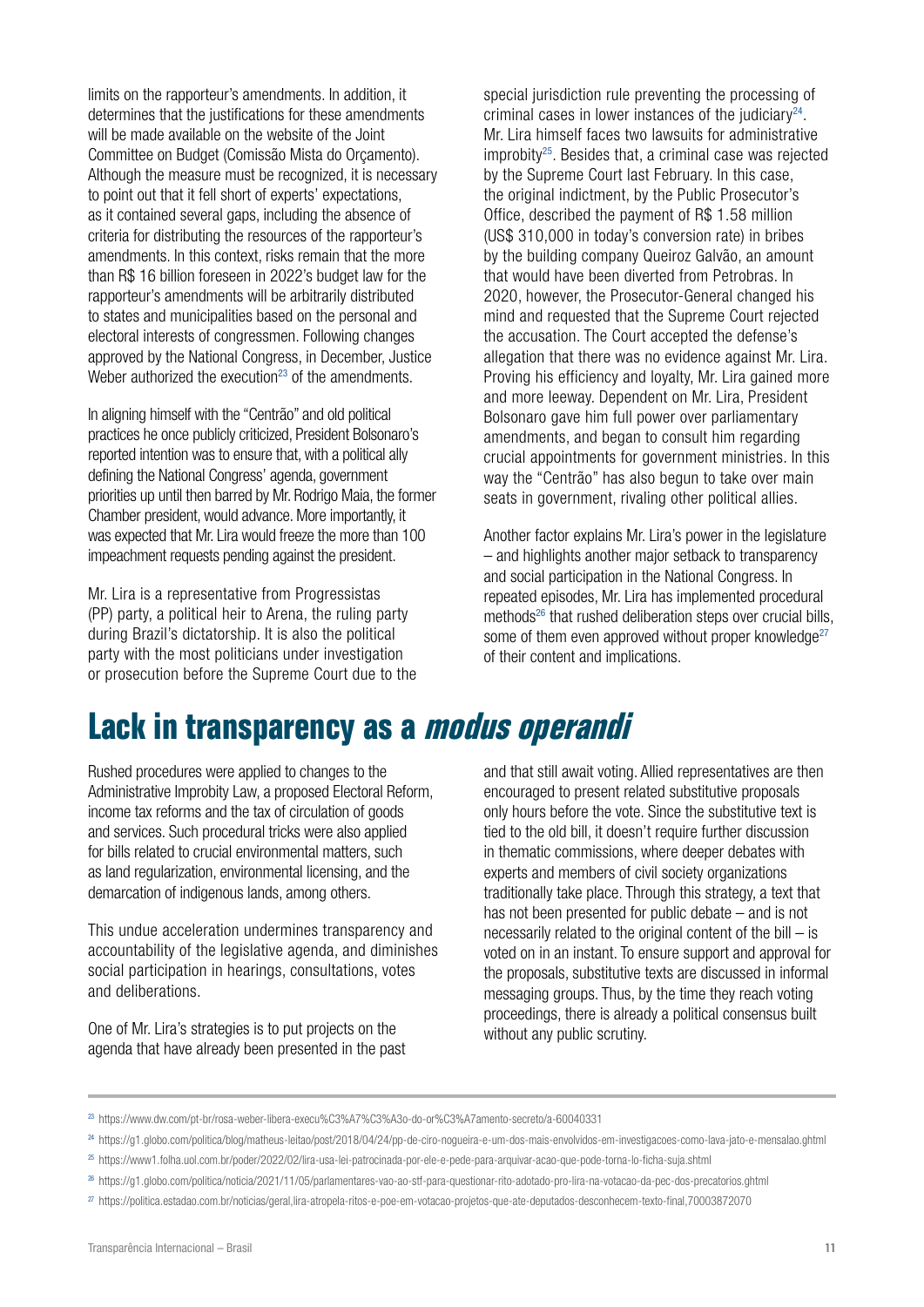Another trick is to approve so called "urgency requests" in an arbitrary manner. This instrument allows congressmen to skip procedural steps and take proposals straight to vote. In the first semester of 2021 alone, more than 100 urgency requests were approved. In the same period the previous year, when Congress was first discussing Covid-19 fighting measures, there were 70. To ensure success, Mr. Lira passed regimental changes limiting minority guarantees, such as the

filibuster, which fostered the prolongation of debates and civil society greater oversight.

Mr. Lira has argued that his decisions are supported by a majority of parliamentarians. He is right. However, it is important to note that many parliamentarians belong to his circle of influence and dependence – even more so with a push from the "secret budget".

### **Changes to electoral rules and financing**

One agenda rushed through by Mr. Lira was an intended comprehensive change to electoral rules with consequences for the 2022 general elections. After much pressure from civil society and a curtail by the Federal Senate, however, the reform had a timid final result. Furthermore, the new electoral code will not be valid for the upcoming election.

The electoral reform proposal was a priority for Mr. Lira since his election as President of the Chamber of Deputies. The promised reform, that could have been the most substantial in the Brazilian electoral system since re-democratization in 1988, was seen as an opportunity for Mr. Lira to favor himself and his political allies. It would increase public funding for parties and politicians and decrease transparency and oversight of these funds, making it difficult to investigate and punish lawmakers. Finally, it would serve to demonstrate political support for the federal government.

Upon reaching the Senate, however, the projects were profoundly altered and controversial points, such as reviving coalitions of parties, abandoned. At the same time, the new Electoral Code, altering more than 900 articles, and a main focus of interest for "Centrão" parliamentarians, was not approved by the Senate in time to be valid for the 2022 elections.

Possible motives for this Senate resistance are diverse. One influencing factor could be the civil society campaign "Press the Brakes on the Reform"28, in which Transparency International Brazil took part, that mobilized the press and increased the political cost of the process.

Another is the rise of Senate President Rodrigo Pacheco as a potential candidate for the 2022 presidential race<sup>29</sup>. Senator Pacheco has attempted to separate himself from perceived alignment with President Bolsonaro and Mr. Lira. A final factor is an ongoing crisis<sup>30</sup> between the Senate and the Chamber of Deputies. Senators accused representatives, especially Mr. Lira, of breaking agreements – an important one was the revocation by the Chamber of Deputies of prior Senate changes to a bill altering labor laws.

In parallel to the Electoral Reform, in a vote held in July, the National Congress more than doubled the amount available to finance the 2022 electoral campaigns when compared to 2018. After much speculation, in August, President Bolsonaro vetoed the R\$ 5.7 billion (US\$ 1.1 billion) sum<sup>31</sup>, proposing an amount slightly higher<sup>32</sup> than that used in 2020. Just before leaving for Christmas recess, however, the National Congress overturned Mr. Bolsonaro's veto<sup>33</sup>. The increase puts Brazil at the top of countries $34$  with the highest public expenditure in elections. Congress' decision to increase public financing for campaigns surprised the country. There was no expectation that such a sharp increase would be approved, particularly in a year marked by the Covid-19 pandemic. After harsh criticism from social media and the press, even congressmen who voted in favor of the Budget Guidelines Law authorizing the new value argued that they did not vote for the increase, but for the budget law itself, alleging that without it, government would be impaired.

The trend for increasing public funding for election campaigns started in 2015, when the Supreme Court banned electoral funding by corporations<sup>35</sup>. While the

<sup>28</sup> https://www.freio.reformaeleitoral.org.br

<sup>29</sup> https://oglobo.globo.com/politica/em-convencao-do-psd-pacheco-da-pontape-em-pre-candidatura-presidencia-em-2022-1-25290275

<sup>30</sup> https://noticias.r7.com/prisma/r7-planalto/derrota-da-reforma-trabalhista-no-senado-sinaliza-nova-crise-02092021

<sup>31</sup> https://congressoemfoco.uol.com.br/area/governo/bolsonaro-veta-fundao-de-r-57-bi-aprovado-pelo-congresso/

<sup>32</sup> https://agenciabrasil.ebc.com.br/economia/noticia/2021-08/previsao-do-orcamento-de-2022-ao-fundo-eleitoral-e-de-r-21-bilhoes

<sup>33</sup> https://agenciabrasil.ebc.com.br/politica/noticia/2021-12/congresso-derruba-veto-e-fundo-eleitoral-sera-de-r-57-bilhoes

<sup>34</sup> https://www1.folha.uol.com.br/poder/2021/07/com-fundo-eleitoral-de-r-57-bi-brasil-sobe-ao-topo-mundial-do-gasto-publico-com-campanhas.shtml

<sup>35</sup> http://g1.globo.com/politica/noticia/2015/09/supremo-decide-proibir-doacoes-de-empresas-para-campanhas-eleitorais.html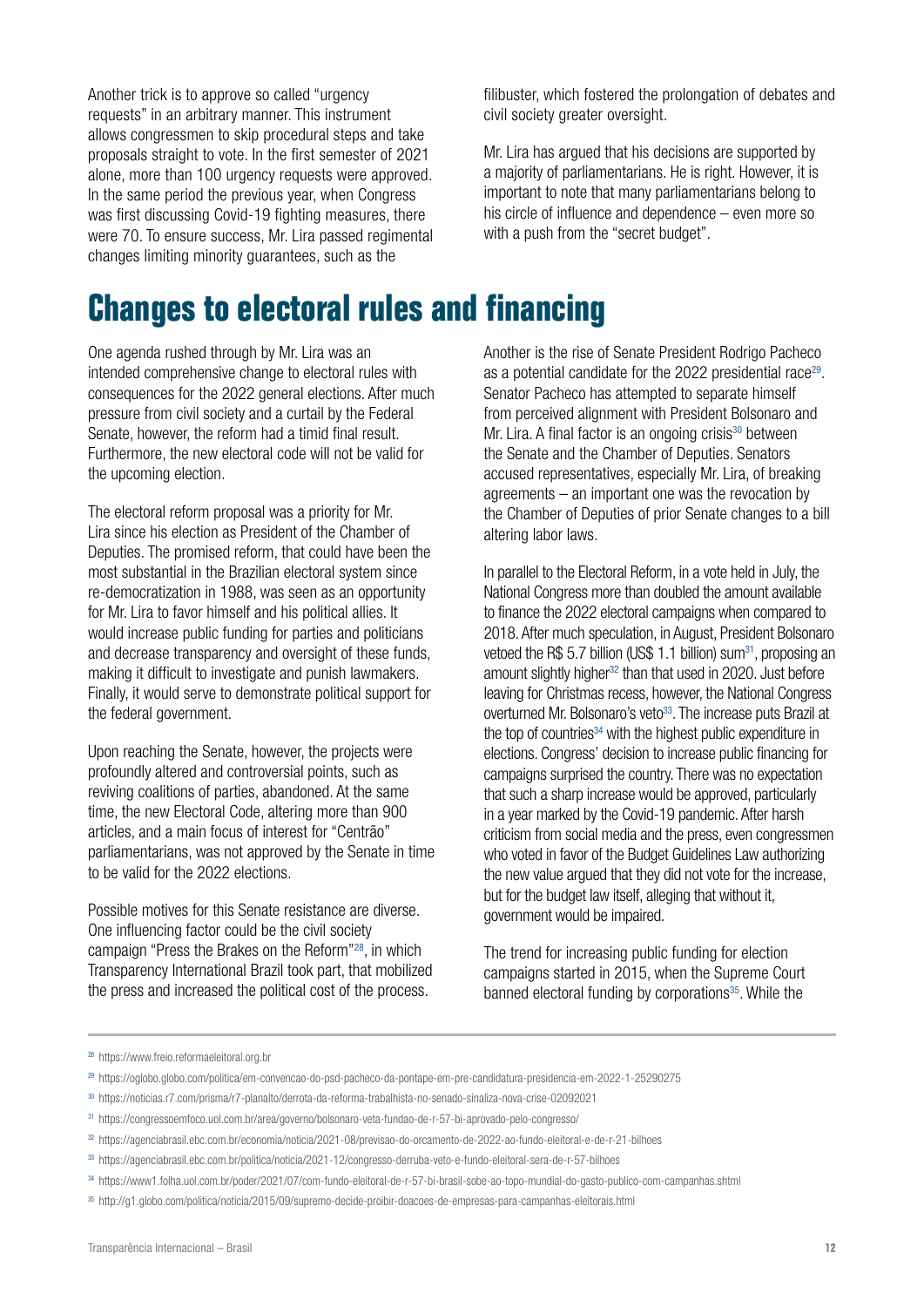end of private corporate financing reduced perceptions of excessive influence of private companies in Brazilian politics, the ban put pressure on parties to seek sources of public funding elsewhere. As a consequence, there was an increase in the centralization of public financing in party bureaucracies, now responsible for a greater share of resources to be distributed to candidates. The strengthening of parties could have been a positive impact of the 2015 changes. However, the lack of accountability mechanisms and weak internal democracy means that more power has been given to the political top of each party. This decisively influences the electoral prospects of

their candidates through unequal and selective distribution of public resources for the electoral campaign.

All in all, despite Operation Carwash and its revelations of systemic problems in Brazil's political parties and campaign financing, the political system did not respond with reforms to enhance parties' internal governance and compliance systems. Instead, the approved reforms decreased even further transparency and accountability, while public resources for political parties and electoral campaigns increased substantially.

### **National Congress reshuffles Administrative Improbity Law**

Another rushed deliberation, with profound impact to anticorruption legislation, was the approval by Congress of a bill to change the Administrative Improbity Law  $(LIA)$ , already sanctioned without vetoes<sup>36</sup> by President Bolsonaro. The changes include major setbacks, such as the establishment of loopholes for non-accountability, restrictions for the punishment of misconduct, exemption for political parties and changes to the statute of limitation.

The Administrative Improbity Law came into effect in 1992 and was a milestone in increasing efficiency, transparency and integrity in the Brazilian public sector. It applied to cases where public agents violated principles of public administration, such as impartiality, illicit enrichment, or that caused damage to the treasury.

Almost 30 years later, a need to update the legislation emerged. Principal critics of the law are Brazilian public civil servants, who have argued that the law was too rigid and constrained good managers from doing their jobs efficiently. They also pointed out that it limited innovation and prevented the attraction of new talent to the public sector, as professionals fear the high liability risks that the vagueness in the law's dispositions imposed on civil service careers.

In 2018, a committee of jurists was established by the then president of the Chamber of Deputies, Mr. Rodrigo Maia, and presented a draft amendment to the law<sup>37</sup>. The proposal voted on by the National Congress, however, was very different from the one suggested by the experts.

The main changes to the law approved by the National Congress were:

#### 1. Proof of intention and statute of limitations

The reformed law imposed the requirement of proof that the public official had the intention to commit an illicit act to achieve a specific end, which could represent an obstacle in cases of damages not directly intended, such as, for example, not responding to requests for access to information. Moreover, the bill changed the statute of limitations model to match it to the criminal system. In practice, it reduces the statute of limitations, which could allegedly lead to the dismissal of 40% of ongoing lawsuits $38$ .

#### 2. Capping investigation time

The Chamber of Deputies set a time limit for investigating a potential administrative improbity offense at 180 days, with a possible extension of further 180 days. The Public Prosecutor's Office and other experts believe this period to be insufficient for investigating complex cases. In the Senate, after pleas from civil society, the limit was extended to one year.

#### 3. Restriction on punishment

The punishment of loss of a public position will only apply if the convicted officer is occupying the same position held at the moment of the act of misconduct. In other words, if a governor is convicted for misconduct when he was a mayor, he can continue his mandate.

#### 4. Loophole for non-accountability

The bill established that there is no improbity when a public agent does not present accounts, even when obliged, if the necessary conditions to do so are lacking. Since there is no specification of what

<sup>36</sup> https://www.gov.br/secretariageral/pt-br/noticias/2021/outubro/presidente-bolsonaro-sanciona-alteracoes-na-lei-de-improbidade-administrativa

<sup>37</sup> https://www.camara.leg.br/noticias/547581-proposta-atualiza-a-lei-de-improbidade-administrativa/

<sup>38</sup> https://www.otempo.com.br/politica/congresso/mudancas-na-lei-de-improbidade-arquivarao-40-das-acoes-diz-senador-1.2549010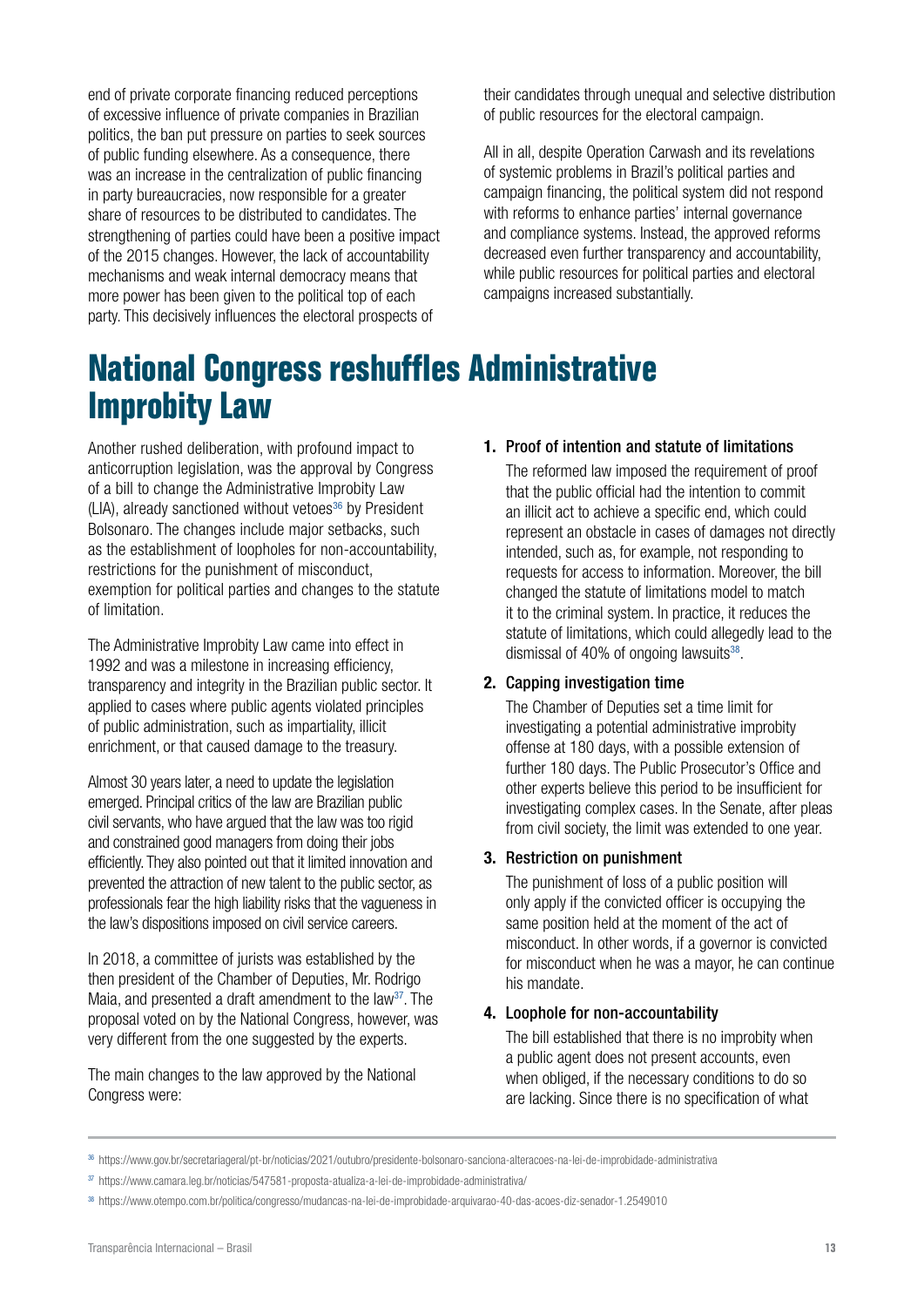constitutes this 'lack of conditions', the bill opens a route to decreased transparency and accountability.

#### 5. Exemption for political parties

The Administrative Improbity Law will no longer apply to political parties and their foundations, under the justification that they constitute private entities. However, other private entities that receive public money, such as NGOs, are subject to the law. Brazilian political parties receive billions in public funds.

#### 6. Nepotism

Although the reformed Administrative Improbity Law rejects nepotism, it establishes that nepotism only occurs when a nomination pursues an illicit purpose: "The mere appointment or political indication by the holders of elective mandates shall not be considered improbity, it being necessary to verify the intent with unlawful purpose on the part of the agent" (Article 11, § 5). Interpreted literally, the naming of a family member would not be enough to characterize improbity; it would also be necessary for the appointment to be permeated with a special, illicit purpose. Until the reform, nepotism in Brazil did not depend on an illicit purpose, it being enough to appoint personnel with kinship up to the third degree. The only existing exception was established by a Supreme Court (STF) jurisprudence, according to which the appointment of a relative to<sup>39</sup> (positions in the first level of the federal, state and municipal Executives) does not constitute nepotism, except for "unequivocal lack of reasonableness, due to the manifest lack of technical qualification or moral ineligibility".

With the changes, the bill, dormant for almost three years, was rushed through by Mr. Lira, who made it a priority. The proposal's final text was formally presented only 18 minutes before the voting session started. Many representatives – and least of all, Brazilian citizens – did not know the terms of the legislation they were approving. Mr. Lira's procedural maneuvers, once more, restricted social accountability regarding an important legislative change.

Civil society organizations, including Transparency International Brazil, took action, during the analysis of the proposal in the Federal Senate, to increase debate and reverse the setbacks approved by the Chamber of Deputies. After several meetings, manifestation of technical opinions and postponement of the vote to allow for a public hearing, improvements to the proposal became possible. Major setbacks, however, remained in the final text approved by Congress.

The rush to approve this matter can be summarized by three main factors: upcoming elections, anti-corruption counter-reforms and personal interests.

Important stakeholders affected in the changes to the misconduct law are municipal public managers, especially mayors, fundamental allies to gather local votes for congressional candidates in the 2022 federal elections. By approving the changes, congressmen are seeking support from their electoral bases.

The second factor is related to the current political context. Following the resignation of Justice Minister and former Carwash judge Sergio Moro<sup>40</sup> in 2020, President Bolsonaro tightened his alliance with the "Centrão" and increased the block's power. The "Centrão", on the other hand, has used its influence to roll back anticorruption advances achieved in the last decade in Brazil, in a battle against a trend the block describes as "criminalization of politics".

The final element to understand the rush to change the LIA is self-interest. Among an estimated 40% of lawsuits $41$ that could terminate with changes in the statute of limitation are cases against the President of the Chamber of Deputies, Mr. Arthur Lira, and against the rapporteur of the bill in the Federal Senate, Mr. Weverton Rocha. Although senators like Mr. Alessandro Vieira denounced the conflict of interest in the case, both parliamentarians claimed to see no clash in leading a procedure that could benefit them directly. At the beginning of the legislature, an analysis carried out by a Brazilian newspaper showed that there were 334 accusations of improbity $42$ against elected representatives (263 against federal representatives and 71 cases involving senators). Indeed, last February, Mr. Lira asked the Superior Court of Justice  $(STJ)$  to annul previous convictions<sup>43</sup> on account of the changes in the law that he championed.

<sup>39</sup> https://meloeandrada.adv.br/2021/04/15/para-o-stf-nao-caracteriza-nepotismo-a-nomeacao-para-cargos-de-natureza-politica-secretario-estadual-e-municipal-equando-ausente-a-influencia-hierarquica/

<sup>40</sup> https://g1.globo.com/politica/noticia/2020/04/24/moro-anuncia-demissao-do-ministerio-da-justica-e-deixa-o-governo-bolsonaro.ghtml

<sup>41</sup> https://www.otempo.com.br/politica/congresso/mudancas-na-lei-de-improbidade-arquivarao-40-das-acoes-diz-senador-1.2549010

<sup>42</sup> https://www.correiobraziliense.com.br/app/noticia/politica/2018/11/05/interna\_politica,717476/um-terco-do-congresso-eleito-e-alvo-de-investigacoes-judiciais.shtml

<sup>43</sup> https://www1.folha.uol.com.br/poder/2022/02/lira-usa-lei-patrocinada-por-ele-e-pede-para-arquivar-acao-que-pode-torna-lo-ficha-suja.shtml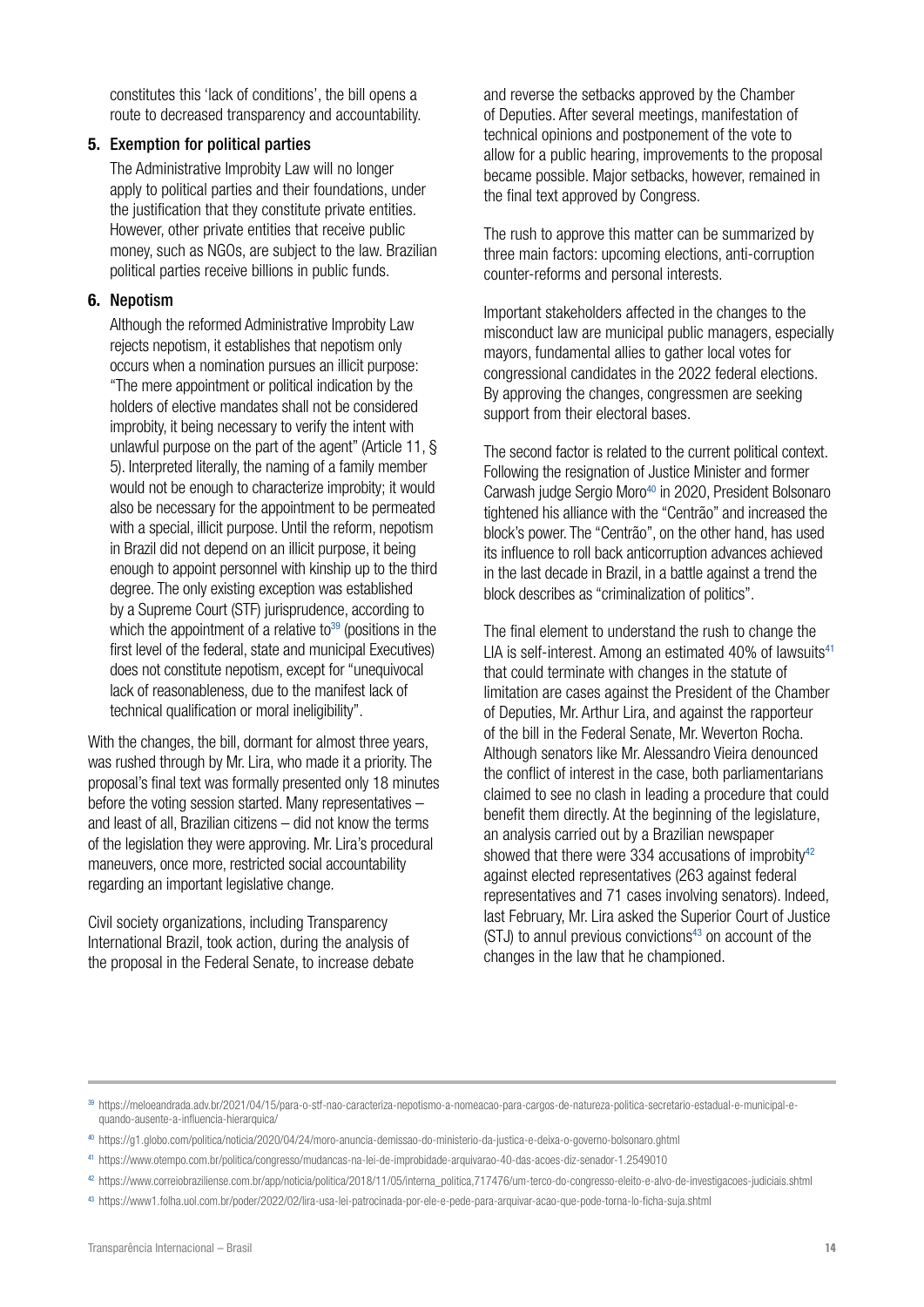### **Flexibilization of environmental protection**

In disarray with the global consensus<sup>44</sup> on coal-fired energy and fossil-fuel subsidies phase-out, last December, both chambers of the National Congress passed a bill opening the way to extend compulsory acquisition of energy produced by coal-fired power facilities in the state of Santa Catarina until 2040. According to government, the extension of authorization for coal energy acquisition is part of the "Just Energy Transition" Program established by law, "in line with the concept of climate justice discussed [at] COP26"45. The law also provides for subsidies estimated at R\$ 840 million (US\$ 159 million) for coal energy production and it secures profitability of power plants<sup>46</sup> by guaranteeing a minimum price for the energy produced.

Back in 2021, the Ministry of Mines and Energy had already launched the program "Sustainable Use of the National Coal"47 with the aim of organizing "the continuity of coal activities in Southern Brazil" which "may bring investments of around R\$ 20 billion over the next ten years".

The recent developments and the misuse of sustainability concepts by the government are a symptomatic example of how actors from carbon-intensive industries and their allies in the public sector twist the public debate with distorted arguments and disinformation, as part of a broader lobbying strategy<sup>48</sup> to "greenwash" dirty and unsustainable policies.

Taking advantage of reduced public scrutiny due to the rushed deliberations in the Chamber of Deputies, in June 2021, a majority of representatives voted in favor of a bill that loosens rules for environmental licensing<sup>49</sup> (PL  $3.729/2004$ <sup>50</sup>. If approved by the Senate<sup>51</sup>, the proposal will make environmental licensing unnecessary for 13

activities with significant environmental impact, such as agriculture, cattle raising, forestry and improvements of pre-existing infrastructure. The proposal also allows most licenses to be issued automatically, in the form of a self-declaratory license, without review by any environmental agencies, including for various projects considered potentially harmful to the environment<sup>52</sup>, such as repaving existing highways in the Amazon. The project also weakens several requirements<sup>53</sup> related to traditional communities and indigenous peoples in the evaluation and monitoring of socio-environmental impacts.

Last August, the Chamber of Deputies approved another bill (PL 2.633/2020), still pending a vote by the Senate, that changes rules for land titling $54$  on federal public lands. The reform under consideration could foster legalization of recently land-grabbed areas without effectively addressing<sup>55</sup> the challenges of small informal occupations. In addition, the bill increases the size of areas eligible for the self-declaratory regularization procedure.

The process of land regularization is particularly vulnerable to fraud and corruption practices<sup>56</sup> associated with land grabbing, including the simulation of informal occupations with false data in land registries, sometimes with the support of corrupt public officials. Therefore, loosening controls on land regularization through the widening of self-declaratory procedures could foster fraud and corruption. The bill, informally renamed the "Land Grabbing Bill" by environmentalists, has therefore raised serious concerns about the possible consequences of further incentivizing the misappropriation of public land. In fact, land grabbing is tightly related to deforestation $57$  and land conflicts – including those with indigenous peoples and traditional communities<sup>58</sup>

- <sup>44</sup> <https://www.carbonbrief.org/cop26-key-outcomes-agreed-at-the-un-climate-talks-in-glasgow>
- <sup>45</sup> https://www.gov.br/secretariageral/pt-br/noticias/2022/janeiro/presidente-sanciona-pl-que-confere-subvencao-economica-as-distribuidoras-de-energia-eletrica-depequeno-porte-e-cria-o-programa-de-transicao-energetica-justa
- <sup>46</sup> <https://economia.estadao.com.br/noticias/geral,contratacao-termicas-carvao-custo-consumidor,70003926237>
- <sup>47</sup> <https://www.gov.br/mme/pt-br/assuntos/noticias/mme-publica-detalhamento-do-programa-para-uso-sustentavel-do-carvao-mineral-nacional>
- <sup>48</sup> <https://www.oecd.org/corruption-integrity/reports/lobbying-in-the-21st-century-c6d8eff8-en.html>
- <sup>49</sup> <https://www.camara.leg.br/noticias/758863-CAMARA-APROVA-NOVAS-REGRAS-PARA-O-LICENCIAMENTO-AMBIENTAL>
- <sup>50</sup> <https://www12.senado.leg.br/noticias/materias/2021/11/19/em-audiencia-conjunta-projeto-de-lei-geral-do-licenciamento-ambiental-segue-sem-consenso>
- <sup>51</sup> <https://www12.senado.leg.br/noticias/materias/2021/11/19/em-audiencia-conjunta-projeto-de-lei-geral-do-licenciamento-ambiental-segue-sem-consenso>
- <sup>52</sup> <https://www.socioambiental.org/pt-br/noticias-socioambientais/projeto-de-lei-geral-do-licenciamento-fara-desmatamento-explodir-diz-analise-do-isa-e-ufmg>
- <sup>53</sup> <https://www.socioambiental.org/pt-br/noticias-socioambientais/camara-aprova-texto-principal-de-projeto-que-praticamente-acaba-com-licenciamento-ambiental>
- <sup>54</sup> <https://g1.globo.com/politica/noticia/2021/08/03/camara-aprova-texto-base-de-projeto-que-amplia-regularizacao-de-terras-publicas-sem-vistoria.ghtml>
- <sup>55</sup> [http://www.lagesa.org/wp-content/uploads/documents/Sparovek\\_Rajao%20et%20al\\_20\\_Analise%20MP910.pdf](http://www.lagesa.org/wp-content/uploads/documents/Sparovek_Rajao%20et%20al_20_Analise%20MP910.pdf)
- <sup>56</sup> <https://transparenciainternacional.org.br/grilagem/>
- <sup>57</sup> <https://ipam.org.br/35-do-desmatamento-na-amazonia-e-grilagem-indica-analise-do-ipam/>
- <sup>58</sup> <https://www.cptnacional.org.br/publicacoes-2/destaque/5664-conflitos-no-campo-brasil-2020>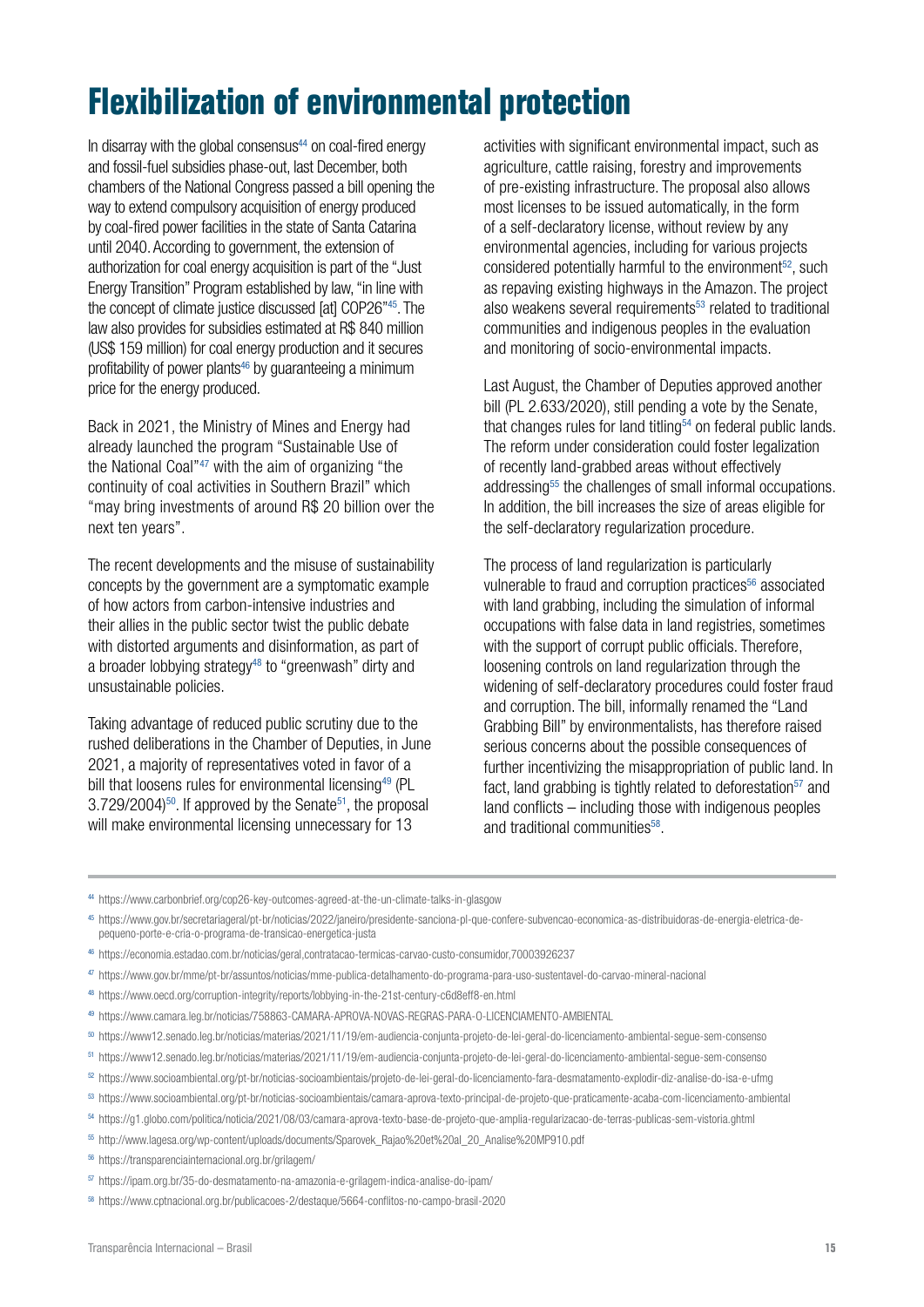#### THE SUSPENSION OF SENATE'S ETHICS COMMITTEE

With the justification of the pandemic, the functioning of the Federal Senate's Ethics Committee has been suspended for over two years $59 -$  according to the committee's website, the last meeting $60$  was only to decide which senators would preside over the committee. Even if other thematic commissions have resumed work after months of paralysis due to the Covid-19 pandemic, the Ethics Committee has 19 pending cases that have not even been distributed to a rapporteur – including cases against Senator Flávio Bolsonaro, President Bolsonaro's eldest son, charged for a scheme that allegedly collected shares of his employees' salaries<sup>61</sup> during his mandate at Rio de Janeiro's state Assembly, and Senator Chico Rodrigues, caught, in 2020, by the Federal Police with money hidden in his underwear<sup>62</sup>. Up until the

investigation that targeted Mr. Rodrigues, the senator served as deputy leader of government in the Senate.

The Chamber of Deputies' Ethics Committee, on the other hand, resumed work in 2021, after a year of paralysis due to the pandemic, and approved punishments against three representatives: two expulsions, including that of representative Flordelis<sup>63</sup>, charged with ordering her husband's murder in 2019, and a six months suspension $64$  for representative Daniel Silveira, an ally to President Bolsonaro, for a video in which Mr. Silveira grotesquely attacks Supreme Court ministers $65 -$  he was arrested for this episode. However, not only was Mr. Silveira given a light punishment, but the sanction has yet to be confirmed<sup>66</sup> by the Chamber of Deputies' plenary.

<sup>59</sup> https://blogs.oglobo.globo.com/lauro-jardim/post/conselho-de-etica-do-senado-faz-aniversario-de-dois-anos-houve-apenas-uma-reuniao-no-periodo.html

<sup>60</sup> https://www25.senado.leg.br/web/atividade/conselhos/-/conselho/cedp

- <sup>62</sup> https://oglobo.globo.com/politica/conselhos-de-etica-do-congresso-tem-produtividades-distintas-senador-admite-esta-pegando-mal-1-25115314
- <sup>63</sup> https://www.camara.leg.br/noticias/792857-camara-aprova-cassacao-do-mandato-da-deputada-flordelis

<sup>65</sup> https://www.poder360.com.br/justica/leia-a-transcricao-do-que-disse-daniel-silveira-e-o-que-levou-o-stf-a-prende-lo/

<sup>61</sup> https://g1.globo.com/rj/rio-de-janeiro/noticia/2021/11/09/rachadinhas-entenda-suspeitas-do-mp-sobre-flavio-bolsonaro.ghtml

<sup>64</sup> https://g1.globo.com/politica/noticia/2021/07/07/conselho-de-etica-aprova-novo-relatorio-de-suspensao-de-mandato-de-daniel-silveira-desta-vez-por-seis-meses.ghtml

<sup>66</sup> https://oglobo.globo.com/politica/daniel-silveira-celebra-volta-camara-enquanto-lira-segura-decisao-do-conselho-de-etica-para-suspensao-do-mandato-25305784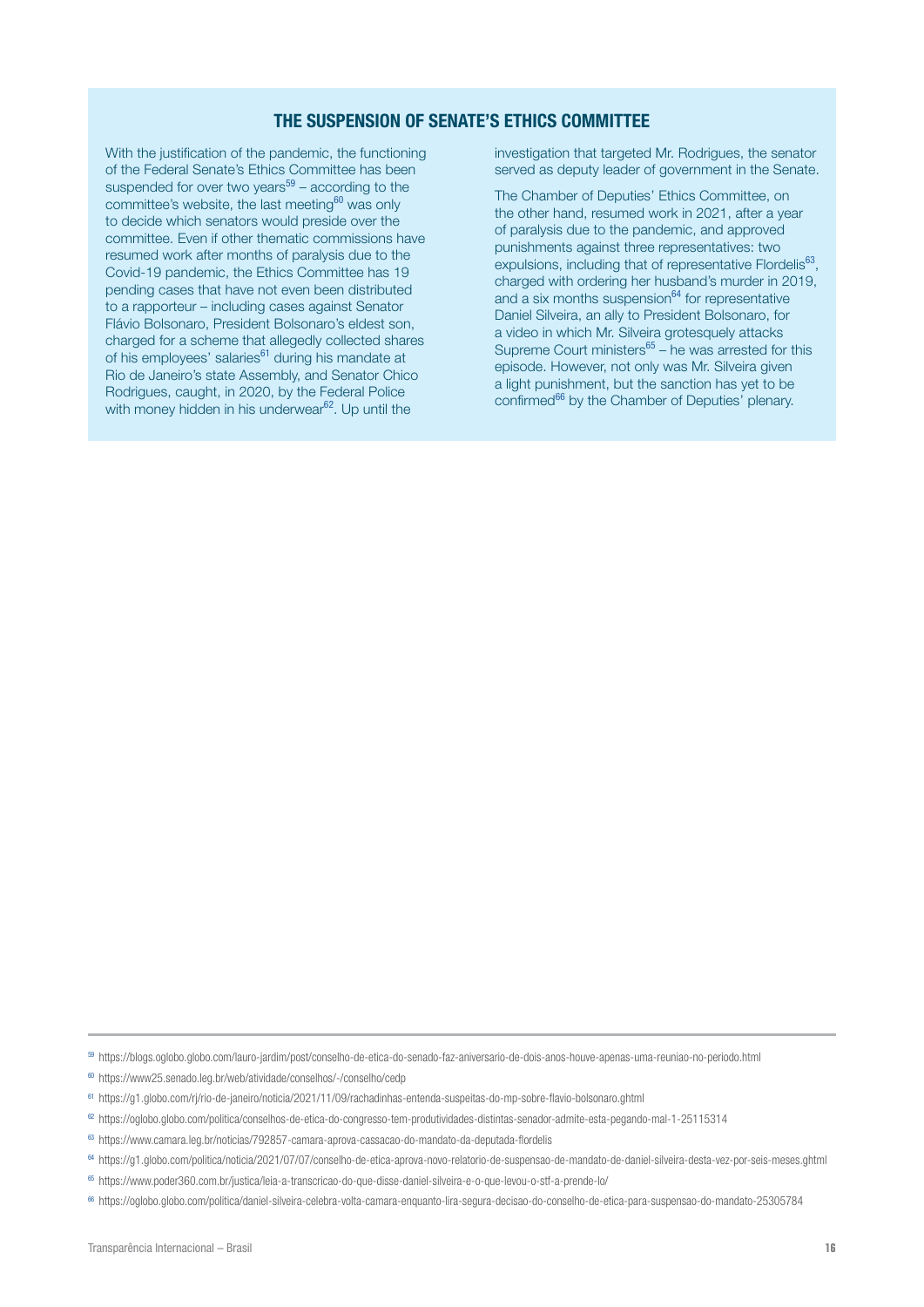### <span id="page-16-0"></span>**[PUBLIC PROSECUTOR'S OFFICE](#page-1-0)**

In August 2021, the Federal Senate approved the reappointment of Brazilian Prosecutor-General<sup>67</sup>, Augusto Aras, for a further two-year mandate. President Jair Bolsonaro's choice for the Public Prosecutor's Office was easily endorsed by senators from the left and the right of the political spectrum, despite widespread criticism that Mr. Aras' first term was marked by authoritarianism, undue political interference in high profile investigations and harmful alignment with President Bolsonaro's government. As previously denounced by Transparency International Brazil, these elements combined have the potential to reduce the institutional capacity of the Public Prosecutor's Office and its autonomy to investigate grand corruption schemes involving prominent politicians and businessmen, and to reverse the engagement of Brazilian authorities and institutions in fighting corruption. They may also affect outcomes of the Senate's Covid-19 Parliamentary Commission of Inquiry (CPI), which concluded its investigation demanding punishment for President Bolsonaro for nine different crimes allegedly committed in handling the epidemic.

The unjustified alignment between the Public Prosecutor's Office with Mr. Bolsonaro's government, and the resulting neutralization of a legal axis for the accountability of the president adds to a mounting pressure into the Brazilian system of checks and balances, already undermined by the political association of the Presidency to the Chamber of Deputies' leadership and the "secret budget" scheme (see more in the Legislative section).

During the Senate's hearing that confirmed his nomination, Mr. Aras reaffirmed political stances that explain much of the support he has amassed in the National Congress. The Prosecutor-General again criticized the Operation Carwash taskforce of prosecutors, established in 2014 to investigate irregularities involving the state oil company Petrobras, which has led to the sentencing and imprisonment, for corruption, of prominent national politicians and contractors. Mr. Aras said the taskforce model led to "personalization" and irregularities. He also positioned himself against what he calls the

"criminalization of politics", an argument generally made by critics of Operation Carwash. The script resonated with a majority of the senators, and Mr. Aras received compliments on his day-to-day dealings with politicians. One senator even pointed out that, under previous Prosecutor-Generals, one never knew exactly which charges were "being processed, at a given time, against someone, especially the government"<sup>68</sup>.

A major setback during Mr. Aras' first term was the dismantling of the taskforce model, with direct consequences for grand corruption investigations. In 2021, following concerns caused by short term renewal of the taskforces and an end for exclusive dedication by prosecutors to the cases' investigations, Operation Carwash's taskforces in Curitiba and Rio de Janeiro were terminated. The other branch of the operation, in São Paulo, was discontinued in September 2020 after seven prosecutors resigned. They cited disagreements with their recently appointed head prosecutor, and the creation of obstacles impeding fulfillment of their assigned tasks, as motives for the resignations.

In 2020, the Public Prosecutor's Office also terminated the Operation Greenfield taskforce, which, since 2016, had investigated pension fund corruption at state owned companies, as well as the world's largest meat company, JBS, and former President Michel Temer. Similarly to the smothering of Operation Carwash, for months before its termination, Greenfield prosecutors complained of pressure and uncertainty in the form of short-term renewals of the taskforce and in adequate structure – including the loss of exclusive dedication for prosecutors involved in Operation Greenfield investigations. In a report released after the ending of the taskforce, its prosecutors declared that, despite the recovery of over R\$ 12 billion (US\$ 2.2 billion), 55,6% of the taskforce's goals were left unachieved $69$ .

On February 2021, the Amazon taskforce of prosecutors<sup>70</sup>. acting in the Amazonian states, dedicated since 2018 to fighting crimes that affect the environment such as deforestation-related land grabbing, illegal logging and illegal mining, also came to an end after a request for a renewal was not endorsed by the Prosecutor's

<sup>67</sup> <https://www12.senado.leg.br/noticias/materias/2021/08/24/senado-aprova-reconducao-de-augusto-aras-como-procurador-geral-da-republica>

<sup>68</sup> https://legis.senado.leg.br/comissoes/reuniao?0&reuniao=10172&codcol=34

<sup>69</sup> https://valor.globo.com/politica/noticia/2021/01/21/aras-encerra-operacao-greenfield-com-55percent-das-metas-pendentes.ghtml

<sup>70</sup> https://www1.folha.uol.com.br/ambiente/2021/05/a-espera-de-renovacao-forca-tarefa-amazonia-realizou-19-operacoes-contra-crimes-ambientais-em-2-anos.shtml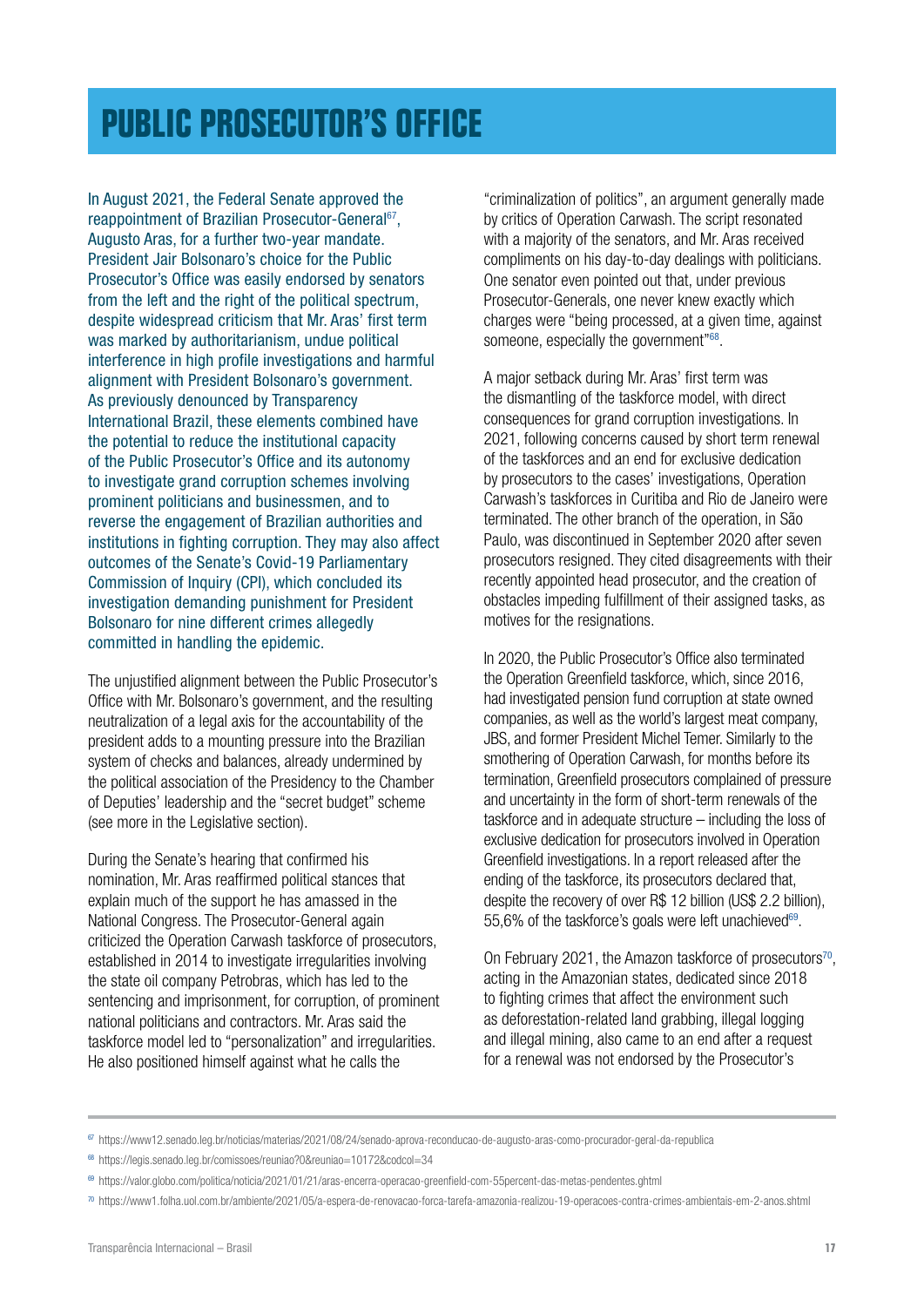Office. Fifty-six civil society organizations<sup> $71$ </sup>, including Transparency International Brazil, called for the renewal and reinforcement of the Amazon taskforce. If this was unfeasible, the organizations suggested creation of a permanent structure within the Prosecutor's Office, dedicated to fighting crimes in the Amazon region with wide action and coordination.

In a letter sent to Mr. Aras and the Superior Council of the Public Prosecutor's Office (CSMPF), last July, the 56 organizations said results obtained by the taskforce were significant, with 19 operations against environmental crimes, and important partnerships with official institutions, local organizations and indigenous leaders. The document stated that two operations by the taskforce (Karipuna and Floresta Virtual) reduced, in 2020, deforestation in Kapiruna indigenous land by 40%. "Such results were possible because the taskforce model allowed for more coordinated action between prosecutors, facilitating the exchange of methods and knowledge, specialization of their work and depersonalization of performance, especially relevant in dealing with organized crime", stated the letter.

Mr. Aras downplayed termination of the taskforces, saying that their members had only moved elsewhere within the institutional framework, to the GAECOs (Special Action Groups to Combat Organized Crime), which allegedly maintained guarantees that existed under the taskforce model, such as a fixed mandate for members and workload planning. The Prosecutor-General argued that the GAECOs would solve a lack of institutionality that permeated the taskforce model.

In 2020, an internal commission analyzed the structure and outcomes of the taskforce model, first implemented in 2014, in the wake of Operation Carwash, and later extended to other fields of action. The report highlighted the results achieved by 23 temporary taskforces within the Prosecutor's Office, including Carwash and Greenfield, and their innovations, such as plea agreements and team-based investigation. It also pointed out the need for the Prosecutor's Office to address, with transparent and objective criteria, the taskforces' lack of structure, and for the establishment of plans for future incorporation of the temporary taskforces' within the permanent structure of the Prosecutor's Office. These recommendations were incorporated into a draft resolution<sup>72</sup> intended to enshrine the constitution and functioning of the taskforces within the Prosecutor's Office, which was presented to the Superior Council of the Public Prosecutor's Office (CSMPF), and awaits for analysis by the council, headed by Mr. Aras himself.

The GAECOs promoted by Mr. Aras are new to the federal prosecution service, although they have existed in state prosecution offices for over two decades with some good results. The first federal GAECO was established in January 2020 in the state of Minas Gerais. Until July 2021, six other groups had been created under the federal prosecution service – in the states of Amazonas, Bahia, Pará, Paraíba, Paraná and Rio de Janeiro. In Rio de Janeiro, the former Carwash taskforce coordinator in the state was appointed head of the GAECO, and the taskforce workload was transferred to the new structure, alongside prosecutors with exclusive dedication.

Rio de Janeiro however, seems not to reflect the federal GAECOs as a whole. At least up until now, it appears that the federal GAECOS still lack the necessary configuration that allowed the taskforces to uncover complex corruption schemes and pursue lines of inquiry that unfolded into further investigations. Three elements are critical: 1) guarantees of exclusive dedication for a sufficient number of prosecutors; 2) specialized technical and administrative support; and 3) good governance and accountability.

It's important to observe that a 2013 law strengthened the use of plea bargains in Brazilian criminal justice, which led to an exponential expansion of investigations that unfolded into multiple other complex investigations. In this new landscape, the innovation of teamwork carried out by the taskforces of prosecutors was a crucial one, as it would be impossible to embrace the new potential fronts of investigations under the traditional model of atomized investigations conducted by individual prosecutors. For example, by August 2020, Carwash taskforce in Curitiba alone had 14 prosecutors dedicated exclusively to the operation plus 45 support employees to help with technical and administrative tasks.

Following the dismantling of the taskforce in Curitiba, the Carwash workload in the state was briefly led by the state GAECO and then transferred to a group of five prosecutors with exclusive dedication, two advisors and two trainees.

A further concern was that Mr. Aras' administration imposed the decision to extinguish the taskforce model in favor of the GAECOs without ample debate or a structured plan for the establishment of a common framework in each state, nor a smooth transition to safeguard details of work previously done. This context, and the fact that the Superior Council of the Public Prosecutor's Office has yet to debate a proposal, based on an internal investigation, that could improve the taskforce framework, bolsters perceptions that termination of the taskforce model was political, and not a real attempt to improve its fragilities.

<sup>71</sup> https://transparenciainternacional.org.br/posts/organizacoes-cobram-pelo-fortalecimento-da-atuacao-do-mpf-no-combate-aos-crimes-ambientais-na-amazonia/

<sup>72</sup> http://www.mpf.mp.br/o-mpf/csmpf/documentos-e-publicacoes/anteprojetos-de-resolucao/anteprojeto-no-131-forca-tarefa.pdf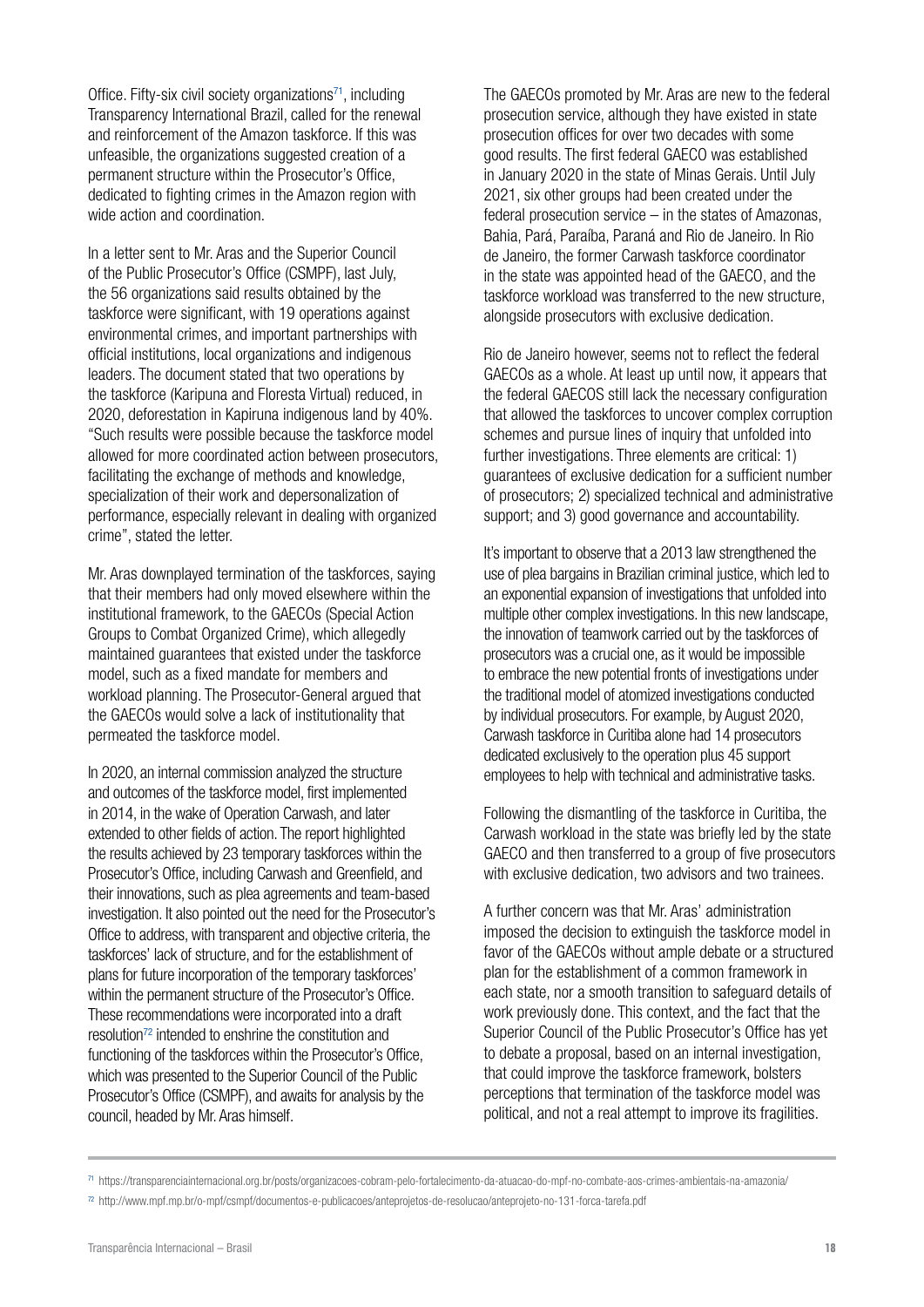The GAECOs can have a positive impact, if correctly equipped. It is important to note, however, that they do not substitute the taskforce model, especially relevant in cases involving environmental macrocriminality and complex investigations, such as grand corruption schemes. Both structures are complementary, not exclusive.

In addition to the dismantling of the taskforces, the past year has also seen consolidation of a perceived loss of political independence at the Public Prosecutor's Office under Mr. Aras, a concern previously raised by Transparency International Brazil.

Research released last August by Eloísa Machado, professor at FGV Direito SP, and Luiza Pavan Ferraro, a researcher at the same institution, showed that, in Mr. Aras' first tenure, the Prosecutor's Office decreased participation in constitutional lawsuits against the Bolsonaro government, despite repeated attacks by the president against democratic institutions and the Federal Constitution. The study, part of an international effort under the umbrella of the Project on Autocratic Legalism (PAL)73, showed that, from January 2019 to June 2021, Mr. Aras' office was responsible for only 1.74% of lawsuits presented against the government (a historic low since the 1988 Constitution), did not offer legal opinions or offered them with delay in a significant number of ongoing lawsuits, and, finally, sided with government in most cases, even in situations that challenged technical expertise – such as the recommended use of chloroquine for Covid-19 patients.

The researchers expressed their concern that, by systematically siding with the president, both the Public Prosecutor's Office and the Office of the Attorney General (AGU) work to foster a "legal architecture for the unaccountability of the president and his ministers".

Over past months, Mr. Aras' inaction has been the target of multiple accusations. In August 2021, an open letter, signed by 29 deputy prosecutors-general, demanded that the Prosecutor-General take action to defend the Supreme Court and the Superior Electoral Court (TSE) from President Bolsonaro's attacks against court members and the electoral system's integrity. In the same month, Supreme Court Justice Alexandre de Moraes dismissed a request made by two senators to investigate Mr. Aras for nonfeasance due to his supposed omission over attacks by President Bolsonaro against the electoral system. Also in August, four retired deputy prosecutors-general

petitioned the Superior Council of the Public Prosecutor's Office (CSMPF), an instance also headed by Mr. Aras, criticizing the Prosecutor-General for omission in cases that favor President Bolsonaro or his inner circle, including one son of the president's and the former minister of Environment. Five CSMPF members took the case to the Supreme Court, accusing Mr. Aras of illegal maneuvers in the analysis of the representation by the council  $-$  a claim dismissed by Justice Antonio Dias Toffoli.

According to reports $74$ , allies to Mr. Aras have shielded him from complaints received by the CSMPF. Inaction by the Prosecutor-General led Justices from the Supreme Court to point out undue delays in responses from the Prosecutor's Office in cases regarding President Bolsonaro or an ally. Slow activity at the Public Prosecutor's Office could be strategic, as indicated by the FGV Direito SP study, in order to avoid conflict with the president's office.

It is important to stress that the way Mr. Aras was appointed and reappointed by President Bolsonaro is further element of distrust in the figure of the Prosecutor-General by his peers. As in Mr. Aras' first appointment, in 2019, President Bolsonaro discarded the shortlist of names selected by the National Association of Federal Prosecutors (ANPR), a list endorsed by three previous presidents: Luiz Inácio Lula da Silva, Dilma Rousseff and Michel Temer (although the latter did not pick the head of the shortlist<sup>75</sup>). In doing so, Mr. Bolsonaro broke a tradition, in place since 2003, of choosing from a shortlist of the three most voted names. 70% of federal prosecutors participated in the 2021 selection.

The appointment of someone from outside the ANPR's selection process raises concerns that the prosecutorgeneral could lack independence and hinder the autonomy of the Public Prosecutor's Office.

Mr. Aras is reportedly interested in a Supreme Court seat<sup>76</sup>. In the past, President Bolsonaro has declared that Mr. Aras would be a strong candidate in the event of him appointing a third judge to the court (which might happen if Mr. Bolsonaro is reelected in 2022). It is expected that the generalprosecutor's attitude towards Mr. Bolsonaro's government will be tied to the president's electoral prospects.

The potential consequences of mixing political interests with the Prosecutor's Office are highly problematic. Mr. Aras' office is responsible for inquiries involving the president

<sup>73</sup> http://autocratic-legalism.net

<sup>74</sup> https://oglobo.globo.com/politica/aliados-blindam-aras-de-investigacoes-no-conselho-superior-do-mpf-1-25165280

<sup>75</sup> https://g1.globo.com/politica/noticia/temer-escolhe-raquel-dodge-para-substituir-janot-na-pgr.ghtml

<sup>76</sup> https://blogs.oglobo.globo.com/vera-magalhaes/post/aras-sonha-com-vaga-no-stf-caso-mendonca-se-inviabilize.html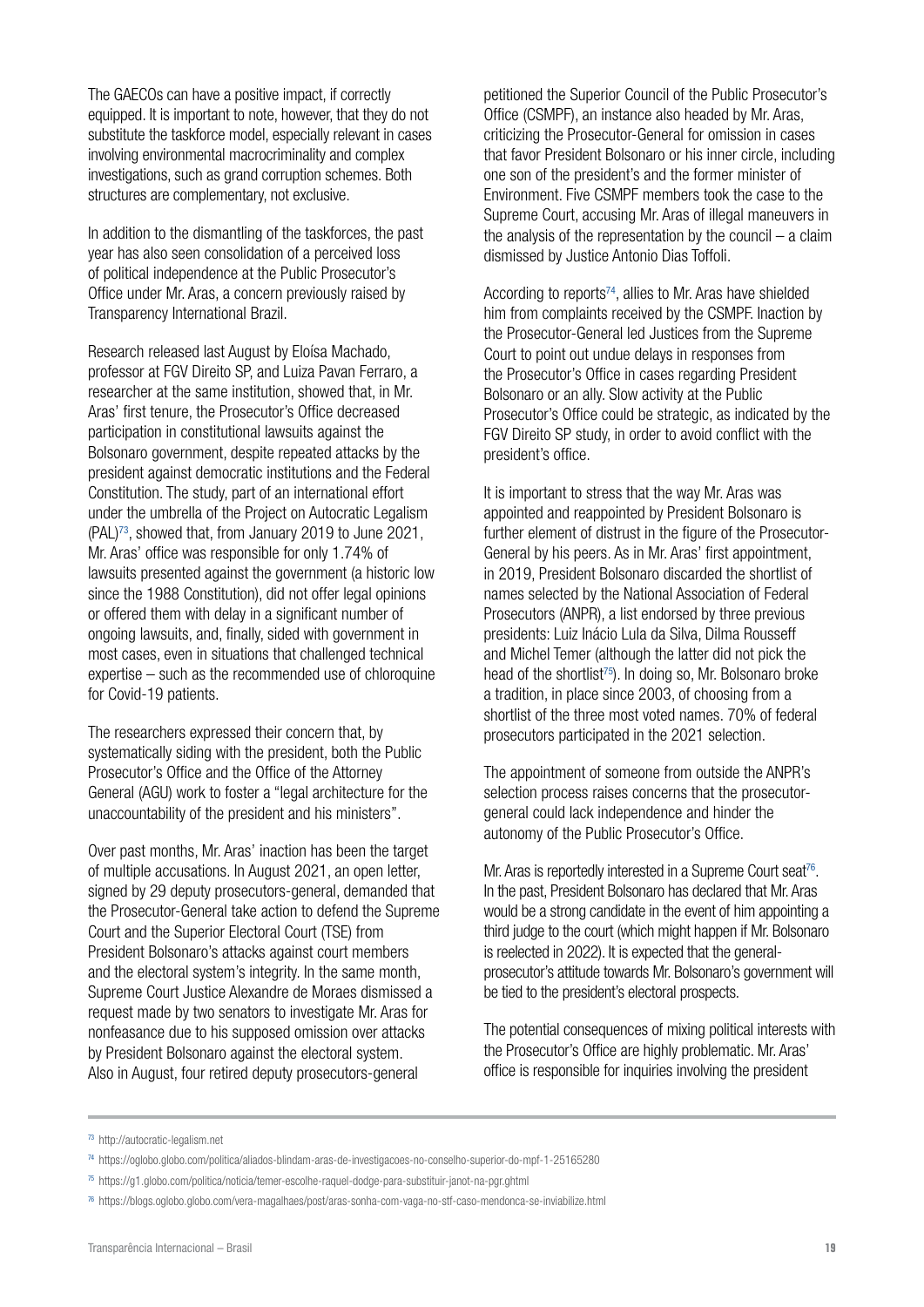directly or his allies. Last February, the Prosecutor's Office asked the Supreme Court to close<sup>77</sup> an inquiry opened to investigate suspected misconduct by President Bolsonaro during negotiations to purchase Covaxin vaccine. According to a testimony to the Federal Senate's Covid-19 Parliamentary Committee of Inquiry (CPI), which investigated mismanagement of the pandemic response by the federal government, President Bolsonaro had been warned<sup>78</sup> about irregularities in the process of acquisition of the vaccine and allegedly said he would relate the case to the Federal Police – what he did not do at the time. The Prosecutor's Office must decide whether to charge the president following the the CPI conclusions (see more in section Federal Government). A month after receiving the

CPI's final report, in November, Mr. Aras sent ten requests to the Supreme Court<sup>79</sup> linked to the investigation of highranking politicians and the inclusion of new elements in ongoing lawsuits. The requests, however, were put under secrecy, so it is not possible to know its potential impacts.

For the past months, members of the CPI have been pressuring Mr. Aras<sup>80</sup> for him to move forward with investigations started by the committee. However, in an interview in February 2022<sup>81</sup>, Mr. Aras said the committee had yet to handle evidence of omissions by the government. The Prosecutor-General alleged unwillingness to proceed with the CPI's findings led senators to threat Mr. Aras with an impeachment<sup>82</sup>.

#### CHANGES TO THE NATIONAL PROSECUTORS' COUNCIL (CNMP)

Last October, the Chamber of Deputies voted a Constitutional Amendment Proposal (PEC 5/21) attempting to change the composition and legal competences of the National Prosecutors' Council (CNMP). The proposal was rejected $83$ , but the motivation may still stand.

The CNMP is responsible for the administrative, financial, and disciplinary supervision of prosecutorial activity. In addition to expanding the council's legal competences, the amendment intended to change its composition, by 1) increasing the number of members chosen by the National Congress, by 2) establishing a new rule by which CNMP's internal affairs officer (responsible for initiating disciplinary proceedings) is chosen by National Congress, and by 3) allowing the CNMP to annul an act performed by a public prosecutor that incurs fraud or violation of duty.

The CNMP was created in 2004, in the same context as the creation of the National Council of Justice (CNJ). Both are administrative, financial and disciplinary oversight institutions created to ensure the integrity of public prosecutors and magistrates without interfering in their independence. A major concern of the Federal Constitution was to guarantee functioning of the Judiciary as an essential institution. However, time has shown that adequate functioning of such institutions also depends on democratic accountability. Council composition, in addition to members of the professions, should also include members capable of bringing external perspectives and mitigating the risks of corporatism. Both the CNMP and the CNJ

have not yet met the high expectations of democratic accountability as a key element of their performance.

It is positive that Congress and society debate CNMP performance, and essential that public prosecutors perceive themselves as bound by rules of conduct and, when appropriate, be held responsible for illegal acts.

However, the need to improve existing accountability mechanisms should not justify a rushed and opportunistic vote. Constitutional reforms, due to their importance, demand greater public participation and broad debate. Despite the complexity of the debate, the PEC nº 5 reached the plenary voting session, in the Chamber of Deputies, in record time, subject to only one public hearing, restricted to representatives of professions directly impacted.

The mentioned constitutional amendment is not the first bill of substantial public interest to have been accelerated through the current legislature (see more in the Legislative section).

The PEC nº 5 prioritizes, as an alleged accountability solution, the expansion of influence over appointments of CNMP members by National Congress – or by its parliamentary majority. There are, however, other ways to improve democratic accountability of public prosecutors other than through political oversight.

The Prosecutor's Office is one of the least transparent public institutions in Brazil. This situation has, recently, been aggravated by Ordinance 454/2018, which greatly extended the list of restricted information

- $77$  https://g1.globo.com/politica/noticia/2022/02/18/pgr-stf-bolsonaro-arquivamento-covaxin.ghtml
- <sup>78</sup> https://www1.folha.uol.com.br/poder/2021/06/acionar-a-pf-e-tentativa-de-calar-testemunhas-e-indica-que-bolsonaro-nao-fez-nada-apos-alerta-sobre-covaxin-dizdeputado.shtml
- <sup>79</sup> https://www1.folha.uol.com.br/poder/2021/11/aras-entrega-ao-stf-10-pedidos-sobre-relatorio-da-cpi-da-covid.shtml
- <sup>80</sup> https://valor.globo.com/politica/noticia/2021/01/21/aras-encerra-operacao-greenfield-com-55percent-das-metas-pendentes.ghtml
- 81 https://www.metropoles.com/brasil/aras-diz-que-cpi-da-covid-nao-apresentou-provas-de-omissao-do-governo
- <sup>82</sup> https://www1.folha.uol.com.br/poder/2022/02/senadores-inauguram-memorial-a-vitimas-da-covid-e-falam-em-impeachment-de-aras.shtml
- <sup>83</sup> <https://g1.globo.com/politica/noticia/2021/10/20/camara-rejeita-pec-que-altera-regras-do-conselho-do-ministerio-publico.ghtml>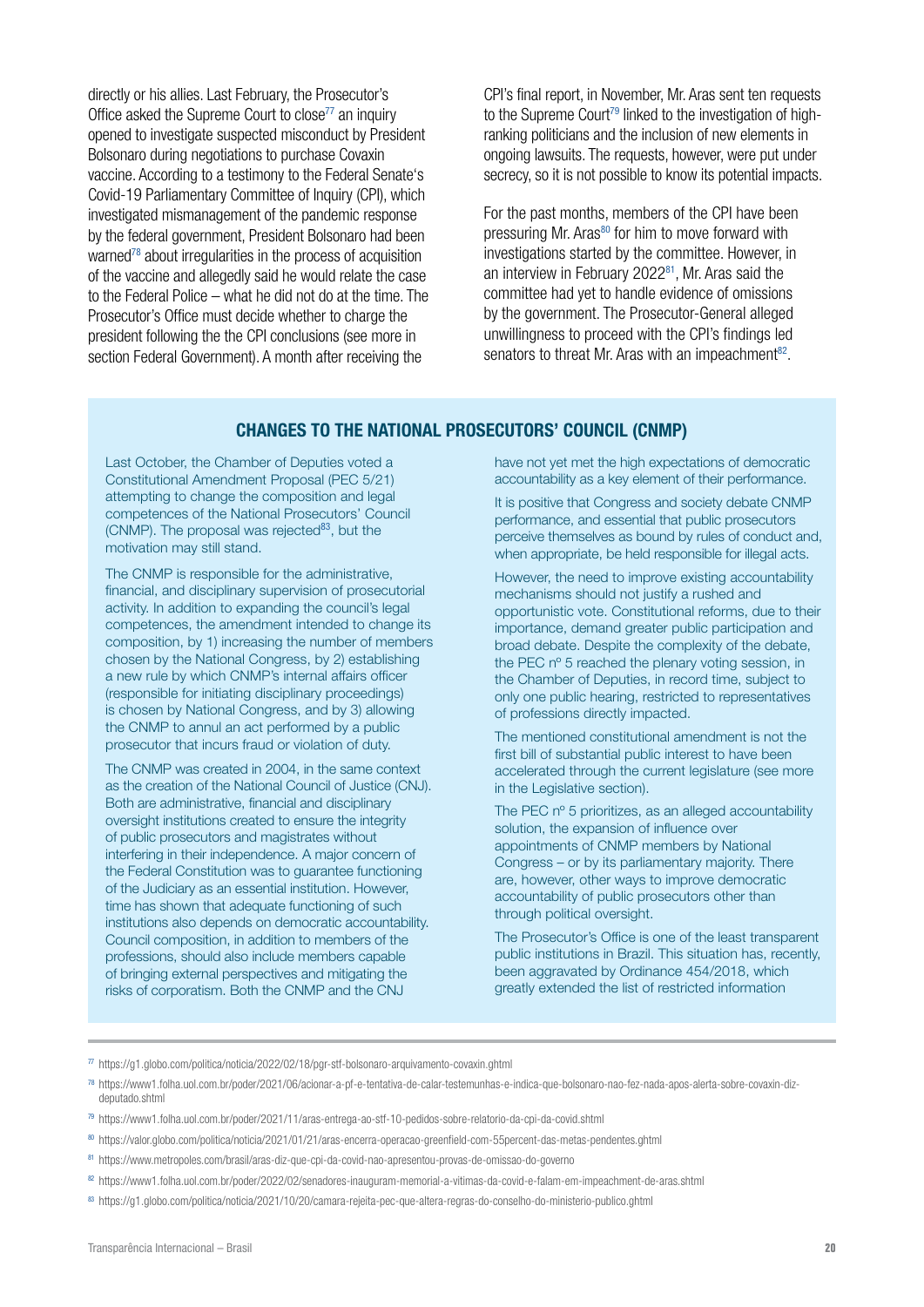under the new General Data Protection Law. Measures to increase the institution's transparency are essential, including mechanisms to confront privileges enjoyed by prosecutors.

Accountability for abuses and violations of duties can be strengthened by unifying disciplinary regulations for prosecutors in each state and the Union, thus minimizing legal uncertainty and difficulties with CNMP oversight. In 2018, Transparency International Brazil supported drafting of a bill to unify the prosecution disciplinary regime. A positive aspect of the PEC nº 5 goes in this direction: determining elaboration of a unified Code of Ethics for the prosecution.

The need for debate on prosecutor accountability and excessive punishment of vulnerable sectors of the Brazilian population is fundamental. Current discussion ignores this tragic reality and possible solutions that could end collusion with police violence and confront institutional racism in the prosecution services.

Measures are needed to bring the institution and its correctional system closer to the social groups most victimized by abuses and prosecution's negligence. Interesting mechanisms could be the expanded use and qualification of ombudsmen, and the democratization of access to correctional bodies (including the CNMP itself), for example through agreements with other public bodies and civil human rights entities.

But instead of proposing democratic accountability for the prosecution services, PEC nº 5 opts for a dangerous path of political interference. This could take the Prosecutor's Office from the current situation of impunity to another one of selective punishment. It does not address the serious problem of abuses in the work of the prosecution services and, at the same time, brings back a problem, that existed prior to the 1988 Constitution, of a Prosecutor's Office much more vulnerable to political pressure.

While National Congress debated the constitutional bill to increase its influence over the CNMP, in

October 2021, the council approved the dismissal of a prosecutor<sup>84</sup> who, in the past, integrated the Operation Carwash taskforce in Curitiba. Mr. Diogo Castor de Mattos was punished after a disciplinary administrative procedure, which investigated whether payment by Mr. Mattos for a billboard constituted administrative improbity.

In 2019, a billboard celebrating Operation Carwash was placed by Curitiba's airport. It showed Carwash prosecutors and the motto "Welcome to the Republic of Curitiba. Land of Operation Carwash, the investigation that changed the country. Here the law is respected". Carwash critics have argued that the advert is indicative of politicization of the investigation.

Mr. Mattos admitted paying for the billboard, but said he did not participate in the details of its commission. According to prosecutors, Mr. Mattos' punishment is disproportionate and contrasts with past sanctions applied by the council. In a moment of pressure from the National Congress over the council's composition and competency, the punishment has been perceived by congressmen as an attempt by the council to allay criticism<sup>85</sup>.

Similar interpretation applies to another decision, by the CNMP, to open an administrative procedure to investigate 11 prosecutors from the Operation Carwash taskforce in Rio de Janeiro, accused by two former senators of leaking confidential information through a communication made by the Public Prosecutor's Office press department. Despite the release of such information being a fairly common practice<sup>86</sup> within the Prosecutor's Office, in September, the institution's internal affairs inspector called for the dismissal of the 11 prosecutors, six of them now members of Rio de Janeiro's GAECO.

As mentioned above, it is crucial not to transition from the current situation of impunity in the Public Prosecutor's Office to another one of selective punishment, especially against those targeting powerful politicians and businessmen.

<sup>84</sup> <https://oglobo.globo.com/politica/cnmp-aprova-demissao-de-procurador-que-teria-pagado-outdoor-favor-da-lava-jato-25241476>

<sup>85</sup> https://www1.folha.uol.com.br/poder/2021/10/orgao-do-ministerio-publico-decide-demitir-procurador-da-lava-jato-por-outdoor-em-curitiba.shtml

<sup>86</sup> https://oglobo.globo.com/politica/corregedor-do-mp-vota-pela-abertura-de-processo-disciplinar-contra-procuradores-da-lava-jato-do-rio-1-25215872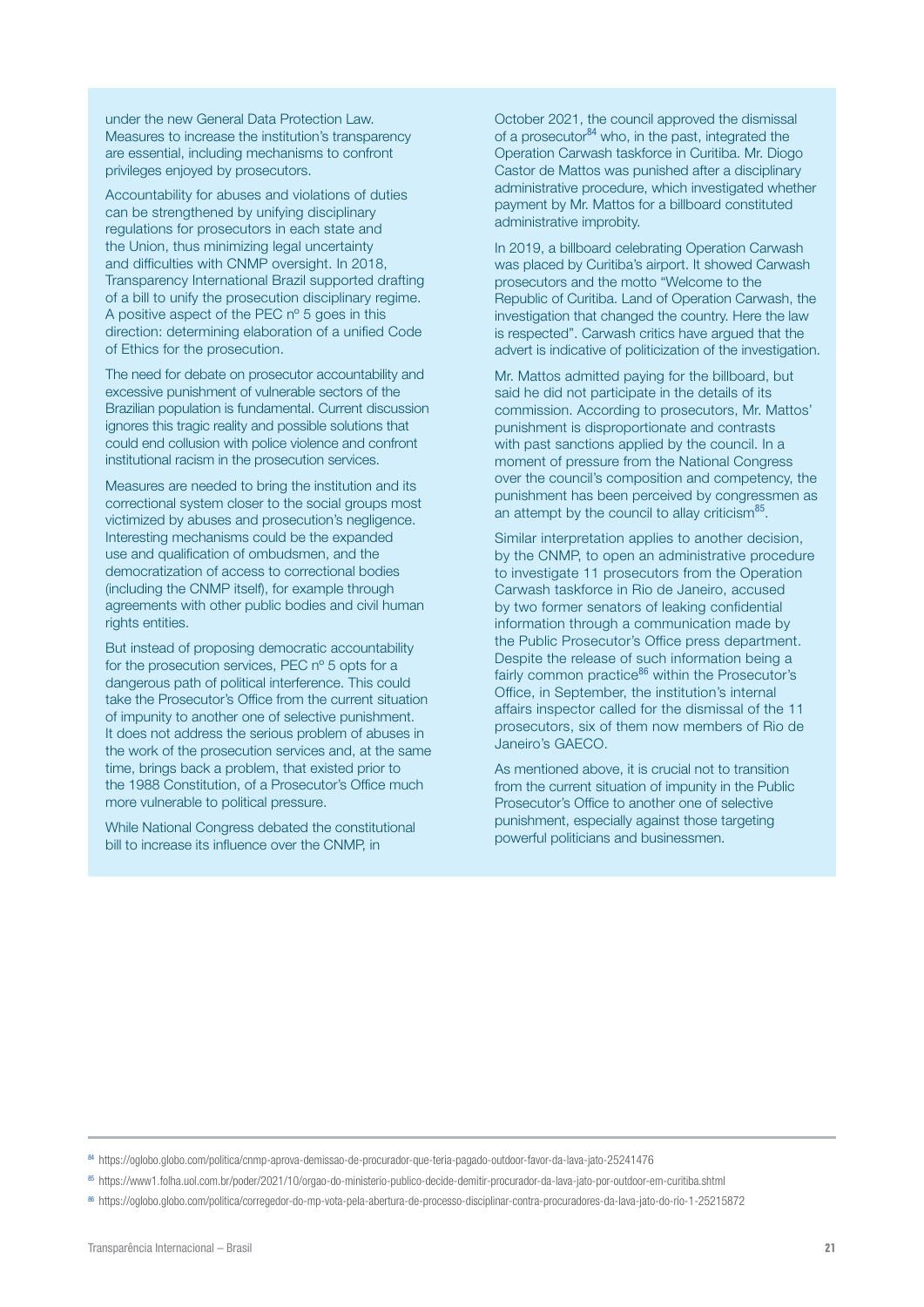### <span id="page-21-0"></span>**[JUDICIARY](#page-1-0)**

In the past year, the Judiciary has functioned as a crucial counterpoint to President Jair Bolsonaro and his government's authoritarian stance against democratic institutions, especially the electoral system<sup>87</sup>, to ensure some level of transparency in the distribution of resources from the federal budget allocated by congressmen to their political bases<sup>88</sup> (see more in the Legislative section), and to push forwards public policies<sup>89</sup> to control the Covid-19 pandemic that had been obstructed by the denialism or the failure of the federal government.

At the same time, in the past months, the Justice system changed the jurisdiction of several high profile corruption convictions due to the repercussion of a 2019 Supreme Court decision<sup>90</sup> that established the competence of the Electoral Justice to hear corruption cases when the alleged crimes are linked to slush funds for campaigns.

The transfer of cases from the Federal Justice to the Electoral Justice is not a simple change of court or

judge of a certain cause. As argued below, the decisions have had significant impacts on the fight against grand corruption, that is, corruption involving powerful politicians and businessmen, large sums of money, transnational reach and serious impact on human rights. Several of the cases being sent to the Electoral Justice are resulting in the nullification of criminal sentences confirmed in multiple judicial instances and, thus, impunity for powerful individuals involved in very serious criminal activities.

This situation also leads to the so-called "chilling effect", which is the discouragement of agents to get involved in cases they know will not have support or institutional backing and will most likely be overruled at some stage of the legal process. In fact, an environment of fear has been established, caused by increasingly frequent retaliations against those who dare to confront powerful individuals. Police officers, prosecutors and judges then tend to turn to cases with a lower probability of failure and political risks, that is, from white-collar cases to common criminality.

### **The referral of criminal cases to the Electoral Justice**

In 2021, several legal decisions referred criminal cases containing accusations of common crimes allegedly committed in connection with electoral crimes from the federal ordinary Justice to the Electoral Justice. Changing jurisdiction often means resuming the process from scratch, with the need to produce new evidence and procedural steps that have already been completed. Even very advanced lawsuits have been the object of this type of decision. This trend stems from a 2019 Supreme Court  $(STF)$  decision<sup>91</sup> which recognized the competence of the Electoral Court to prosecute and adjudicate crimes that are connected with electoral crimes.

At the time, the STF justices were divided on the matter, with 6 judges in favor of the new interpretation and 5 against. The minority thesis argued that cases should be divided in two parts: one regarding only electoral crimes, that should be referred to Electoral Courts, and another one, regarding all other crimes, that should follow its course in the common Justice. The majority of the judges, however, ruled that the entire case should be transferred to the Electoral Justice's jurisdiction.

An example of legal decision reformed by the new jurisprudence was the conviction of former federal congressman Eduardo Cunha<sup>92</sup>, by the 13th Federal Court of Curitiba, for the alleged practice of passive corruption, money laundering and currency evasion. In 2016, Mr. Cunha, at the time President of the Chamber of Deputies, was charged by the Public Prosecutor's Office for corruption alongside an electoral crime (false statement in an electoral document)<sup>93</sup>. After he was removed

<sup>87</sup> https://g1.globo.com/politica/noticia/2021/08/04/moraes-inclui-bolsonaro-em-inquerito-de-fake-news-por-ataques-as-urnas-eletronicas.ghtml

<sup>88</sup> https://g1.globo.com/politica/noticia/2021/12/06/rosa-weber-libera-execucao-das-emendas-do-orcamento-secreto.ghtml

<sup>89</sup> https://www.cnnbrasil.com.br/nacional/stf-forma-maioria-a-favor-da-apresentacao-do-passaporte-vacinal/

<sup>90</sup> https://agenciabrasil.ebc.com.br/justica/noticia/2019-03/stf-decide-que-justica-eleitoral-pode-julgar-corrupcao-da-lava-jato

<sup>91</sup> https://agenciabrasil.ebc.com.br/justica/noticia/2019-03/stf-decide-que-justica-eleitoral-pode-julgar-corrupcao-da-lava-jato

<sup>92</sup> https://politica.estadao.com.br/blogs/fausto-macedo/segunda-turma-do-stf-anula-decisao-de-moro-e-manda-acao-contra-eduardo-cunha-para-a-justica-eleitoral/

<sup>93</sup> https://g1.globo.com/politica/operacao-lava-jato/noticia/2016/06/maioria-do-stf-aceita-denuncia-para-tornar-cunha-reu-por-contas-na-suica.html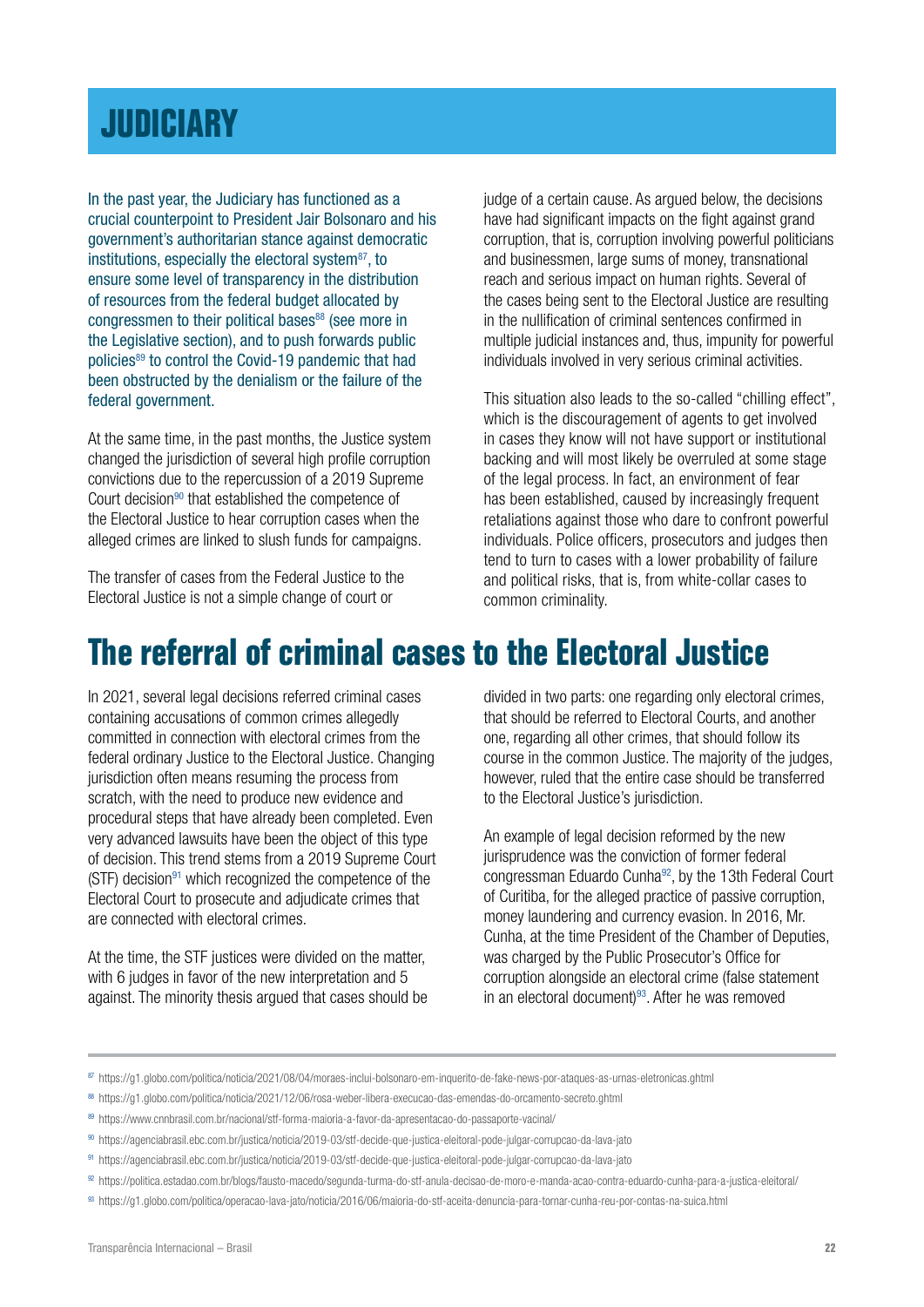from office by his peers $94$ , in the same year, he lost his "privileged forum" and his case resumed under judge Sergio Moro, then a first instance judge. The prosecution then offered new opinions, this time dropping the electoral crime accusation. In September 2021, the Second Panel of the STF understood that, by rejecting the accusation of using slush funds for electoral purposes, former judge Moro contradicted the previous STF decision that had accepted the complaint offered by the Prosecutor's Office and that included the electoral slush funds accusation. With the new decision, the case will be forwarded to the Electoral Court of Rio de Janeiro, which will analyze the validity of decisions and procedural acts carried out previously by judge Moro.

The same jurisprudence (and the annulments that follows it) has been applied to a number of other cases. Despite the new understanding by the Supreme Court, two key reasons recommend a different approach – possibly needing the approval of new legislation – regarding the separation of cases between the federal ordinary Justice and the Electoral Justice when dealing with cases in which electoral and common crimes are presented as connected crimes:

1. Shared dedication and rotation: the Electoral Justice is a specialized branch of the Judiciary composed of judges and electoral prosecutors recruited from non-specialized backgrounds. They are regular prosecutors and judges temporarily accumulating their activities with the electoral functions. The exercise of the electoral jurisdiction is not only shared but also performed on a rotating basis. In the first instance, electoral jurisdiction is performed through temporary designations, weakening the principle of the natural judge and prosecutor. In the second instances and high courts, judges who accumulate with their other judicial functions have short terms of two years, clearly an

insufficient period to deal with complex cases that demand a long period of investigations. In many cases they will be also challenged by overloaded dock of cases in both branches, particularly in the electoral period in which the electoral branches receive a large number of cases with comparatively short procedural deadlines. Furthermore, the high electoral court, the TSE, is formed by judges from the Supreme Court and Superior Court of Justice (STJ), as well as by lawyers. They combine their activities in the courts where they belong permanently with the electoral service, which raises concerns such as the fact that the STF occasionally reviews decisions from the Superior Electoral Court (TSE) – thus the same judge will seat in both cases, deciding and reviewing decision in which he or she have already voted;

2. Revolving doors: a further concerning issue relates to the regular presence of lawyers as electoral judges. Each of the 27 state Electoral Courts and the TSE have assigned seats for electoral lawyers who become temporary judges and, after two years, return to their regular activity as lawyers. The revolving door at the Electoral Justice recurrently raises questions as to the independence of lawyer-judges who already acted as council, for instance, of the same party involved in a case presented before the Court.

Needless to mention, the institutional design of the Electoral Justice, lacking its own career judges and with rotating positions, short terms for judges and revolving doors of lawyers-judges is far from ideal to deal with complex crimes of corruption, related or not to electoral crimes. Furthermore, the two branches are asymmetric when infrastructure is considered. The Federal Justice is well staffed and has been going through an important process of training and specialization over decades that has allowed it to investigate and prosecute complex cases of organized crime, such as corruption and money laundering, with greater efficiency, particularly via specialized courts.

<sup>94</sup> https://www.bbc.com/news/world-latin-america-37346531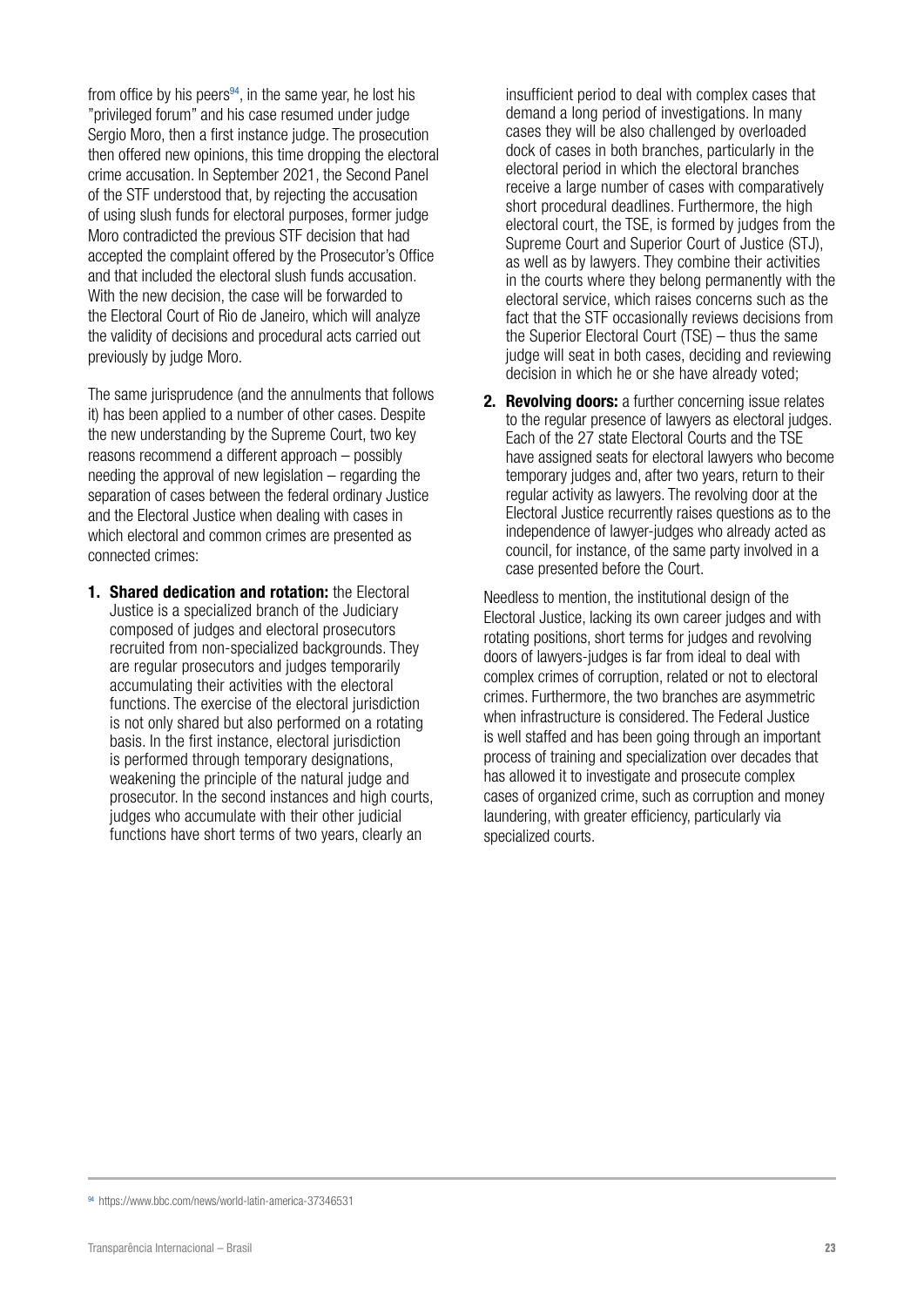#### SPECIAL JURISDICTION FOR POLITICIANS AND AUTHORITIES

In November 2021, the Second Panel of the Supreme Court decided to maintain the special jurisdiction<sup>95</sup> granted to Senator Flávio Bolsonaro, President Bolsonaro's oldest son, by the Criminal Chamber of the Court of Justice of Rio de Janeiro (TJ-RJ). The Panel upheld, by 3 votes to 1, the second instance decision to withdraw the investigation from a first instance judge who had been issuing decisions against the congressman's interest. The Supreme Court had, previously, set a binding jurisprudence according to which special jurisdictions should be only considered for cases in which the alleged crime had been committed during the same political term held by the politician and related to its political activity. Rio State court's decision, however, favored Senator Flávio Bolsonaro by granting him the special jurisdiction even though the alleged crime occurred in a previous mandate as state congressman. According to the recent STF decision, the state tribunal did not violate the jurisprudence of the Supreme Court since the court had established, in the 2018 precedent $96$ , a restriction

in the use of the special jurisdiction only for members of Congress – and, as Mr. Flávio Bolsonaro's case developed while he was at the state Assembly, he should not be affected by the Supreme Court's 2018 rule. Such interpretation, however, was not explicitly made by the Supreme Court back in 2018.

At the same time, the Supreme Court's Second Panel annulled four financial intelligence reports from the COAF (Brazil´s Financial Intelligence Unity) that had raised unusual financial operations in bank accounts of Mr. Flávio Bolsonaro's and his employees. Before the annulment of the reports, the Superior Court of Justice (STJ) had already annulled other evidence<sup>97</sup> collected by the prosecutors against Senator Flávio Bolsonaro under the understanding that the legal order authorizing the financial investigation could not have been issued by a first instance judge – hence the prosecution must not consider the evidence despite its incriminatory nature. Thus, the STJ and STF's decisions forced the case to resume from the beginning.

### **Rule of law at risk: Bolsonaro attacks elections and the Judiciary**

Last August, the relationship between the federal government and the Judiciary reached its lowest point since the beginning of President Jair Bolsonaro's government in 2019. If, at first, the president gave speeches distorting Supreme Court decisions – such as stating that the court had prevented him from acting during the pandemic —, Mr. Bolsonaro recently started to attack its judges and even indicated he would not comply with court decisions that "he considered illegal"<sup>98</sup>.

Understanding the current institutional crisis requires grasping three key moments: (i) The campaign to undermine trust in the Brazilian electoral system, (ii) Investigations by the Superior Electoral Court and the Supreme Court targeting President Bolsonaro, his family members and allies and (iii) The impeachment request against Justice Alexandre de Moraes, of the STF, presented by President Bolsonaro. Since the 2018 election, President Bolsonaro has cast doubt on the

integrity of electronic voting machines. Recently, he stated<sup>99</sup>, without providing evidence, that the 2014 presidential election was defrauded and that, had there not been fraud in the electronic voting system, he would have won the 2018 elections in the first round.

While not new, recent attacks against the electronic ballot have taken on a previously unknown dimension with calls for a "printed and auditable vote" for the October 2022 general elections (see more in section Legislative). Mr. Bolsonaro even suggested that, if Congress did not pass a constitutional amendment to include the printed vote, he might not run. Political analysts believe that such questioning is part of a strategy to erode public confidence in the electoral system and to facilitate a possible challenge to the results if President Bolsonaro fails to win. On August 10th, the Chamber of Deputies rejected100 the proposed constitutional amendment to enable the printed vote.

<sup>95</sup> https://www1.folha.uol.com.br/poder/2021/11/stf-mantem-foro-especial-de-flavio-bolsonaro-em-investigacao-de-rachadinha.shtml

<sup>96</sup> https://g1.globo.com/politica/noticia/stf-decide-por-unanimidade-restringir-foro-privilegiado-para-deputados-e-senadores.ghtml

<sup>97</sup> https://www.dw.com/pt-br/stj-anula-quebra-do-sigilo-de-flávio-bolsonaro-no-caso-das-rachadinhas/a-56667969

<sup>98</sup> <https://www.metropoles.com/colunas/igor-gadelha/bolsonaro-estaria-decidido-a-descumprir-decisoes-do-stf>

<sup>99</sup> https://www.cnnbrasil.com.br/politica/bolsonaro-volta-a-dizer-que-apresentara-provas-de-fraude-nas-eleicoes-de-2014/

<sup>100</sup> https://www.camara.leg.br/noticias/792343-camara-rejeita-proposta-que-tornava-obrigatorio-o-voto-impresso/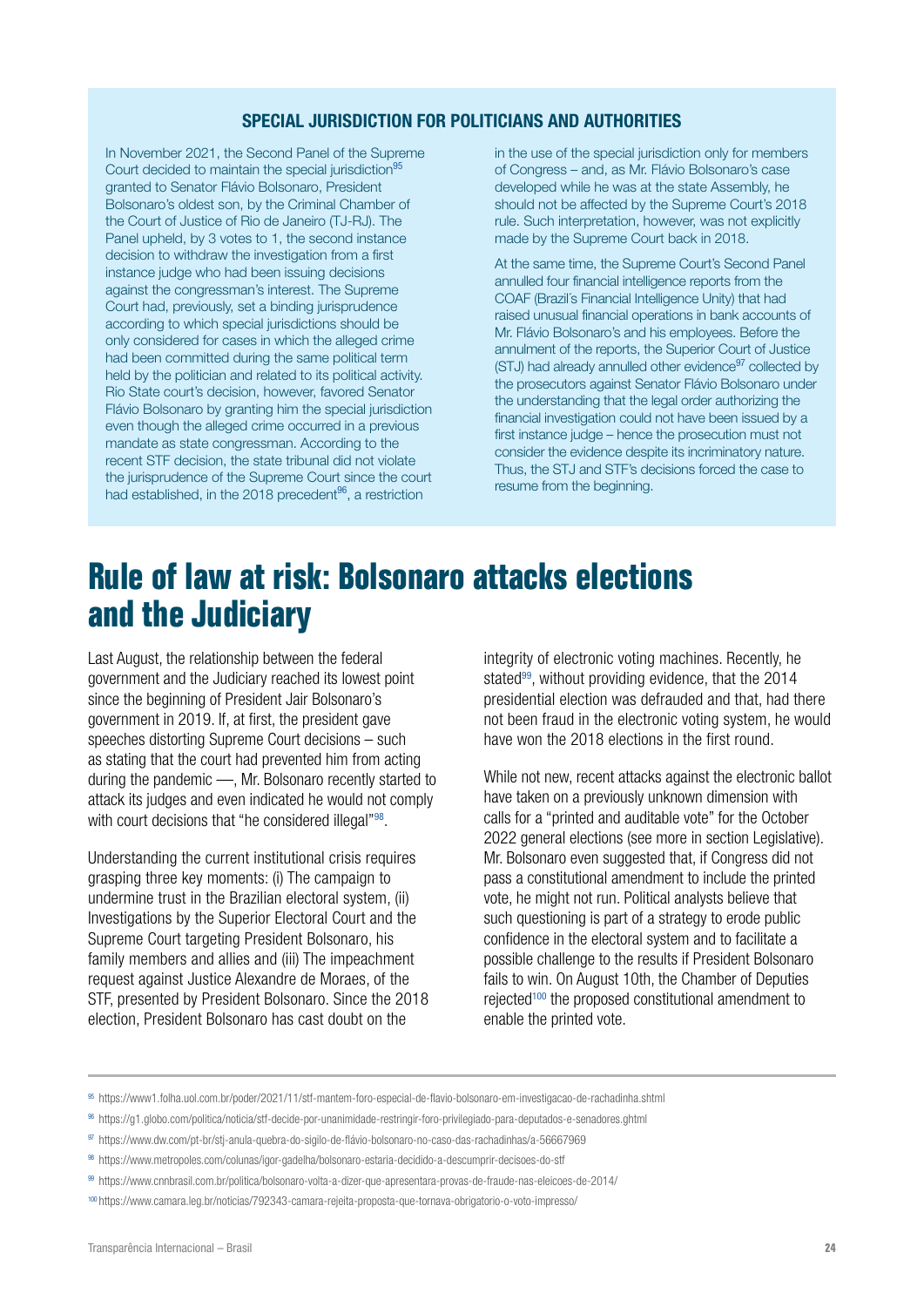In response to systematic attacks against the electronic voting system, both the Superior Electoral Court (TSE) and the Supreme Court (STF) reacted with unprecedented institutional unity. At the beginning of August, the TSE opened an investigation<sup>101</sup> into President Bolsonaro's attacks against the electoral system, unlocking a legal confrontation that could cast a shadow over Mr. Bolsonaro's eligibility for the 2022 elections. If the ability of the Prosecutor-General to investigate crimes seems obstructed by the loyalty of Mr. Augusto Aras to the president (see more in the Public Prosecutor's Office section), and the ability of the Chamber of Deputies to investigate impeachable crimes ever more unlikely because of the powerful bargain over the "secret budget" (see more in section Legislative), the Electoral Justice may have a timely impact on President Bolsonaro's electoral dispute.

In addition to the TSE inquiry, the Supreme Court has decided to investigate<sup>102</sup> Mr. Bolsonaro under the "Fake News" inquiry already underway. The rapporteur, Justice Alexandre de Moraes, welcomed a TSE request to examine dissemination of disinformation by the president. According to Justice Moraes, Mr. Bolsonaro's attacks on Brazil's electronic voting system could lead to criminal charges for defamation, encouraging criminal activity, criminal association and false denunciation.

Both investigations potentially intimidate the president, and could produce legal results down the road. The TSE will look for evidence ranging from abuse of political power to corruption, while assessing whether the president has misused the media. The inquiry can carry out inspections, hear testimony from authorities and breach confidentiality, among other measures. The result could be ineligibility for President Bolsonaro.

Also in August, President Bolsonaro submitted a request<sup>103</sup> to the Senate to open an impeachment procedure against STF Justice Alexandre de Moraes, amid growing tension

between the Executive and the Judiciary. Senate President Rodrigo Pacheco, however, rejected the request<sup>104</sup> and criticized the gesture.

The president announced that he would present another request, this time against Justice Luis Roberto Barroso, also from the STF, whom he called an "imbecile" for his actions as president of the TSE. Representative Eduardo Bolsonaro, one of the president's sons, did present a request before Justice Moraes to investigate Justice Barroso within the "Fake News" inquiry for allegedly suppressing documents and giving false testimony. The request was rejected for lack of evidence<sup>105</sup>. President Bolsonaro alleged that Justices Moraes and Barroso exceeded "constitutional limits with acts", and that he could retaliate beyond constitutional boundaries<sup>106</sup>, threatening Brazil's democratic system.

On September 7th, Brazilian National Day, President Jair Bolsonaro's supporters took to the streets with antidemocratic slogans<sup>107</sup> demanding military intervention and the removal of judges from the Supreme Court. The protests were ignited, three weeks before, by a message108 sent by the president to ministers of his cabinet, friends and allies where he urged supporters to use the National Day as a demonstration of strength and support for himself and the armed forces against a fictitious "coup" supposedly orchestrated by the Judiciary and 'leftist' parties with international influence. President Bolsonaro used the opportunity, once again, to attack the Supreme Court, escalating the ongoing constitutional crisis. During the protests, the president threatened to disobey judicial decisions $109$ , declared he would never be arrested and attacked Justice Alexandre de Moraes.

TI Brazil condemned the wave of attacks<sup>110</sup> against the Judiciary that peaked on September 7th, as the "most serious attempt to intimidate its democratic institutions since the end of the military dictatorship".

<sup>101</sup> https://www.conjur.com.br/2021-ago-02/tse-instaura-inquerito-envia-noticia-crime-stf-bolsonaro

<sup>102</sup> https://www.bbc.com/portuguese/brasil-58095228

<sup>103</sup> https://noticias.uol.com.br/politica/ultimas-noticias/2021/08/20/bolsonaro-pedido-impeachment-moraes-stf.htm

<sup>104</sup> https://www.migalhas.com.br/quentes/350713/pacheco-decide-rejeitar-pedido-de-impeachment-de-alexandre-de-moraes

<sup>105</sup> https://oglobo.globo.com/politica/eduardo-bolsonaro-pediu-ao-stf-investigacao-contra-barroso-mas-moraes-rejeitou-arquivou-25172109

<sup>106</sup> https://www1.folha.uol.com.br/poder/2021/08/bolsonaro-insiste-em-ameaca-golpista-chama-moraes-de-ditatorial-e-diz-que-a-hora-dele-vai-chegar.shtml

<sup>107</sup> https://www.correiobraziliense.com.br/politica/2021/09/4948012-na--vespera-do-7-de-setembro-manifestantes-mostram-apoio-a-bolsonaro.html

<sup>108</sup> https://www.brasil247.com/brasil/urgente-bolsonaro-convoca-seus-seguidores-para-golpe-de-estado-no-dia-7-de-setembro

<sup>109</sup> https://www1.folha.uol.com.br/poder/2021/09/na-paulista-bolsonaro-repete-ameacas-golpistas-ao-stf-e-diz-que-canalhas-nunca-irao-prende-lo.shtml

<sup>110</sup> https://transparenciainternacional.org.br/posts/sequestro-e-corrupcao-da-democracia/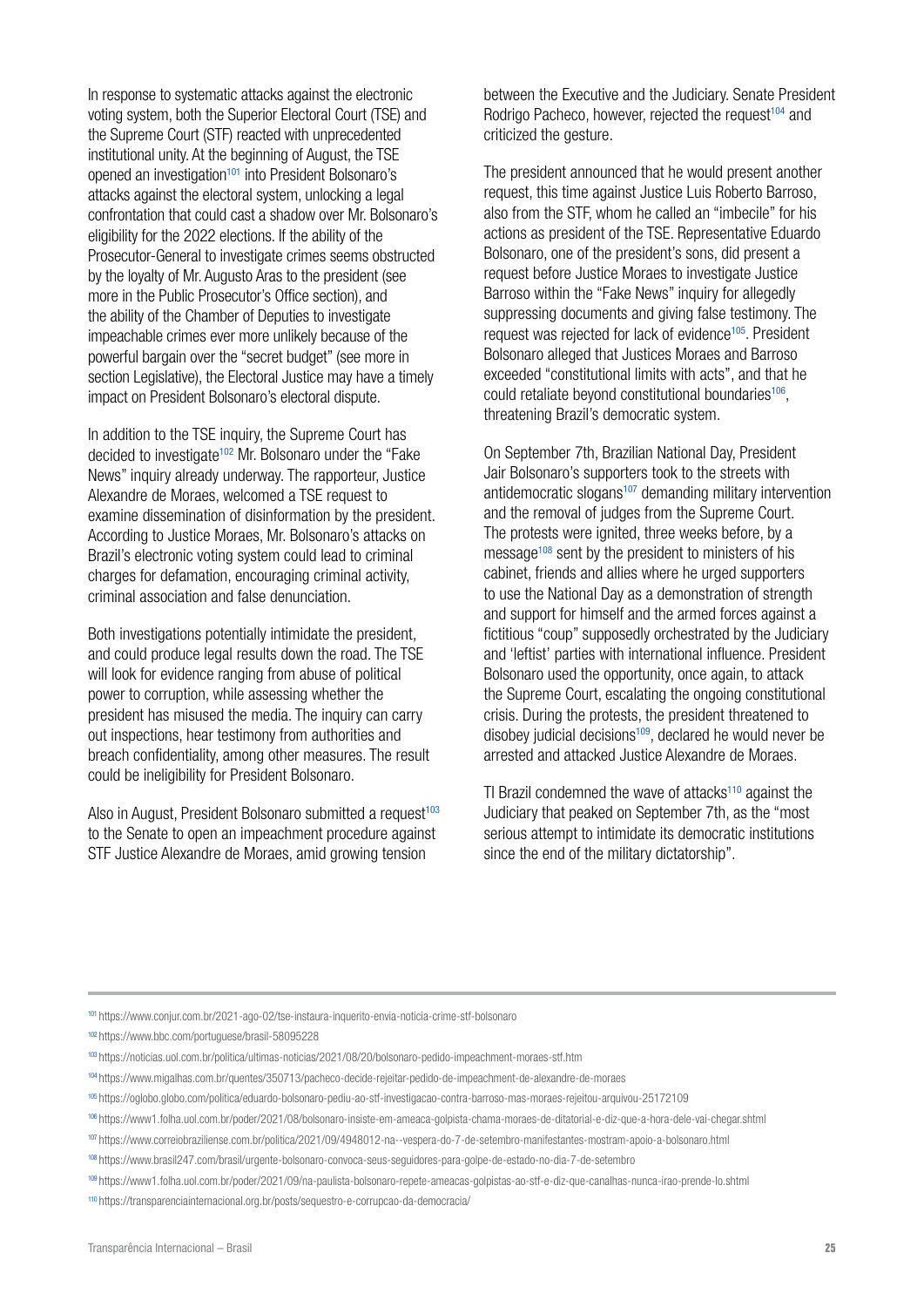### <span id="page-25-0"></span>**[FEDERAL GOVERNMENT](#page-1-0)**

In the past year, President Jair Bolsonaro's government has been under pressure from multiple investigations targeting the president himself, his family members or political allies; from the Federal Senate's Covid-19 Parliamentary Committee of Inquiry (CPI) that attributed crimes to the president himself, three of his sons and several members and former members of his cabinet; and from a plausible threat of losing the reelection in the 2022 general elections after former President Luiz Inácio Lula da Silva was cleared by the Supreme Court to run for government.

Against this backdrop, President Bolsonaro has repeatedly attacked the press (see more in section Civic Space) and lashed out at Brazilian electoral process, attacking the electoral system's reliability and the institutions involved in securing its correct implementation – explicitly the Superior Electoral Court (TSE) and the Supreme Court (STF). His government has also cut down transparency by curtailing the Access to Information Law (LAI) and using an obscure arrangement to distribute amendments to the federal budget to parliamentarians in exchange for political support (the so-called "secret budget", see more in the Legislative section). Furthermore, episodes of political interference have proliferated and should be seen as a serious process of political capture of the Brazilian state.

#### ATTACKS TO THE ACCESS TO INFORMATION LAW

Repeated episodes of breaches to the Access to Information Law (LAI) have been reported in the past year, following previous attempts<sup>111</sup> by the government to curtail transparency guaranteed by the law. Refusals for information requests are recurrent, and often inadequately justified. Journalists, researchers and activists have all raised concerns that a deliberate strategy and clear orientation from the federal government to defraud the LAI are in place. In July 2021, reports stated that the federal government had imposed 100 years of secrecy<sup>112</sup> over data regarding access of two of President Jair Bolsonaro's sons to the Palácio do Planalto, the Presidential office building. City councilor Carlos Bolsonaro and representative Eduardo Bolsonaro are public agents with great influence over the federal government who have reportedly been interfering in matters such as the government's response to the COVID-19 pandemic, a public procurement procedure to hire digital surveillance tools<sup>113</sup> and protesting against Supreme Court decisions<sup>114</sup>. Revista Crusoé, using the Access to Information Law, made an information request regarding their visits to government headquarters<sup>115</sup>. The request was denied under the justification of protecting personal data, thus undermining transparency and ignoring public interest regarding the data.

In September, two government officials recommended that the Ministry of Health omit existing information<sup>116</sup> about the so-called "secret budget" (see more in section Legislative) requested by a journalist under the LAI, claiming that the "political risk" of releasing the information should be considered. These comments came to air following a mistake in the response sent to the journalist. This episode clearly violates Article 32 of the LAI, which determines that refusing to provide information required under the law, deliberately delaying its provision or intentionally providing it incorrectly, incompletely or inaccurately, configures unlawful conduct by a public agent. Transparency legislation exists to guarantee the provision of public information, regardless of the government's will to release data, or the political risk of publishing the information.

There is concern that LAI violations will no longer amount to serious misconduct in public office. Congress has approved changes to the current Administrative Improbity Law (see more in section Legislative), increasing impunity and removing misconduct regarding the LAI from the scope of the law.

<sup>111</sup> https://transparenciainternacional.org.br/retrocessos/

<sup>112</sup> <https://g1.globo.com/politica/noticia/2021/07/31/governo-impoe-sigilo-de-cem-anos-sobre-crachas-de-acesso-dos-filhos-de-bolsonaro-ao-planalto.ghtml>

<sup>113</sup> <https://noticias.uol.com.br/politica/ultimas-noticias/2021/05/19/briga-entre-militares-e-carlos-bolsonaro-racha-orgaos-de-inteligencia.htm>

<sup>114</sup> <https://www1.folha.uol.com.br/poder/2020/05/em-live-com-alvos-de-acao-do-stf-eduardo-bolsonaro-defende-reacao-energica-a-moraes-e-celso.shtml> <sup>115</sup> <https://crusoe.com.br/diario/governo-impoe-sigilo-de-100-anos-sobre-cracha-de-carluxo/>

<sup>116</sup> https://politica.estadao.com.br/noticias/geral,governo-frauda-lei-de-acesso-a-informacao-por-risco-politico,70003843822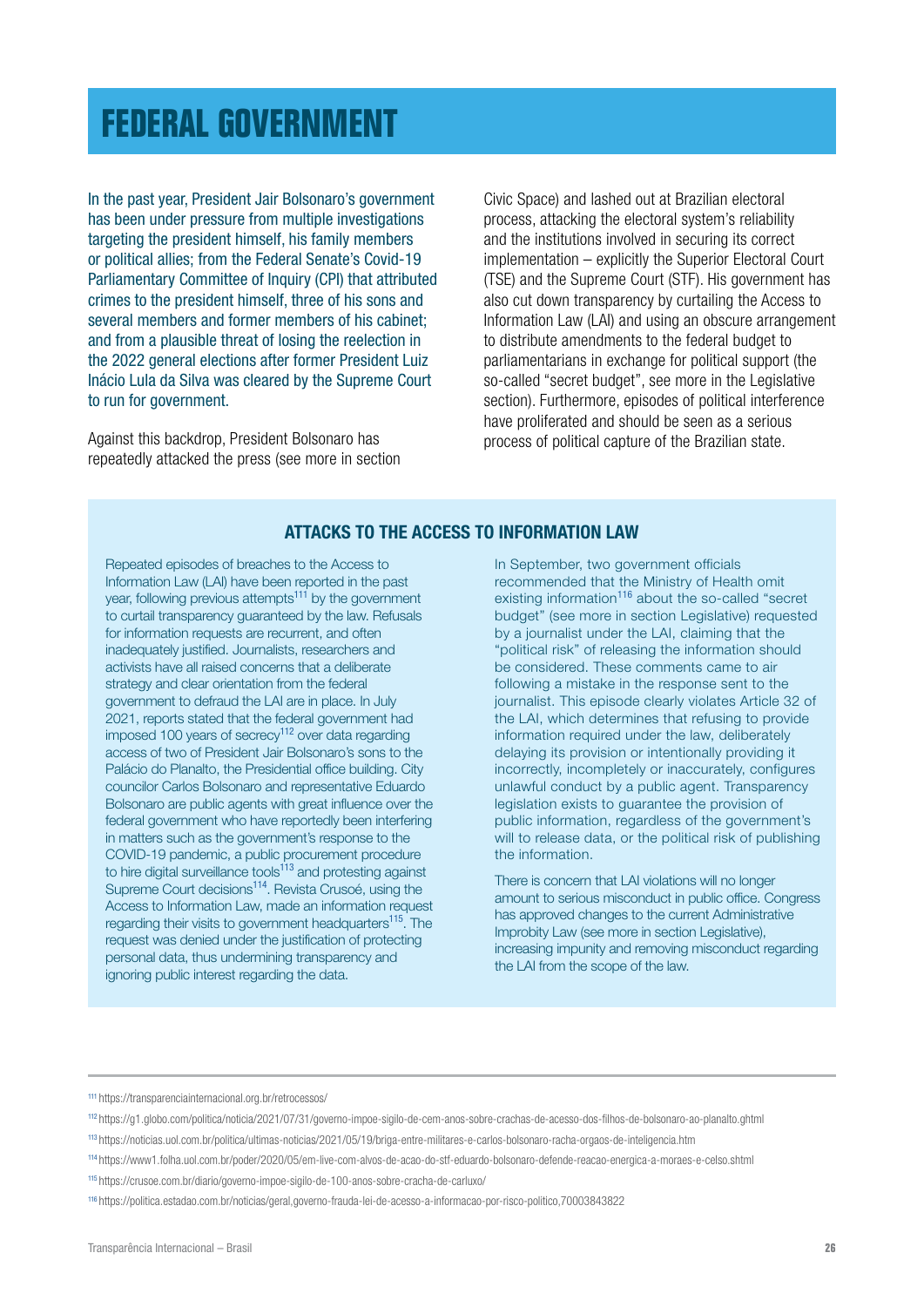### **Political interference in crucial institutions**

Reportedly, the president's family acted to co-opt and interfere with institutions<sup>117</sup> such as the Brazilian Intelligence Agency (ABIN), the Federal Reserve (Receita Federal) and the Institutional Security Office (GSI) to collect evidence to undermine a report made by the national Financial Intelligence Unit (COAF) that triggered a criminal investigation<sup>118</sup> into Senator Flávio Bolsonaro, one of the president's sons. ABIN is said to have produced at least two reports<sup>119</sup>, handed over to Mr. Flávio Bolsonaro, in order to help the senator's defense lawyers crush his lawsuit. According to prosecutors, when Mr. Flávio Bolsonaro was a parliamentarian in the State of Rio de Janeiro, he led a criminal organization<sup>120</sup> that pocketed up to 90% of his employee's salaries and used this money to pay for personal expenses and invest in real estate<sup>121</sup>. Senator Flávio Bolsonaro has refuted the charges<sup>122</sup> alleging the existence of a criminal organization inside the Federal Reserve, responsible for illegally obtaining tax data from politicians, businessmen and public employees and handling them to control institutions, such as the COAF.

In February 2022, it was reported<sup>123</sup> that the accusations made by Mr. Flávio Bolsonaro against the Federal Reserve and the COAF led the Federal Reserve to appoint a team of five employees to investigate the matter over four months, from October 2020 to February 2021. The investigation, that concluded there had been no illegality, was a request made by Senator Flávio Bolsonaro's defense team to the then head of the Federal Reserve, Mr. José Tostes Neto.

In December 2021, Mr. Tostes Neto was discharged reportedly due to a clash<sup>124</sup> with President Bolsonaro's family over the appointment of a new inspector general for the institution.

Worrying episodes of interference have also increasingly been reported in the Federal Police (PF), even more so after the resignation of former minister of Justice Sergio Moro<sup>125</sup>, in April 2020. A former Operation Carwash judge, Mr. Moro left government accusing President Bolsonaro of trying to interfere with the PF<sup>126</sup> by seeking to change the corporation's Director-General for someone who the president could call for updates on ongoing investigations. Mr. Moro also declared that the president wished to make changes<sup>127</sup> to the PF command in two states – including in Rio de Janeiro, zone of influence of the Bolsonaro family.

Mr. Moro's resignation was triggered by President Bolsonaro's decision to fire the PF's then Director-General, Maurício Valeixo<sup>128</sup>, despite an objection from the former Carwash judge. President Bolsonaro tried to replace Mr. Valeixo with Mr. Alexandre Ramagem, head of the Brazilian Intelligence Agency (ABIN) and with close ties with the Bolsonaro family<sup>129</sup>, but the appointment was barred by the Supreme Court Justice Alexandre de Moraes<sup>130</sup>, under the concern the appointment had not observed constitutional principles<sup>131</sup> of impersonality, morality and the public interest. Mr. Valeixo was, then, replaced by Mr. Rolando Souza, who, after only a few hours in office, did change the head of the Federal Police in Rio de Janeiro<sup>132</sup>. Mr. Souza, however, was replaced less than a year later. To replace him, the government appointed Mr. Paulo Maiurino, who has a strong political background<sup>133</sup>, with over ten years occupying positions of trust outside the Federal

<sup>128</sup> <https://g1.globo.com/politica/noticia/2020/04/24/bolsonaro-exonera-diretor-geral-da-pf.ghtml>

<sup>117</sup> <https://oglobo.globo.com/epoca/guilherme-amado/a-abin-a-operacao-para-defender-fb-enterrar-caso-queiroz-24791200>

<sup>118</sup> <https://g1.globo.com/rj/rio-de-janeiro/noticia/2021/11/09/rachadinhas-entenda-suspeitas-do-mp-sobre-flavio-bolsonaro.ghtml>

<sup>119</sup> <https://oglobo.globo.com/epoca/guilherme-amado/abin-fez-relatorios-para-orientar-defesa-de-flavio-bolsonaro-na-anulacao-de-caso-queiroz-24791912>

<sup>120</sup> <https://www1.folha.uol.com.br/poder/2020/11/ex-assessora-de-flavio-bolsonaro-admite-rachadinha-e-entrega-de-dinheiro-a-queiroz.shtml>

<sup>121</sup> <https://www1.folha.uol.com.br/poder/2020/11/rachadinha-aumentou-patrimonio-de-flavio-bolsonaro-em-r-1-milhao-diz-promotoria.shtml>

<sup>122</sup> https://oglobo.globo.com/epoca/guilherme-amado/defesa-de-flavio-leva-bolsonaro-suspeita-que-pode-anular-caso-queiroz-governo-se-mobiliza-para-encontrar-prova-24706926

<sup>123</sup> https://www1.folha.uol.com.br/poder/2022/02/flavio-bolsonaro-mobilizou-receita-contra-caso-da-rachadinha-mostram-documentos-ineditos.shtml

<sup>124</sup> https://www.poder360.com.br/governo/em-atrito-com-a-familia-bolsonaro-jose-tostes-deve-deixar-a-receita-federal/

<sup>125</sup> <https://g1.globo.com/jornal-nacional/noticia/2020/04/24/sergio-moro-pede-demissao-do-ministerio-da-justica.ghtml>

<sup>126</sup> <https://g1.globo.com/jornal-nacional/noticia/2020/04/24/sergio-moro-pede-demissao-do-ministerio-da-justica.ghtml>

<sup>127</sup> <https://valor.globo.com/politica/noticia/2020/05/08/moro-policia-federal-de-pe-tambem-foi-alvo-de-reclamacoes-de-bolsonaro.ghtml>

<sup>&</sup>lt;sup>129</sup> https://g1.globo.com/politica/noticia/2020/04/28/novo-diretor-geral-da-pf-alexandre-ramagem-esta-na-corporacao-desde-2005-e-e-amigo-da-familia-bolsonaro-veja-perfil.ghtml

<sup>130</sup> https://g1.globo.com/politica/blog/andreia-sadi/post/2020/04/29/ministro-do-stf-suspende-nomeacao-de-alexandre-ramagem-para-a-diretoria-geral-da-pf.ghtml

<sup>131</sup> https://www1.folha.uol.com.br/poder/2020/04/alexandre-de-moraes-do-stf-suspende-nomeacao-de-ramagem-na-policia-federal.shtml

<sup>132</sup> <https://www.cnnbrasil.com.br/nacional/novo-diretor-geral-da-pf-troca-superintendente-no-rio-de-janeiro/>

<sup>133</sup> [https://crusoe.com.br/edicoes/154/a-pf-dominada/?utm\\_source=crs-site&utm\\_medium=crs-login&utm\\_campaign=redir](https://crusoe.com.br/edicoes/154/a-pf-dominada/?utm_source=crs-site&utm_medium=crs-login&utm_campaign=redir)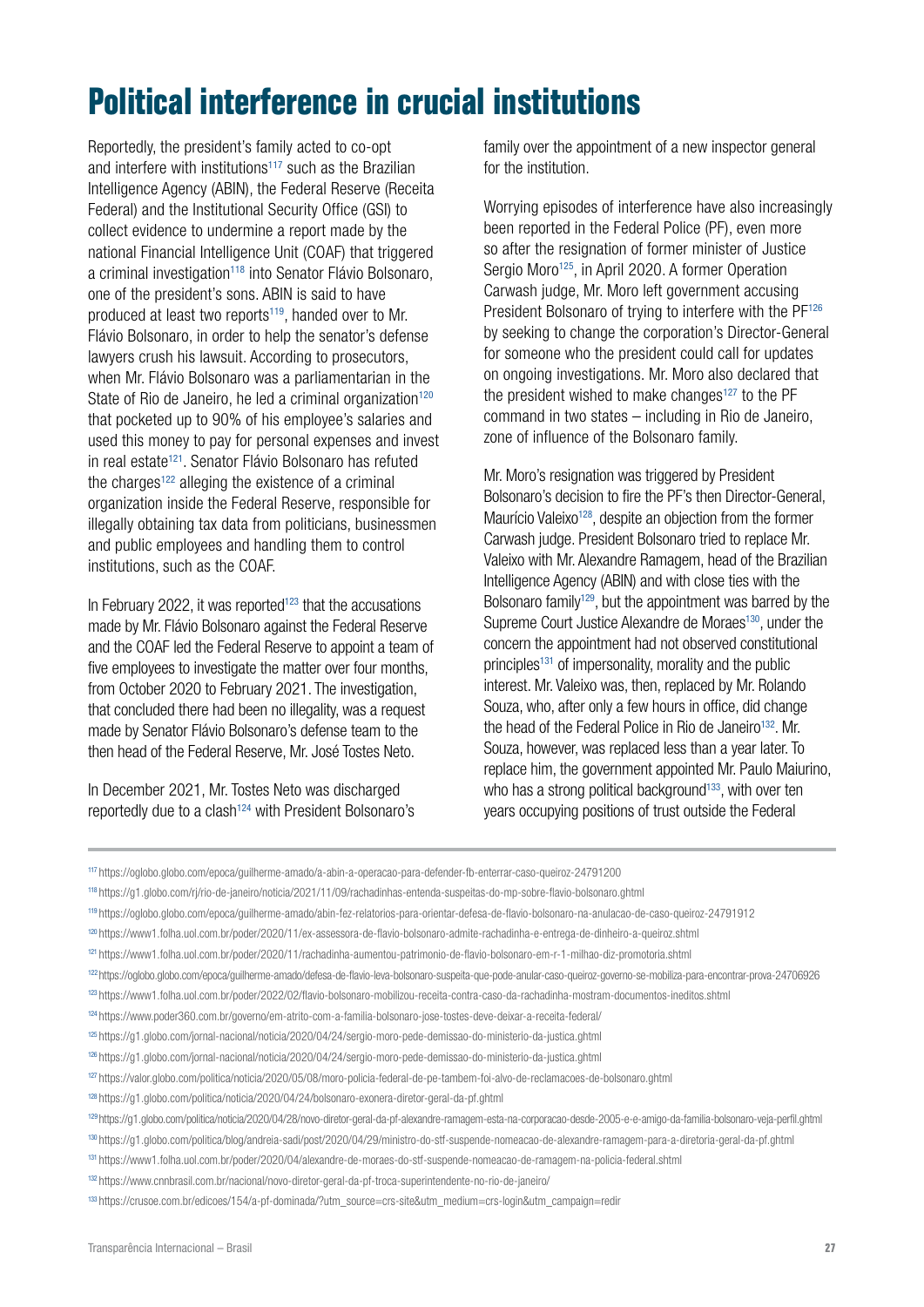Police, acting as special aide, secretary or councillor in the Chamber of Deputies, and for the state governments of Agnelo Queiroz, (Distrito Federal), Geraldo Alckmin (São Paulo) and Wilson Witzel (Rio de Janeiro).

Mr. Maiurino lasted until February 2022134 as head of the corporation, when the Bolsonaro government made its fourth change to the Federal Police's command. The change occurred reportedly because the Justice Minister, Mr. Anderson Torres, was bothered by Mr. Maiurino's proximity to Supreme Court judges.

Mr. Maiurino's connections with the judiciary, however, were said to be one of his great political assets, as Mr. Bolsonaro and his entourage face numerous investigations and inquiries, and an often-conflicting relationship. He has worked with Justice Antonio Dias Toffoli, of the Supreme Court, and more recently with Justice Humberto Martins, of the Superior Court of Justice (STJ). In the latter, Mr. Maiurino acted as police officer, appointed by Justice Martins, responsible for day-to-day proceedings regarding the controversial inquiry<sup>135</sup> opened by Justice Martins to investigate whether Operation Carwash prosecutors were illegally monitoring Justices of the Court – an inquiry later suspended by the Supreme Court and closed by Justice Martins himself<sup>136</sup> after confirmed he found no evidence of criminal conduct.

A major concern under Mr. Maiurino's rule was precisely how his political connections could influence key positions in the corporation and, consequently, crucial investigations. Mr. Maiurino substituted the head of the sector responsible for investigations into politicians  $-$  a police officer who identified illegalities in the STJ's inquiry against Carwash prosecutors<sup>137</sup> – by the Supreme Court and the Superior Court of Justice. Mr. Maiurino also changed the head of the Federal Police in São Paulo, appointing Rodrigo Bartolamei, a federal police officer previously allocated to the Institutional Security Office (GSI), an office with close ties to President Bolsonaro. The appointment and its potential to influence investigations have, reportedly, raised concerns from the governor of São Paulo, João Doria<sup>138</sup>, one of Mr. Bolsonaro's political adversaries.

Mr. Maiurino also replaced the Federal Police chief in Amazonas, Mr. Alexandre Saraiva, after the former head of the corporation in the state claimed that the Minister of Environment, Ricardo Salles, interfered with a criminal investigation into the largest seizure of illegally harvested logs in Brazilian history. In April, Mr. Saraiva accused the minister of influence peddling and obstructing criminal investigations. He explained that Mr. Salles was acting directly to undermine the investigation<sup>139</sup> in order to protect individuals suspected of operating the illegal logging scheme.

<sup>134</sup> https://oglobo.globo.com/politica/governo-troca-mais-uma-vez-diretor-geral-da-policia-federal-1-25410333

<sup>135</sup> <https://oglobo.globo.com/brasil/novo-diretor-geral-da-pf-era-delegado-responsavel-por-inquerito-do-stj-contra-procuradores-da-lava-jato-1-24959178>

<sup>136</sup> https://oglobo.globo.com/politica/stj-arquiva-inquerito-sobre-atuacao-de-procuradores-da-operacao-lava-jato-25394510

<sup>137</sup> <https://oglobo.globo.com/brasil/direcao-da-pf-substitui-delegado-que-apontou-ilegalidades-em-inquerito-do-stj-contra-lava-jato-1-24970472>

<sup>138</sup> <https://crusoe.com.br/diario/por-que-o-novo-chefe-da-pf-em-sp-preocupa-doria/>

<sup>139</sup> <https://veja.abril.com.br/wp-content/uploads/2021/04/PFAM.pdf>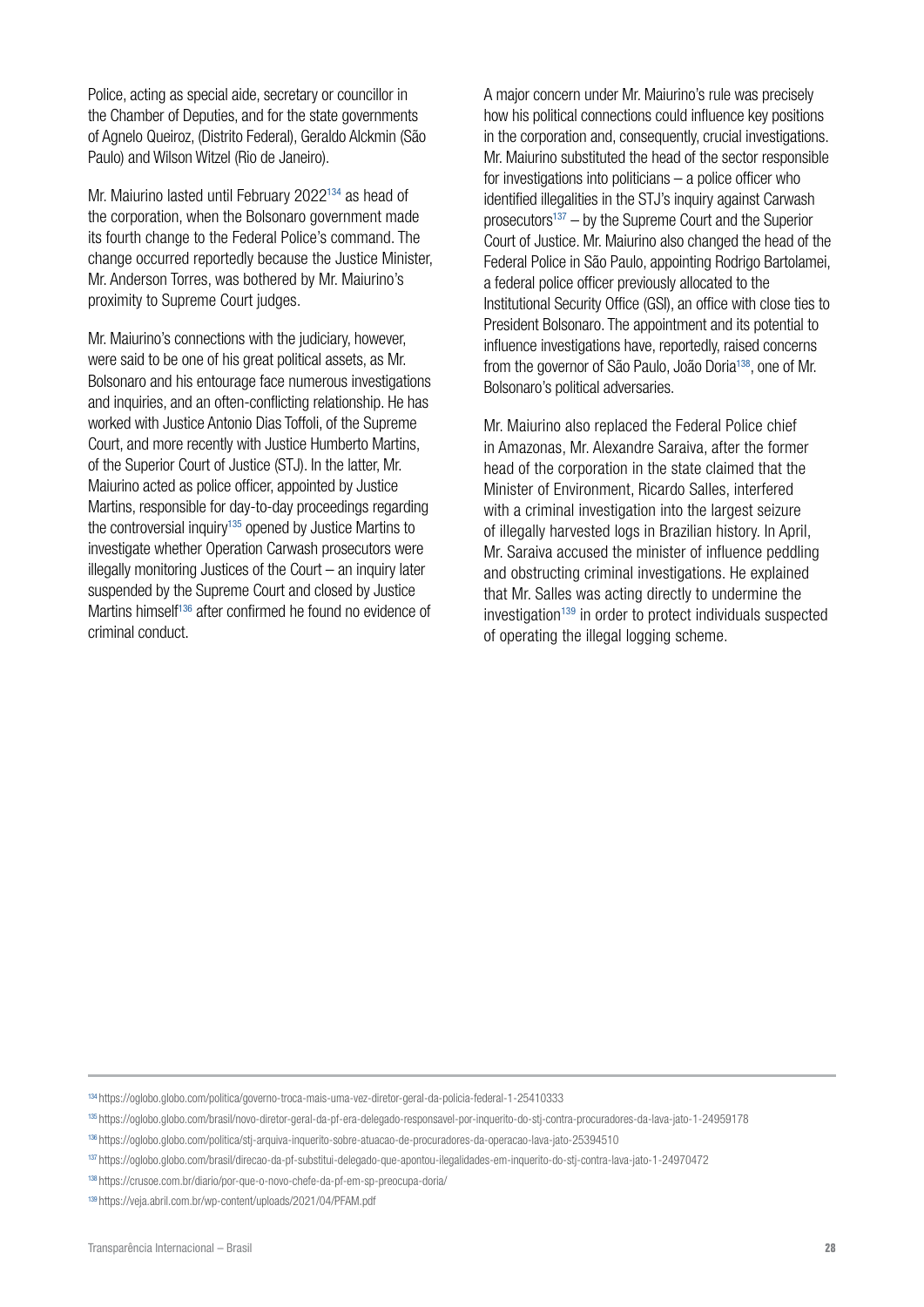#### INVESTIGATIONS INTO ENVIRONMENTAL CRIMES IN THE HEART OF GOVERNMENT

Another operation named Akuanduba was made public, in May 2021, when Supreme Court Justice Alexandre de Moraes approved a search warrant and lifted bank and fiscal secrecy<sup>140</sup> of 23 individuals and companies including the then Minister of Environment, Ricardo Salles, and Mr. Eduardo Bim, President of IBAMA (Brazilian Institute of Environment and Renewable Natural Resources). The decision was based on a police report suggesting that, after meeting with representatives of timber companies, officials from IBAMA and the Ministry of Environment changed rules previously in place, issuing certificates to retroactively release thousands of timber shipments seized by European and North-American authorities as they did not meet exportation requirements and showed signs of coming from illegal logging operations.

The Federal Police also collected testimonies suggesting that IBAMA's management was purging the agency by dismantling departments responsible for controls and investigations. According to the police's investigation<sup>141</sup>, public servants who opposed the institution's directors or cooperated with the

Other recent interferences in the Federal Police structure have raised concerns that they were meant to protect the president's political inner circle or other high-ranking authorities. It has been reported that the Federal Police's leadership has barred promotions of chief police officers who oversaw investigations into then Minister of Environment Ricardo Salles<sup>145</sup> and a request of inquiry regarding Justice Toffoli146, of the Supreme Court. In October 2021, Mr. Maiurino made a change to the head of the corporation in the Federal District<sup>147</sup>, where sensitive inquiries are concentrated, such as investigations targeting President Bolsonaro himself (the so called "Fake News" inquiry<sup>148</sup>), the president's son Renan Bolsonaro<sup>149</sup> and government supporters<sup>150</sup>.

Permeating changes conducted by Mr. Maiurino, is the concern that the new Federal Police Director-General

Federal Police have faced retaliation. Furthermore, communications belonging to an advisor of Mr. Salles showed that the advisor used his influence to directly defend interests of private companies by pressuring public servants from IBAMA<sup>142</sup>. Acts of omission, influence peddling, bribery, money laundering, criminal organization, illicit timber trading and smuggling, among other crimes, have been target of the Federal Police's investigation.

Mirroring the fate of the head of the Federal Police in the state of Amazonas, the police officer responsible for Operation Akuanduba and the head of the Federal Police's division for repression of environmental crimes were quickly removed<sup>143</sup> from their positions after having coordinated and authorized the investigation.

The then Minister of Environment eventually stepped down from the Ministry of Environment, reportedly out of fear that Supreme Court Justice Alexandre de Moraes was on the verge of ordering his pretrial detention to prevent any attempt by Mr. Salles to obstruct the operation Akuanduba<sup>144</sup>.

wishes to impose centralization previously uncommon to the organization's structure, and that political decisions come from the top of the corporation. Last May, reports stated that Mr. Maiurino, in a document sent to the Supreme Court, raised the possibility of changing the Federal Police's internal norms<sup>151</sup> in order to curtail the autonomy of chief federal police officers when investigating politicians with privileged forum in the Supreme Court or the Superior Court of Justice. This benefits authorities such as the president and his ministers, congressmen, some members of the Judiciary and state governors, with the privilege of having criminal offenses heard by the superior courts of Justice rather than by first instance judges. Reportedly, the idea would be to establish "better supervision over investigations"<sup>152</sup> so that they also reflected an "institutional position".

<sup>140</sup> [https://politica.estadao.com.br/blogs/fausto-macedo/wp-content/uploads/sites/41/2021/05/decisaomeioambiente2\\_190520213859.pdf](https://politica.estadao.com.br/blogs/fausto-macedo/wp-content/uploads/sites/41/2021/05/decisaomeioambiente2_190520213859.pdf)

<sup>141</sup> https://oglobo.globo.com/brasil/meio-ambiente/salles-amparador-da-devastacao-da-destruicao-diz-servidor-do-ibama-que-prestou-depoimento-pf-25038520

<sup>142</sup> https://www1.folha.uol.com.br/ambiente/2021/06/assessor-de-salles-alvo-de-operacao-da-pf-e-exonerado-do-ministerio-do-meio-ambiente.shtml

<sup>143</sup> <https://blogs.oglobo.globo.com/malu-gaspar/post/diretor-da-policia-federal-afasta-mais-um-delegado-da-divisao-que-investigou-ricardo-salles.html>

<sup>144</sup> <https://politica.estadao.com.br/noticias/geral,ricardo-salles-pediu-demissao-apos-saber-que-seria-preso,70003759829>

<sup>145</sup> <https://www1.folha.uol.com.br/ambiente/2021/06/direcao-da-pf-barra-promocao-de-delegado-de-caso-salles-para-cargo-de-chefia.shtml>

<sup>146</sup> <https://www1.folha.uol.com.br/colunas/painel/2021/09/cupula-da-pf-barra-nomeacao-de-ex-coordenador-de-combate-a-corrupcao-para-cargo-no-rs.shtml>

<sup>147</sup> <https://www1.folha.uol.com.br/colunas/painel/2021/10/diretor-geral-da-pf-decide-trocar-chefe-do-orgao-no-df-onde-estao-inqueritos-de-fake-news-e-jair-renan.shtml>

<sup>&</sup>lt;sup>148</sup> <https://g1.globo.com/politica/noticia/2021/08/04/bolsonaro-e-incluido-no-inquerito-das-fake-news-os-principais-pontos-da-decisao-de-moraes.ghtml>

<sup>149</sup> <https://www1.folha.uol.com.br/poder/2021/09/renan-bolsonaro-abriu-empresa-com-ajuda-de-lobista-de-investigada-pela-cpi-mostram-mensagens.shtml>

<sup>150</sup> <https://oglobo.globo.com/politica/pf-diz-ao-stf-que-instaurou-inquerito-sobre-organizacao-criminosa-digital-contra-democracia-1-25113365>

<sup>151</sup> <https://www1.folha.uol.com.br/colunas/painel/2021/05/chefe-da-pf-quer-tirar-autonomia-de-delegados-em-casos-de-autoridades-com-foro.shtml>

<sup>152</sup> <https://www1.folha.uol.com.br/colunas/painel/2021/05/chefe-da-pf-quer-tirar-autonomia-de-delegados-em-casos-de-autoridades-com-foro.shtml>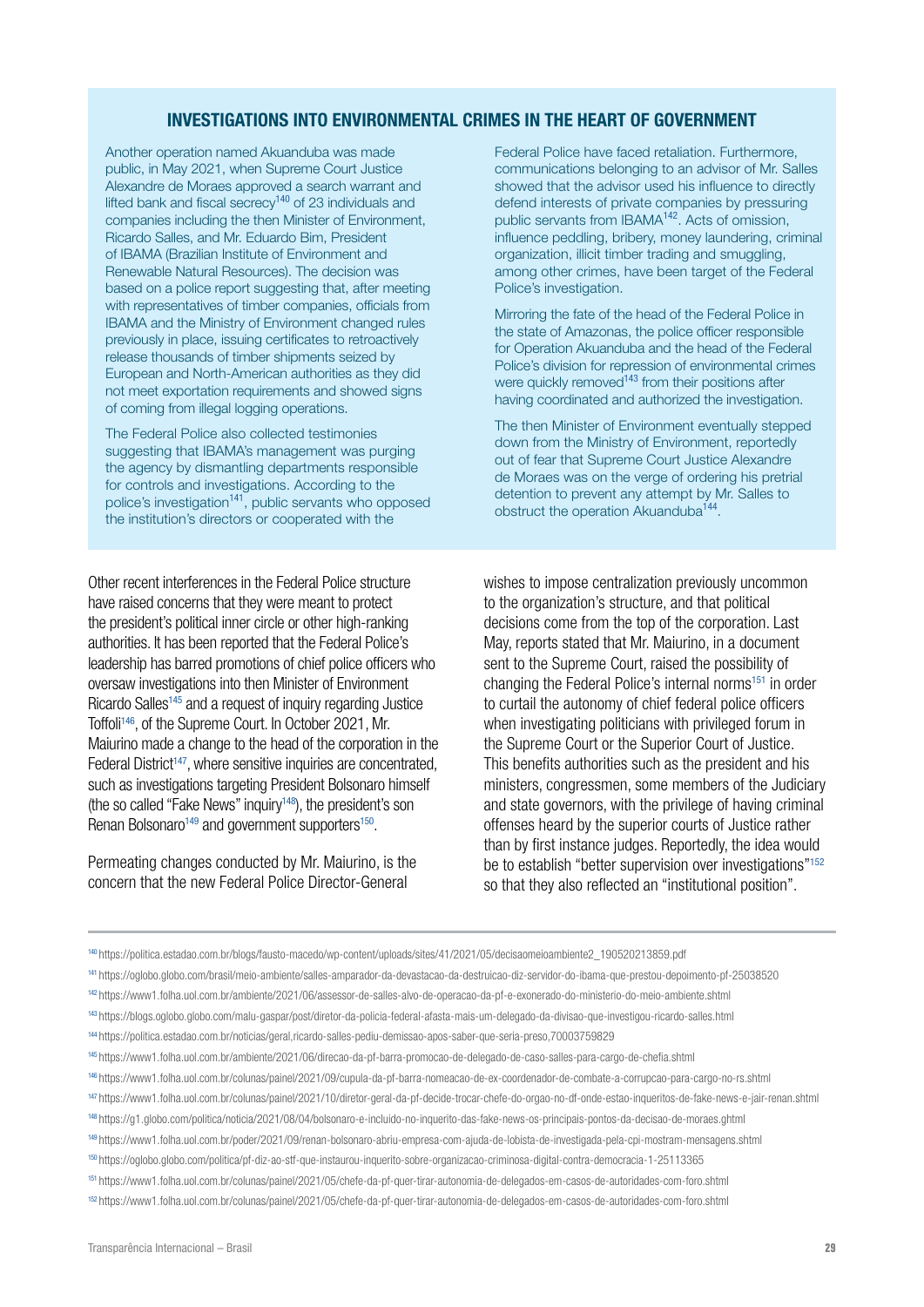Mr. Maiurino's proposal was sent to the Supreme Court after an episode in which a chief police officer asked the Court for authorization to investigate Justice Dias Toffoli<sup>153</sup>. from the Supreme Court, on suspicion of receiving R\$ 4 million (US\$ 716,000 in today's rate) to favor mayors from Rio de Janeiro in their lawsuits, an accusation made by former governor of Rio de Janeiro Sérgio Cabral154, convicted and imprisoned for several charges of corruption and money laundering. In May, Justice Edson Fachin rejected the request<sup> $155$ </sup> to open an investigation into Justice Dias Toffoli.

In November 2021, another episode raised concerns of political interference in the federal government, this time regarding the Department of Assets Recovery and International Legal Cooperation (DRCI, under the Ministry of Justice). The chief police officer Silvia Amélia Fonseca lost her position as director of the DRCI<sup>156</sup> soon after she forwarded to the United States a request from the Supreme Court for the extradition of a blogger allied to President Bolsonaro, Mr. Allan dos Santos, target of two inquiries into the dissemination of fake news and attacks on democratic institutions. Reports state that the National Justice Secretary, Vicente Santini, who has close ties to

the Bolsonaro family, tried to delay Mr. Santos' extradition process157, but was caught out by Ms. Fonseca, who complied with the standard procedure of dispatching the Supreme Court decision to the United States. In testimony to the Federal Police, Ms. Fonseca and two other employees of the DRCI declared having received pressure from high up within the Ministry of Justice<sup>158</sup> regarding Mr. Santos' extradition, a situation previously unknown in the department. Following the dispatch of Mr. Santos' extradition documents to the United States, Mr. Bolsonaro's government also dismissed the head of Ministry of Justice's special international advisory unit<sup>159</sup> and a chief police officer that worked with Interpol<sup>160</sup>.

This intervention demonstrates fragility in the DRCI, that may affect Brazil's stance on international cooperation. Being a department within the Ministry of Justice, the DRCI lacks institutional and operational autonomy and is subject to political pressure. Not only does this impact international cooperation in general, but may also harm the country's capacity to react and take action against transnational organized crime, especially corruption and money laundering.

### **Federal Senate's commission into Covid-19 pandemic**

After six months of investigations, last October, the Federal Senate's Parliamentary Commission of Inquiry (CPI) investigating mismanagement of the Covid-19 pandemic by President Jair Bolsonaro's government, ended. The CPI recommended criminal investigations<sup>161</sup> targeting 78 people (including President Bolsonaro, three of the president's sons, ministers and former staff of Mr. Bolsonaro's cabinet) and two private companies.

Among current members of President Bolsonaro's cabinet included in the final report is the Comptroller General, Wagner Rosário (CGU). The CPI believes Mr. Rosário should answer for nonfeasance for ignoring serious

problems in the negotiations for the purchase of the Covaxin vaccine by the Ministry of Health.

President Bolsonaro himself was implicated in nine crimes162, including crimes against humanity, epidemic associated with deaths, infractions of preventive sanitary measures and incitement to commit crime. Corruption is also included. The commission indicated that the president committed nonfeasance due to alleged inaction regarding corruption suspicions related to purchase of a Covid-19 vaccine. In January 2022, the Federal Police concluded the investigation regarding the charge of nonfeasance indicating that President Bolsonaro should

<sup>157</sup> <https://blogs.oglobo.globo.com/malu-gaspar/post/secretario-de-justica-tentou-interferir-no-processo-de-extradicao-do-blogueiro-allan-dos-santos.html>

<sup>153</sup> <https://oglobo.globo.com/politica/direcao-da-pf-propoe-limitar-investigacoes-contra-autoridades-com-foro-privilegiado-1-25029920>

<sup>154</sup> <https://crusoe.com.br/diario/delegados-da-pf-esperam-represalia-com-pedido-de-inquerito-sobre-toffoli-no-stf/>

<sup>155</sup> <https://oglobo.globo.com/politica/tudo-que-pesa-contra-sergio-cabral-20925848>

<sup>156</sup> <https://oglobo.globo.com/politica/fachin-arquiva-pedido-de-investigacao-contra-toffoli-proibe-apuracao-da-pf-baseada-em-delacao-de-cabral-25019153>

<sup>158</sup> https://oglobo.globo.com/politica/funcionarios-do-ministerio-da-justica-relatam-pf-pressoes-sobre-extradicao-de-allan-dos-santos-25309273

<sup>159</sup> https://oglobo.globo.com/politica/apos-demissao-de-delegada-envolvida-em-extradicao-de-allan-dos-santos-assessora-especial-do-ministerio-da-justica-deve-serexonerada-25292509

<sup>160</sup> https://oglobo.globo.com/politica/pf-exonera-delegada-da-interpol-que-atuou-em-ordem-de-prisao-de-blogueiro-bolsonarista-25301449

<sup>161</sup> <https://www.poder360.com.br/congresso/cpi-da-covid-aprova-relatorio-final-com-80-pedidos-de-indiciamento/>

<sup>162</sup> [https://g1.globo.com/politica/cpi-da-covid/noticia/2021/10/26/cpi-da-covid-aprova-relatorio-atribui-nove-crimes-a-bolsonaro-e-pede-80-indiciamentos.ghtml?utm\\_](https://g1.globo.com/politica/cpi-da-covid/noticia/2021/10/26/cpi-da-covid-aprova-relatorio-atribui-nove-crimes-a-bolsonaro-e-pede-80-indiciamentos.ghtml?utm_source=meio&utm_medium=email) [source=meio&utm\\_medium=email](https://g1.globo.com/politica/cpi-da-covid/noticia/2021/10/26/cpi-da-covid-aprova-relatorio-atribui-nove-crimes-a-bolsonaro-e-pede-80-indiciamentos.ghtml?utm_source=meio&utm_medium=email)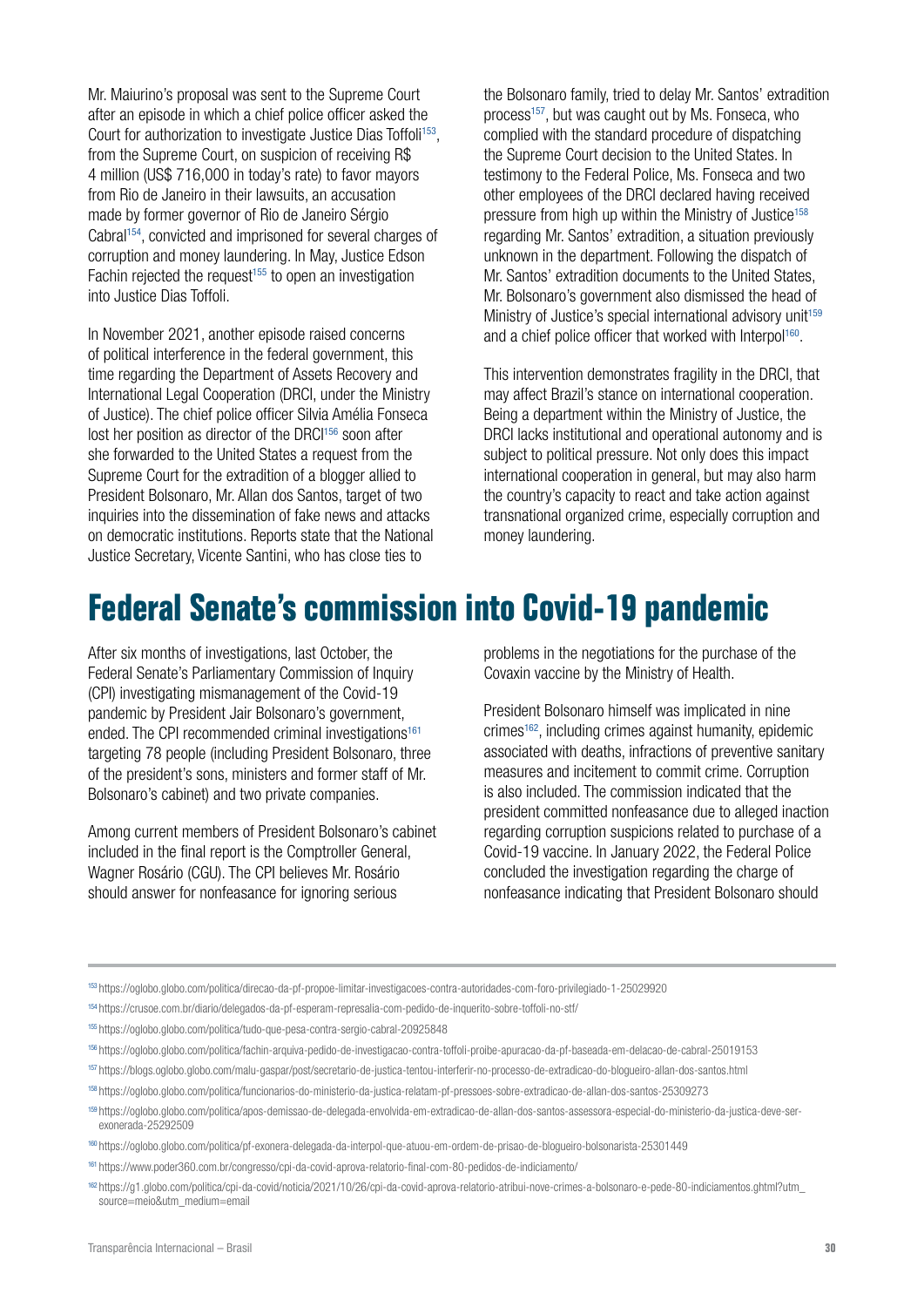not be prosecuted<sup>163</sup>. In February, the Prosecutor-General, Mr. Augusto Aras, recommended to the Supreme Court the filing of the investigation $164$ .

A majority of CPI members approved the final report. Potential charges against the President were distributed to

**Setbacks to the environmental governance**

While deforestation rates have been escalating in the country, efforts to hold accountable environmental abuses have plummeted.

Deforestation in the Amazon rainforest has surged to reach 13,235 km2 in 2021165, the highest figure since 2006 according to the Institute of Spatial Research (INPE). A similar trend has been observed in the Cerrado, with deforestation reaching 8,531 km2166.

At the same time, the number of environmental infraction notices has reached a new low with only 2.534 notices in 2021, a decrease of 40% in comparison with the period before President Bolsonaro took office and the lowest figure in twenty years<sup>167</sup>. Even when infractions are effectively reported by environmental authorities, sanctions are generally not effectively executed. A study by WWF Brazil and the Climate Policy Initiative<sup>168</sup>, indicated that 98% of the infraction notices issued by IBAMA, the main federal agency for the inspection and the enforcement of environmental norms, were paralyzed at least until May 2021. The first reason for this dysfunction was the institution, in 2019, of a conciliation mechanism for environmental infractions, adding one more step to the administrative process of collecting fines, without establishing the necessary capacities to conduct conciliation audiences. In early 2021, the then Minister of the Environment, Mr. Ricardo Salles, also altered<sup>169</sup> twice in a month the procedures for environmental administrative sanctions, jeopardizing the smooth

the Public Prosecutor's Office (see more in section Public Prosecutor's Office), the Chamber of Deputies, Justices at the Supreme Court and the International Criminal Court. There is, however, a lack of belief that the president will be indicted, at least in the Brazilian territory.

processing of such offenses by imposing unrealistic operational criteria to fine environmental offenders.

The generalized impunity is particularly concerning in the Brazilian context as virtually all deforestation (99%) is illegal, according to a recent report from MapBiomas<sup>170</sup>. However, environmental crimes are not limited to illegal deforestation. 38% and 55% respectively of the areas exploited for its wood in the states of Mato Grosso $171$ and Pará172, two of the main timber producers, do not have necessary permits, which indicates illegal logging activities. Similarly, Instituto Escolhas estimates that 47% of the gold mined in Brazil<sup>173</sup> show signs of having illegal origins. This is particularly concerning, as most illegal mining activities occur in Conservation Units and Indigenous Territories<sup>174</sup> and lead to serious consequences175 such as environmental degradation, conflicts, right violations and public health issues.

It is important to point that fraud, corruption and asset laundering are necessary to dissimulate the illicit nature of the products of environmental crimes and commercialize such goods on national and international markets. This includes<sup>176</sup>, for instance, forged documentation of origin, bribery of environmental inspectors, fraud in transport declarations, influence peddling to obstruct law enforcement investigations, collusion with business partners to turn a blind eye to illegalities, laundering of the proceeds of environmental crimes and policy capture to weaken regulations and control systems. However, when

<sup>163</sup> https://www.otempo.com.br/politica/governo/pf-conclui-que-bolsonaro-nao-cometeu-crime-no-caso-covaxin-1.2604769

<sup>164</sup> https://www.em.com.br/app/noticia/politica/2022/02/18/interna\_politica,1346120/pgr-pede-arquivamento-de-inquerito-sobre-prevaricacao-de-bolsonaro.shtml

- <sup>166</sup> <https://www.gov.br/inpe/pt-br/assuntos/ultimas-noticias/nota-tecnica-prodes-cerrado-2021>
- <sup>167</sup> <https://www.oc.eco.br/wp-content/uploads/2022/02/A-conta-chegou-HD.pdf>
- <sup>168</sup> https://www.wwf.org.br/?81088/Estudo-do-CPIPUC-Rio-e-WWF-Brasil-aponta-que-98-das-multas-ambientais-estao-paradas
- <sup>169</sup> <https://oglobo.globo.com/sociedade/salles-revisa-norma-que-paralisou-multas-ambientais-mas-fiscalizacao-segue-travada-24994964>
- <sup>170</sup> [https://s3.amazonaws.com/alerta.mapbiomas.org/rad2020/RAD2020\\_MapBiomasAlerta\\_FINAL.pdf](https://s3.amazonaws.com/alerta.mapbiomas.org/rad2020/RAD2020_MapBiomasAlerta_FINAL.pdf)
- <sup>171</sup> <https://www.icv.org.br/website/wp-content/uploads/2021/10/tf-15-mapeamento-ilegalidade-exploracao-madeireira-mt-2020-icv-1.pdf>
- <sup>172</sup> <https://imazon.org.br/imprensa/mais-da-metade-da-area-com-exploracao-madeireira-no-para-nao-foi-autorizada-pelos-orgaos-ambientais/>
- <sup>173</sup> <https://www.escolhas.org/wp-content/uploads/Ouro-200-toneladas.pdf>

<sup>165</sup> <http://www.obt.inpe.br/OBT/assuntos/programas/amazonia/prodes>

<sup>174</sup> <https://www.greenpeace.org/brasil/blog/em-meio-a-covid-72-do-garimpo-na-amazonia-foi-em-areas-protegidas/>

<sup>175</sup> <https://www.brasildefato.com.br/2020/07/31/garimpo-gera-problemas-sanitarios-ambientais-e-culturais-em-terras-indigenas>

<sup>176</sup> <https://transparenciainternacional.org.br/grilagem/>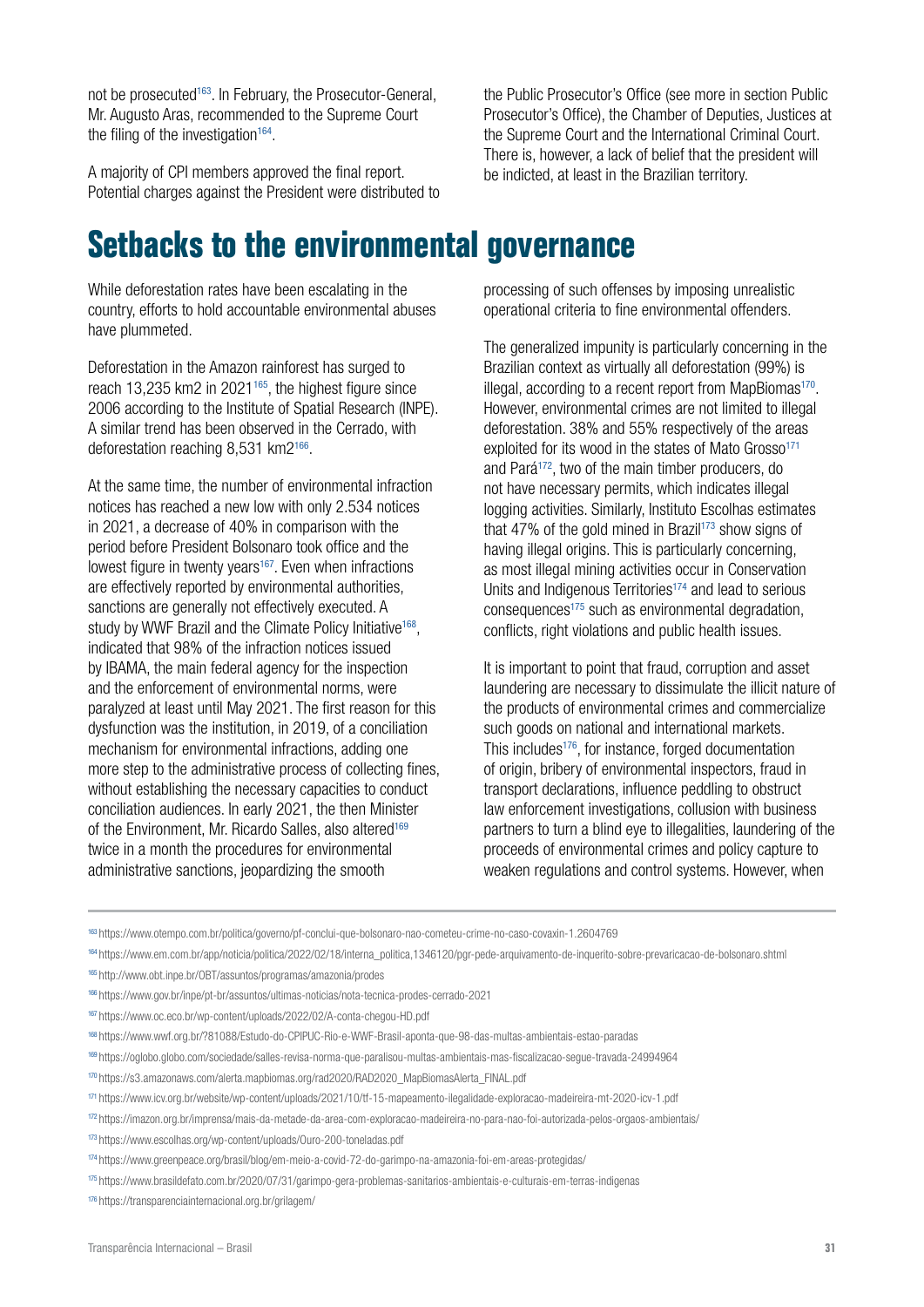environmental governance is weak, those practices are harder to prevent, detect and repress.

In parallel to the halt in the sanctioning activity, the federal government has packed environmental agencies with appointees with close ideological and political ties, but little experience with environmental issues. Not surprisingly, the Federal Court of Accounts (TCU) identified irregularities<sup>177</sup> in some of those appointments as they did not meet technical requirements related to academic and professional experience. Various of the appointed officials were thereafter investigated for colluding with illegal loggers $178$ for facilitating illegal timber trade (see more above).

Harsh budget cuts have also undermined action of federal environmental agencies. In 2021, the budget effectively spent by the Ministry of the Environment and its associated agencies was the lowest in the last two decades<sup>179</sup>. Noteworthily, even when resources are allocated, they may be not effectively used. For instance, IBAMA has used only 41% of the resources<sup>180</sup> allocated by the National Congress in 2021. Furthermore, there are the international billion-dollar funds (mainly Amazônia Fund and Green Climate Fund) that could be mobilized to prevent and fight deforestation, but are currently paralyzed<sup>181</sup> due to the government's inertia.

Budget cuts have also affected the capacity of other relevant public agencies to fulfill their mission. For instance, last January, the Institute of Spatial Research (INPE) announced that it will cease to publish deforestation data182 on the Cerrado biome due to a lack of funding. Data blackouts are yet another symptom of the generalized dismantling of environmental governance at the federal level. This includes the discontinuation of releasing an updated list<sup>183</sup> of environmental offenders by IBAMA. This is a crucial public database to ensure that such offenders are barred from receiving funds from financial institutions or from selling cattle raised in deforested areas to meat producers. Transparency on such data is also fundamental to foster social accountability, as civil society, activists and journalists

can use them to detect possible corruption schemes and environmental abuses.

According to the director of the association representing public servants specialized in environmental matters (ASCEMA), this dire situation is not the result of incompetency but of "intentional mismanagement"<sup>184</sup>. In fact, in early 2022, President Bolsonaro celebrated the drop in fines<sup>185</sup> for environmental misconducts despite spiking deforestation rates by boasting that "we stopped having big problems with the environmental issue, especially regarding fines. Does it have to exist? Yes, but we talked and we reduced the fines in the field by more than 80%".

Drawing from this generalized environmental mismanagement and omissions, as well as from the discourse of impunity from members of the government, the Austrian NGO AllRise, filed a petition at the International Criminal Court against President Bolsonaro and other members of his administration for crimes against humanity<sup>186</sup>. The petition connects impunity for environmental crimes, and the widespread abuses against environmental defenders and other populations living off the rainforest to the dramatic human consequences of climate change and looming collapse of the Amazon ecosystem. In its petition, the NGO accused the government of encouraging environmental crimes through systematic omission, policies and acts. Additionally, in multiple instances, the petition claimed that corrupt practices such as bribery, fraud and cronyism have led to impunity for environmental abuses and crimes against humanity.

Finally, last February, the government adopted the Decree nº10.966/2022187 that established the Program for Supporting the Development of Artisanal and Smallscale Mining. The Decree is a timid response to the long-standing crisis of illegal gold mining that affects mostly the Amazon region and, in particular, Conservation Units and Indigenous Territories. For the first time, the government qualifies garimpo (mostly informal mining activities) as "artisanal and small-scale mining" activities. Although those concepts are common in international

<sup>177</sup> <https://politica.estadao.com.br/noticias/geral,nomeacoes-de-militares-por-salles-no-ibama-sao-irregulares-aponta-auditoria-do-tcu,70003510029>

<sup>178</sup> [https://politica.estadao.com.br/blogs/fausto-macedo/wp-content/uploads/sites/41/2021/05/decisaomeioambiente2\\_190520213859.pdf](https://politica.estadao.com.br/blogs/fausto-macedo/wp-content/uploads/sites/41/2021/05/decisaomeioambiente2_190520213859.pdf)

<sup>179</sup> <https://www.oc.eco.br/wp-content/uploads/2022/02/A-conta-chegou-HD.pdf>

<sup>180</sup> <https://www.oc.eco.br/wp-content/uploads/2022/02/A-conta-chegou-HD.pdf>

<sup>181</sup> [https://www.oc.eco.br/wp-content/uploads/2022/02/A-conta-chegou-HD.pdf;](https://www.oc.eco.br/wp-content/uploads/2022/02/A-conta-chegou-HD.pdf) [https://www.socioambiental.org/pt-br/noticias-socioambientais/dinheiro-paralisado-por](https://www.socioambiental.org/pt-br/noticias-socioambientais/dinheiro-paralisado-por-governo-bolsonaro-no-fundo-amazonia-chega-a-quase-r-3-bilhoes)[governo-bolsonaro-no-fundo-amazonia-chega-a-quase-r-3-bilhoes](https://www.socioambiental.org/pt-br/noticias-socioambientais/dinheiro-paralisado-por-governo-bolsonaro-no-fundo-amazonia-chega-a-quase-r-3-bilhoes)

<sup>&</sup>lt;sup>182</sup> https://g1.globo.com/sp/vale-do-paraiba-regiao/noticia/2022/01/06/sem-verba-inpe-desmobiliza-equipe-de-monitoramento-do-cerrado.ghtml

<sup>183</sup> <https://infoamazonia.org/wp-content/uploads/2021/12/Relato%CC%81rio-CGU.pdf>

<sup>184</sup> <https://infoamazonia.org/2021/12/21/estamos-em-um-verdadeiro-apagao-de-dados-afirma-fiscal-do-ibama/>

<sup>185</sup> <https://oglobo.globo.com/brasil/bolsonaro-comemora-reducao-de-80-das-multas-no-campo-paramos-de-ter-problemas-com-questao-ambiental-25357722>

<sup>186</sup> https://www.reuters.com/article/brazil-deforestation-lawsuit-idUSL8N2R84SL

<sup>187</sup> <https://cdn.brasildefato.com.br/documents/d73f760f96aaa2ec93e02c2d62b8cc06.pdf>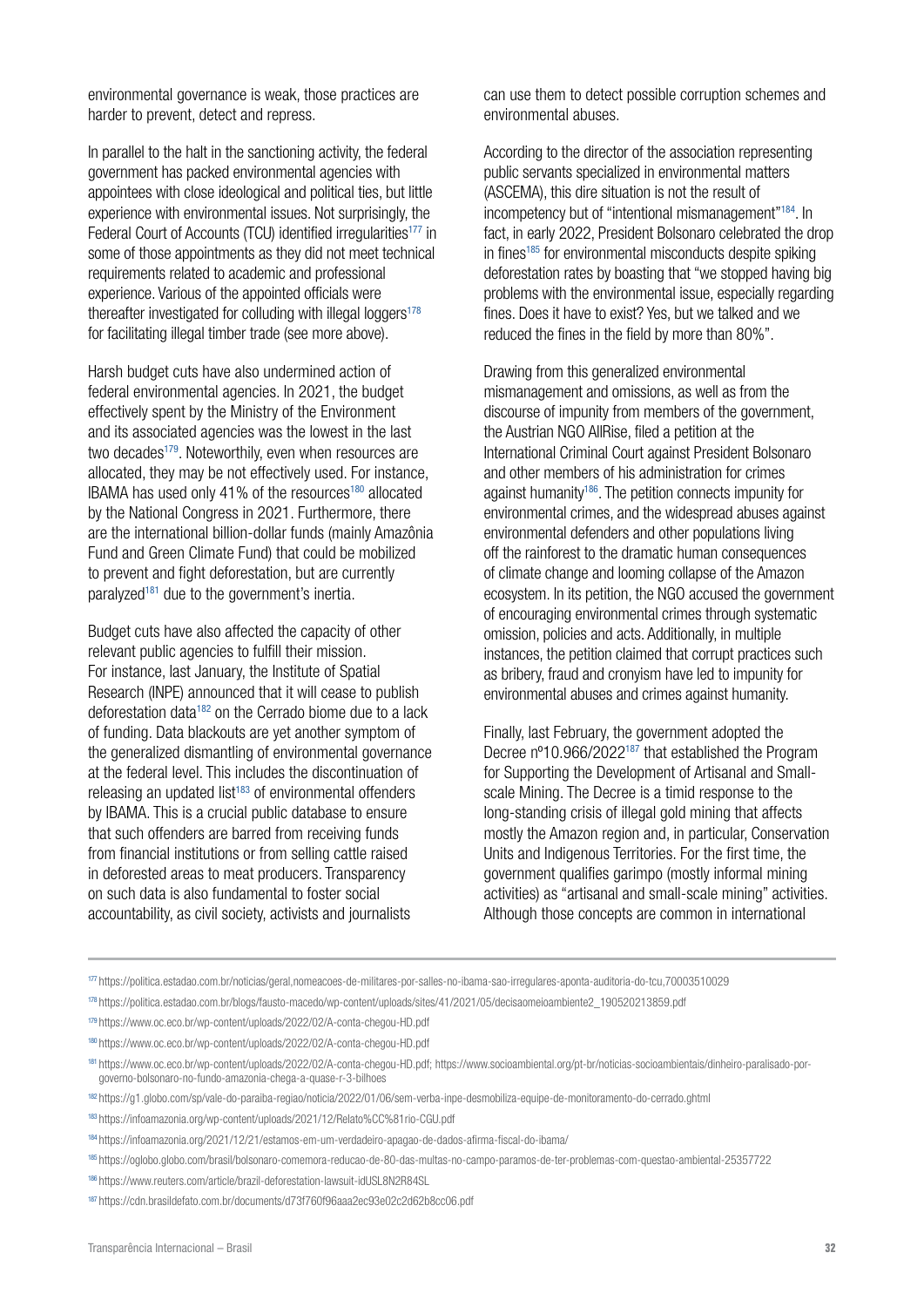and technical fora, this reframing caused public outcry as it was perceived to be an attempt to whitewash environmental crimes. In fact, criminal networks that are well-connected politically<sup>188</sup> have long shielded themselves behind the historical picture of small informal miners using rudimentary techniques. However, such criminal networks are complex organizations that invest millions in equipment and logistics<sup>189</sup>. Unfortunately, current legislation does not establish clear criteria to exclude such activities from the scope of the program. The only criterium that defines "artisanal and small-scale mining" is whether the mined material belongs to a preestablished list, which tells little about the scale of the activities or the techniques used.

Beyond this reframing, the decree mostly establishes general objectives and an interministerial commission to strengthen and integrate social environmental and economic policies on artisanal and small-scale mining without much detail. Among those objectives, it is worth noting that the government makes the formalization of the sector an objective. If formalization is an important tool to clearly discriminate between legitimate small-scale mining and environmental crimes and to foster good labor and socio-environmental practices, it is also a doubleedged sword, as it can also provide a cover of legitimacy to organized crime groups. Beyond these broad measures, however, the decree does not set any concrete guidelines, instruments or indicators to orientate the policy.

President Bolsonaro has repeatedly positioned himself in support of illegal miners<sup>190</sup>. Therefore, it is not unreasonable to fear that the decree is little more than an attempt of window-dressing.

<sup>188</sup> <http://emdefesadosterritorios.org/wp-content/uploads/2021/04/Resumo-Executivo-4.pdf>

<sup>189</sup> <http://www.mpf.mp.br/atuacao-tematica/ccr4/dados-da-atuacao/publicacoes/roteiros-da-4a-ccr/ManualMineraoIlegaldoOuronaAmazniaVF.pdf#page=88>

<sup>190</sup> <https://www.poder360.com.br/brasil/bolsonaro-visita-garimpo-ilegal-em-terra-indigena-de-roraima-oposicao-critica/>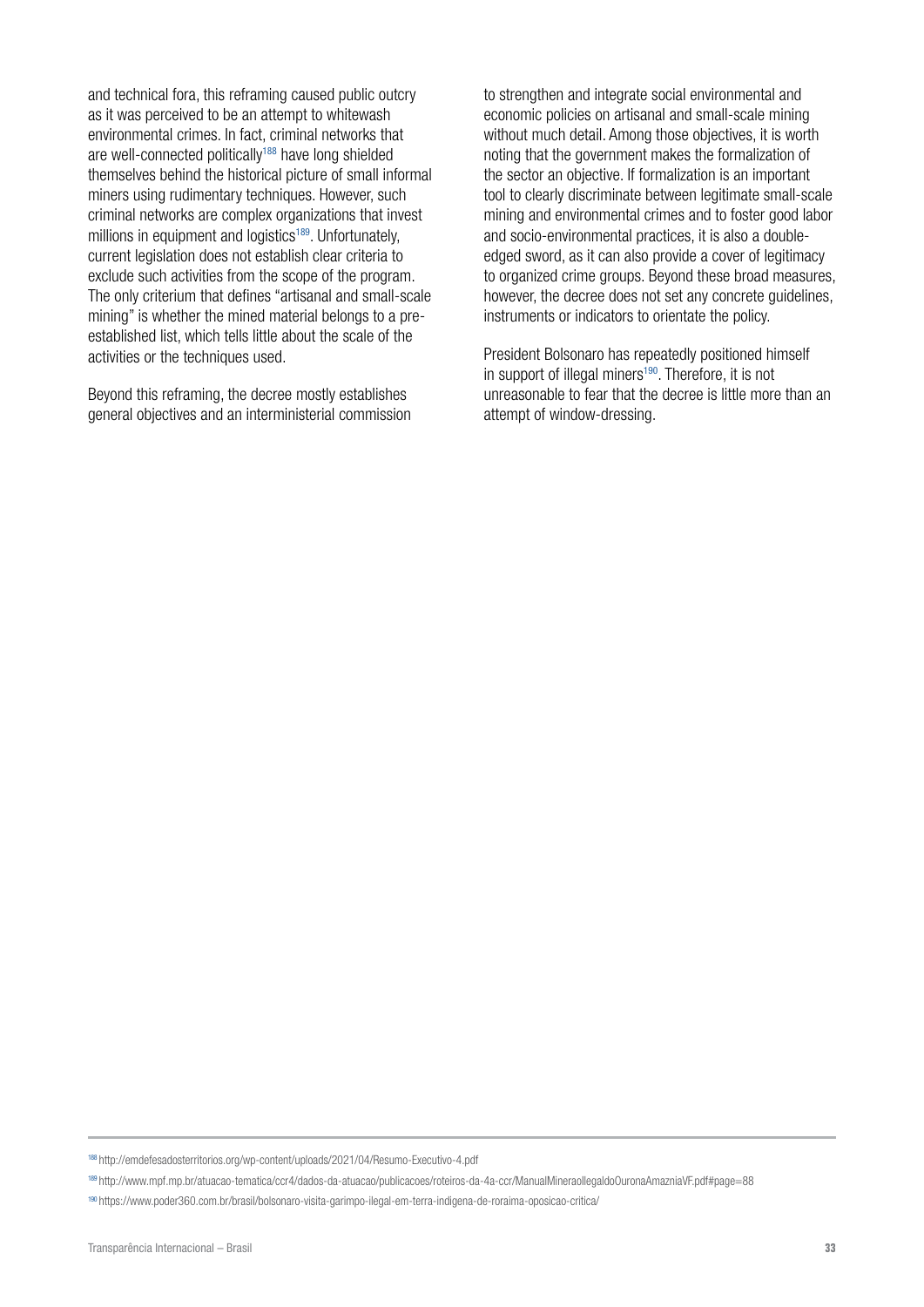### <span id="page-33-0"></span>**[CIVIC SPACE](#page-1-0)**

In the past year, the civic space in Brazil has been increasingly under pressure, with attacks on journalists and civil society organizations, and a decrease in social participation (see more in National Congress section) and access to information (see more in section Federal Government). According to a ranking made by the NGO Article 19, in the last five years, Brazil left a comfortable position among countries with the best rates of freedom of expression to become a democracy in crisis<sup>191</sup>. The NGO's research showed that, in 2020 alone, President Jair Bolsonaro made over 1,600 false or deceitful affirmations (an average of 4.3 each day). The same investigation<sup>192</sup> revealed that the president himself or his political inner circle was responsible for 464 public declarations that attacked or minimized the press. At the same time, a report released by the Institute for Democracy and Electoral Assistance (IDEA) positioned Brazil as the "democracy with the largest number of declining attributes" in its 2020 report.

Certain episodes demonstrate this dangerous trend. Last April, the Ministry of Justice opened a bidding process for acquisition of a surveillance system, with the alleged intention of hiring a company to monitor and report on citizen activity in social media and instant messaging apps<sup>193</sup>. The procedure excluded agencies usually responsible for national security and intelligence affairs, such as the Institutional Security Cabinet (GSI), the Brazilian Intelligence Agency (ABIN) and the military. As reports indicate, the intention was to form a parallel intelligence structure<sup>194</sup> using digital surveillance technologies, such as Pegasus, an illegal spyware supplied by Israeli company NSO Group.

Transparency International Brazil, alongside civil society organizations Conectas, Instituto Igarapé, Instituto Sou da Paz and Rede Liberdade, petitioned the Federal Court of Accounts (TCU) to suspend the bidding process. The technical requirements for the bid were deemed

insufficient, pointing to a lack of transparency on the type of service or goods that the government intended to hire. Furthermore, several potential irregularities were identified in the bidding process: the procurement mechanism was technically inadequate, the object of the contract was illegal as it potentially violates human rights and the rule of law, and the Ministry of Justice and Public Security does not have the prerogative to contract such services. After negative repercussions, the Israeli company withdrew its bid<sup>195</sup> and another surveillance system, offered by Harpia Tech, was selected. However, in November, the Federal Court of Accounts unanimously issued a provisional measure to suspend the procurement process.

It is vital to create a national inventory of surveillance tools of this nature currently held by Brazilian authorities and to establish legal and institutional frameworks for the democratic control of state surveillance – an issue particularly relevant to the electoral context of 2022.

In December, Mr. Thiago Tavares, president of SaferNet Brasil, an organization that promotes human rights in internet in Brazil, declared he would move to Germany, in a voluntary exile, due to death threats<sup>196</sup> he received after he spoke about neo-Nazism and electoral interference during a conference in October. Previous to publicizing his departure from the country, SaferNet identified that Mr. Tavares' computer had been impaired by Pegasus malware.

Members of the press have also been targeted by President Bolsonaro's hate speech in repeated episodes involving lawsuits, physical violence<sup>197</sup> and public harassment, including a horrific episode in which the president made degrading sexual comments<sup>198</sup> about a female journalist that had been investigating the illegal use of WhatsApp to help in Mr. Bolsonaro's 2018 campaign – in March 2021, the president was ordered by a Court to pay damages to the reporter.

<sup>191</sup> https://artigo19.org/2021/07/29/relatorio-global-de-liberdade-de-expressao-2020-2021/

<sup>192</sup> https://artigo19.org/wp-content/blogs.dir/24/files/2021/08/A19-GxR-2021-FINAL.pdf

<sup>193</sup> https://noticias.uol.com.br/politica/ultimas-noticias/2021/05/25/empresa-de-software-espiaopegasus-deixa-edital-que-e-rodeado-de-incertezas.htm

<sup>194</sup> <https://noticias.uol.com.br/politica/ultimas-noticias/2021/11/11/tcu-suspensao-compra-governo.htm>

<sup>195</sup> <https://www.conectas.org/noticias/entidades-questionam-no-tcu-contratacao-de-software-de-espionagem/>

<sup>196</sup> https://politica.estadao.com.br/noticias/geral,safernet-thiago-tavares-presidente-tse-fake-news,70003919318

<sup>197</sup> https://www1.folha.uol.com.br/poder/2021/12/jornalistas-sao-agredidos-em-evento-de-bolsonaro-na-bahia.shtml

<sup>198</sup> https://www.bbc.co.uk/news/world-latin-america-56554635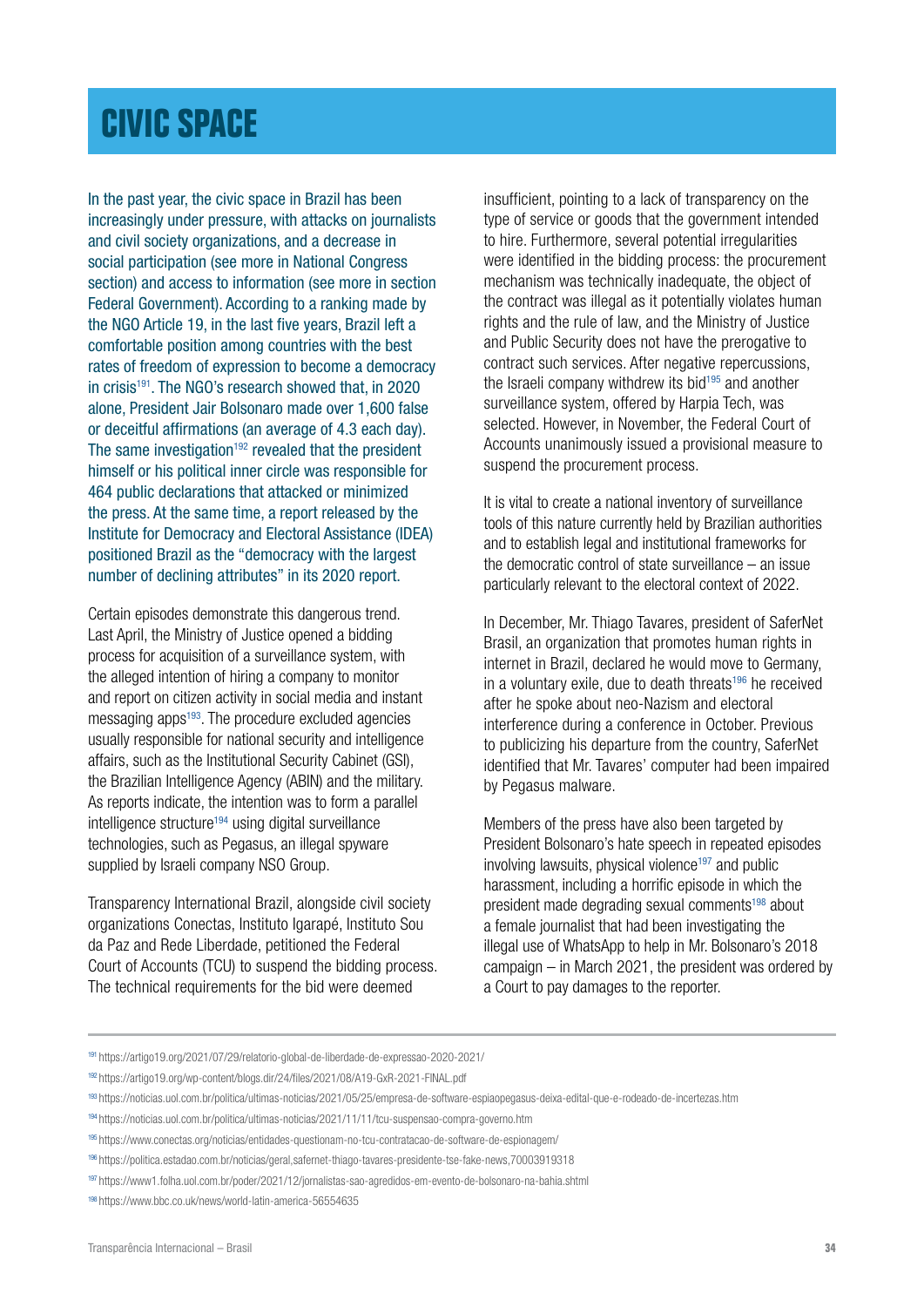The persecution of journalists has, however, extrapolated to other contexts. In February 2022, the head of the state prosecution service in the state of Minas Gerais, Mr. Jarbas Soares Júnior, presented civil and criminal complaints199 against a journalist that had revealed, a month earlier, that Mr. Soares Júnior allegedly asked the government of Minas Gerais and the mining company Vale to fund the construction of a bridge in a city where he has family roots<sup>200</sup>. The request was reportedly made in the context of negotiations for the compensation, by Vale, for the disaster that engulfed the city of Brumadinho, in 2019, killing 272 people. The bridge was supposed to be built in a city 612 km distant from Brumadinho, alongside projects in other cities of the state.

<sup>199</sup> https://cpj.org/pt/2022/02/procurador-geral-de-justica-no-brasil-apresenta-queixa-criminal-por-difamacao-contra-o-jornalista-thiago-herdy/

<sup>200</sup> https://noticias.uol.com.br/colunas/thiago-herdy/2022/01/30/chefe-do-mp-de-minas-ponte-acordo-vale-brumadinho.htm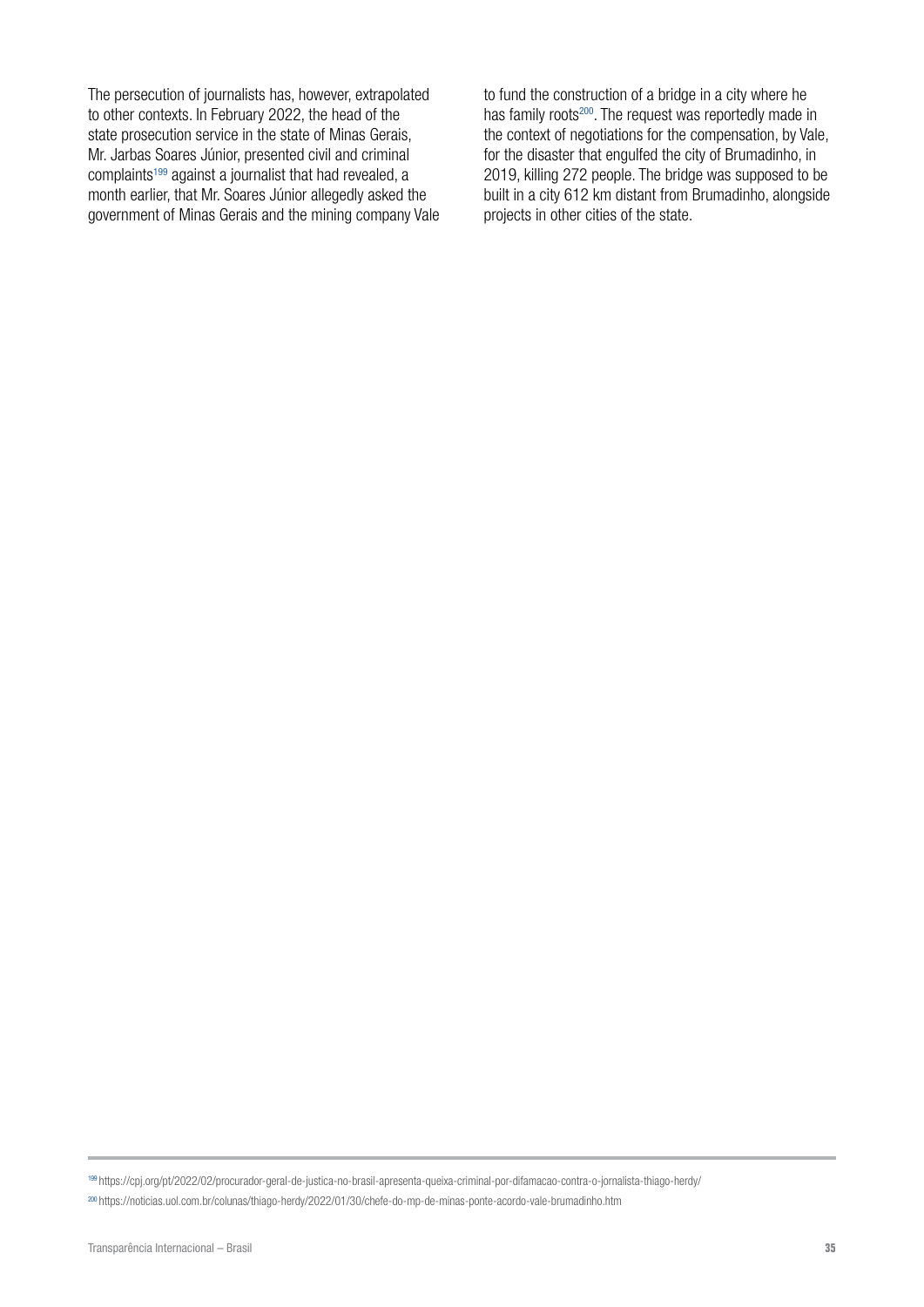**Coordenadora |** Johanna Nublat

**Autores |** Johanna Nublat / Michael Mohallem / Vinicius Reis / Joachim Stassart / Renato Morgado / André Amaral / Maria Dominguez

**Revisores |** Bruno Brandão / Michael Mohallem / Henrique Bronzoni

**Designer gráfico |** Andreza Moreira [tangentedesign.com.br]

Todos os esforços foram empenhados para verificar a exatidão das informações contidas neste relatório. Acredita-se que todas as informações estavam corretas em Março de 2022. No entanto, a Transparência Internacional - Brasil não se responsabiliza pelas consequências do uso dessas informações para outros fins ou em outros contextos.

Exceto se apontado de outra forma, este trabalho está sob licença CC BY-ND 4.0 DE. Citações são permitidas. Favor entrar em contato com a Transparência Internacional - Brasil – brasil@br.transparency.org – para tratar de pedidos para usar o relatório.



#### [www.transparenciainternacional.org.br](https://www.transparenciainternacional.org.br/home/destaques)

Transparência Internacional – Brasil Associação Transparência e Integridade Av. Brigadeiro Luis Antonio, 2367 - Sala 514 São Paulo, SP